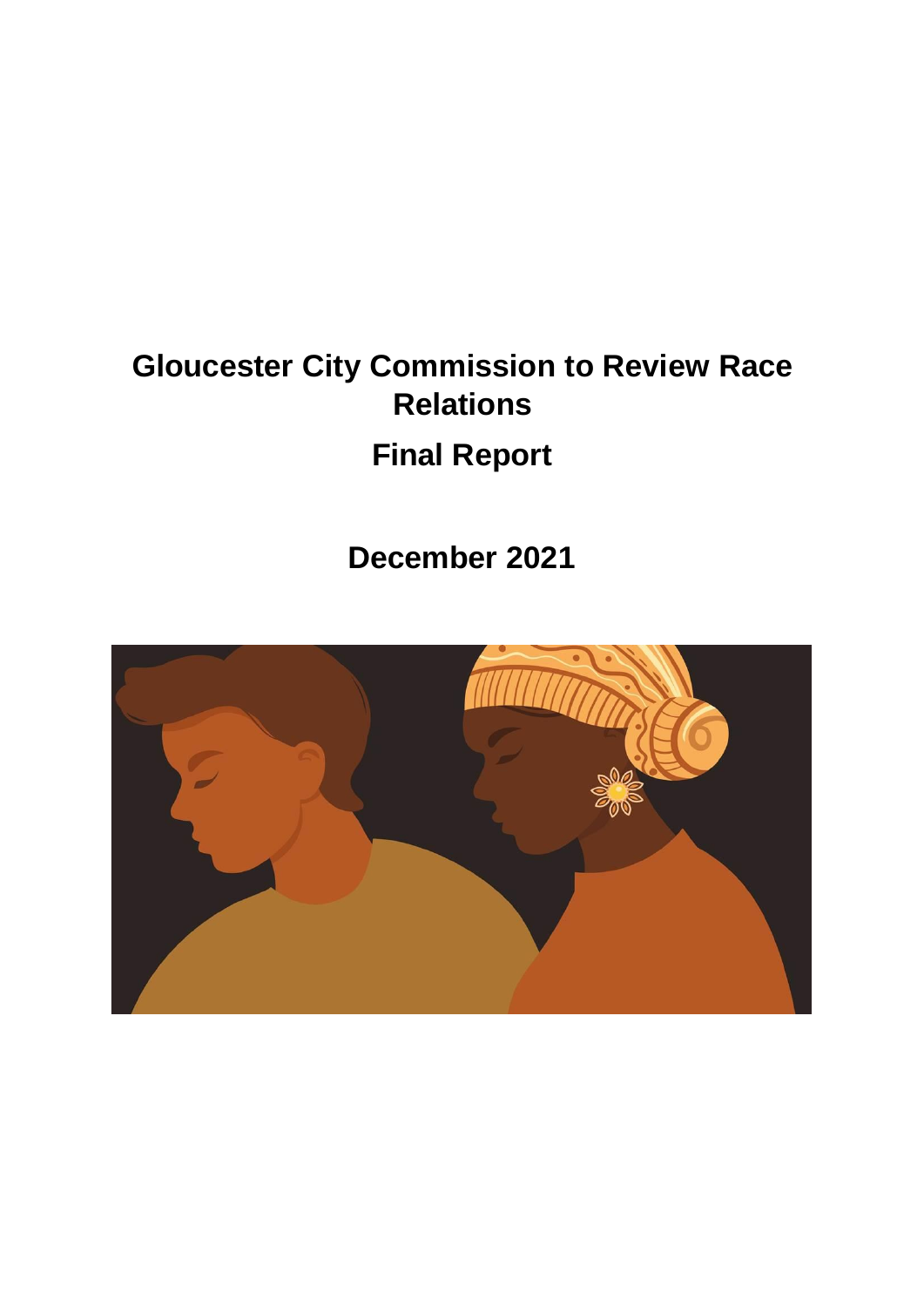# Contents

| Foreword: Gloucester City Commission to Review Race Relations  1                       |  |
|----------------------------------------------------------------------------------------|--|
|                                                                                        |  |
|                                                                                        |  |
|                                                                                        |  |
|                                                                                        |  |
| 1.                                                                                     |  |
| Addressing Mental health inequalities in racially minoritized communities  14<br>2.    |  |
| 3.                                                                                     |  |
| The lack of racially minoritized representation across senior workforce roles in<br>4. |  |
| Access to diabetes services in the context of higher prevalence among racially<br>5.   |  |
| Call for Evidence: The voices and experiences of Gloucester's racially minoritized     |  |
| 1.                                                                                     |  |
| 2.                                                                                     |  |
| 3.                                                                                     |  |
| 4.                                                                                     |  |
| 5.                                                                                     |  |
| 6.                                                                                     |  |
| 7.                                                                                     |  |
|                                                                                        |  |
|                                                                                        |  |
|                                                                                        |  |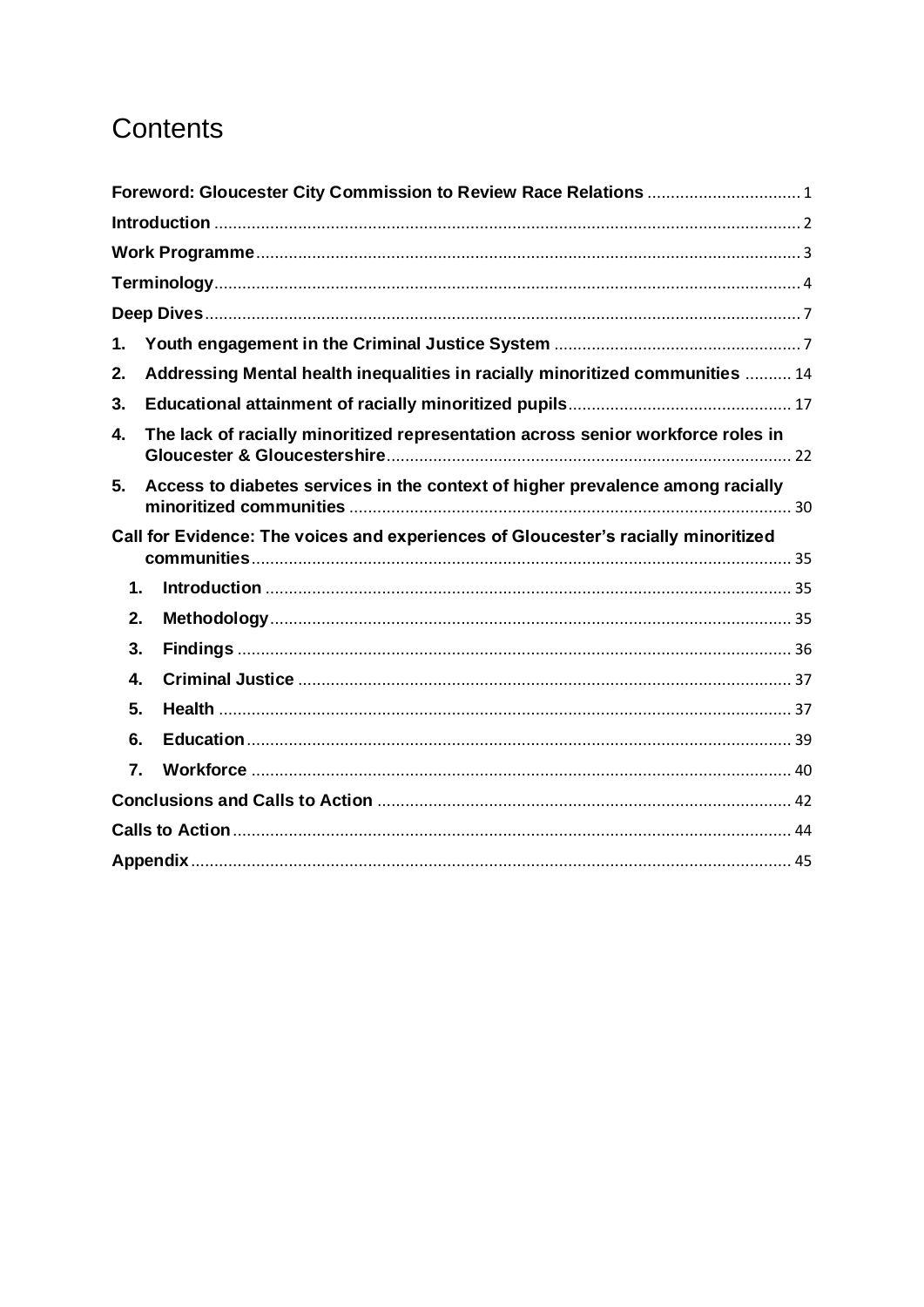# <span id="page-2-0"></span>**Foreword: Gloucester City Commission to Review Race Relations**

The global response to the killing of George Floyd, together with the COVID-19 pandemic, has once again prompted us to ask about Race Relations. In Autumn 2020 I was approached to become Chair of the Gloucester City Commission to Review Race Relations, which seemed like a formidable undertaking. Being all too aware of swell in desire from communities,



organisations and individuals to alter the disproportionate challenges and discrimination faced by racially minoritized individuals in Gloucester, I saw the Commission as a real opportunity to start change in the community and city I live and work in. I am proud of the work undertaken, the Calls to Action put forward, and probing conversations the Commission has had in the pursuit of a more just and equitable society.

During my time as Chair, I've been encouraged by the stories I've heard, and the work local people and organisations have already begun, to tackle and overcome racism and discrimination in our society. It is clear, however, that we have much further to go, with multiple examples of racism and discrimination still playing out in our city, along with fundamental barriers that are holding racially minoritized people back in the fields of criminal justice, mental and physical health, education and the workforce.

From my interactions with individuals and groups across our city and beyond, I'm confident that Gloucester has what it takes, to drive forward the change necessary for a fairer and more inclusive future. By working together, we can achieve the necessary change, and collectively build a better society. While there will undoubtedly be challenges ahead, we should not be discouraged to progress, as we have already made a start on the right path  $\cdot$ this report highlights the numerous problems still faced by racially minoritized communities in Gloucester, and clearly sets out the changes required to tackle them head on.

I'd like to thank all the Commissioners and those at Gloucester City Council involved in facilitating the work of the Commission – providing the space and resources to allow us to conduct this important work. I'd also like to thank those at each of the statutory organisations we've engaged with, for coming forward, recognising the work to be done, and agreeing to enact real change to improve the lives of racially minoritized individuals across Gloucester and Gloucestershire.

Finally, whether as an employee at a local organisation, the owner of a local business, or a resident of Gloucester or Gloucestershire, I hope this report inspires you to take action and consider how you can combat racism, discrimination and intolerance, by supporting racially minoritized individuals in our city and beyond to overcome barriers and combat prejudice.

Rupert Walters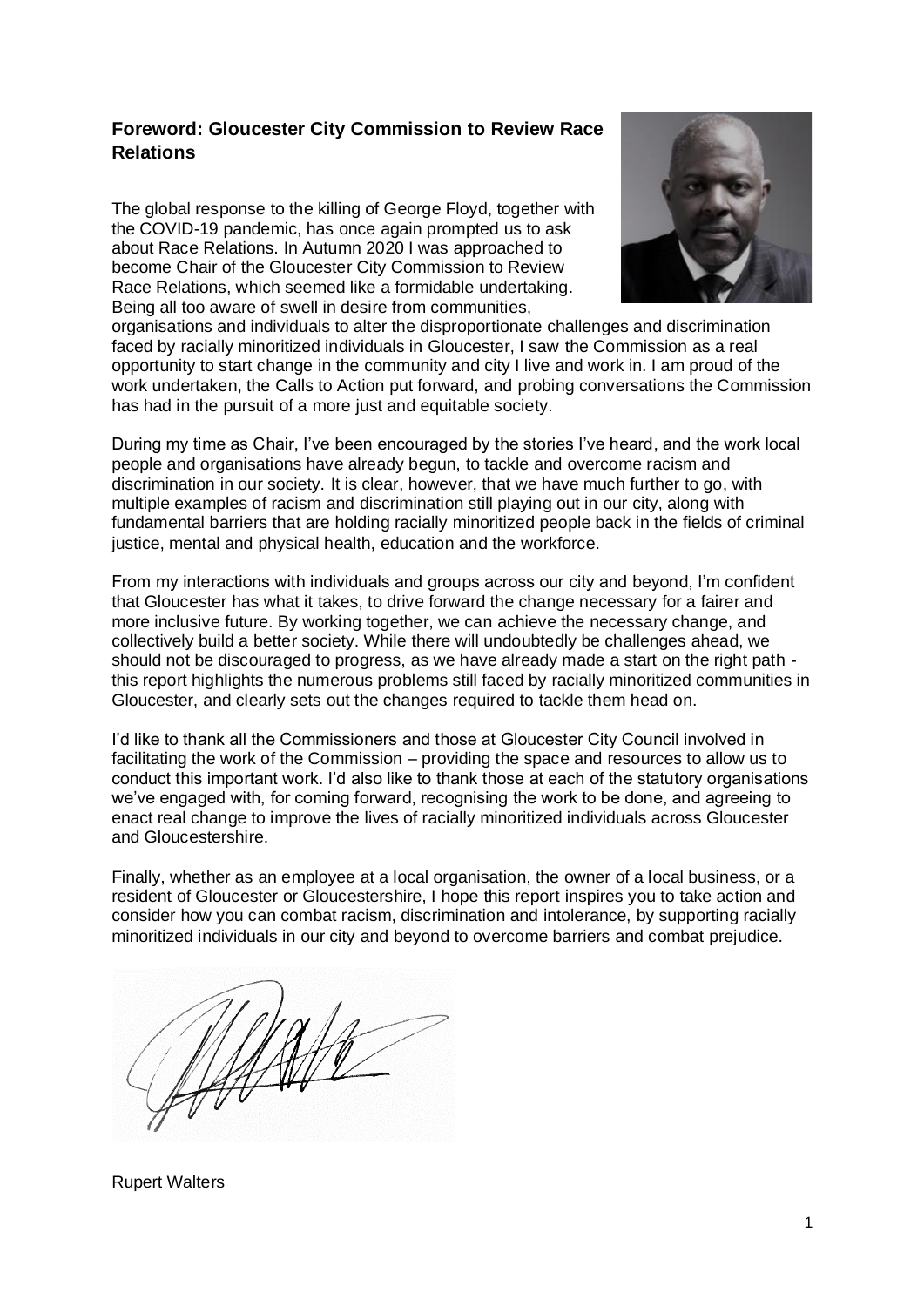# <span id="page-3-0"></span>**Introduction**

The murder of George Floyd on May 25<sup>th</sup>, 2020 by Minneapolis Police sparked international indignation and shone the light on the continued racism directed toward Black individuals across the United States of America. The cause and aftermath of George Floyd's death resulted in many communities not only in the United States of America but across the world, to reflect, gather and protest for the ending of systemic racism in our societies, but also to ensure justice is received for George Floyd and his family.

Gloucester City Council responded to the death of George Floyd and the Black Lives Matter movement by unanimously voting through a council motion on July 9th, 2020, that had three distinct and separate actions for Council officers and staff to undertake. They were:

- *1. Write to the American Ambassador on behalf of the City setting out our deep concerns and condemnation at the killing of George Floyd.*
- *2. Set up a Commission with partner organisations in the City including the Police & Crime Commissioner, County Council, NHS, the Civic Trust and representatives of BAME community to review race relations in Gloucester with a view to producing recommendations to improve the lives of and enhance opportunities for BAME communities within the City.*
- 3. *Undertake a review of all monuments, statues and plaques including Bakers Quay*  within the City connected with the slave trade/ plantation ownership and for Cabinet *and Scrutiny to consider its recommendations, taking advice from the Commission, and further resolves to review the way in which the contribution of minority communities is presented as part of the City's history, including at the Museum of Gloucester.'*

In November 2020 Gloucester City Council Officers formally established the Gloucester City Commission to Review Race Relations, as an independent Commission chaired by Rupert Walters and supported by officers from Gloucester City Council. Commissioners were selected from key statutory organisations, the Voluntary and Commission Sector, Civil Society and more widely from Gloucester's communities. This included cross-party representation from Gloucester City Council.

Commissioners volunteered their time to explore, discuss and make Calls to Action. They were:

**Rupert Walters**, Chair, Gloucester City Commission to Review Race Relations **Adele Owen**, Director, Gloucestershire Action for Refugees and Asylum Seekers (GARAS) **Althia Lyn**, Gloucestershire County Council and Joint Co-Chair of Black Workers' Network **Clare Peterson**, Equality and Diversity Manager, University of Gloucestershire **Declan Wilson**, Councillor for Gloucester City Council

**Sajid Patel**, Councillor for Gloucester City Council

**Dominika Lipska-Rosecka**, Partnership and Inclusion Manager, Gloucestershire Health and Care NHS Foundation Trust

**Lizzie Abderrahim**, Community Representative

**Malaki Patterson**, Creative Director, The Music Works

**Miranda Bopoto**, Community Representative from May 2021, previously an Officer at Gloucester City Council

**Said Hansdot**, Councillor for Gloucester City Council (until May 2021); Community **Representative**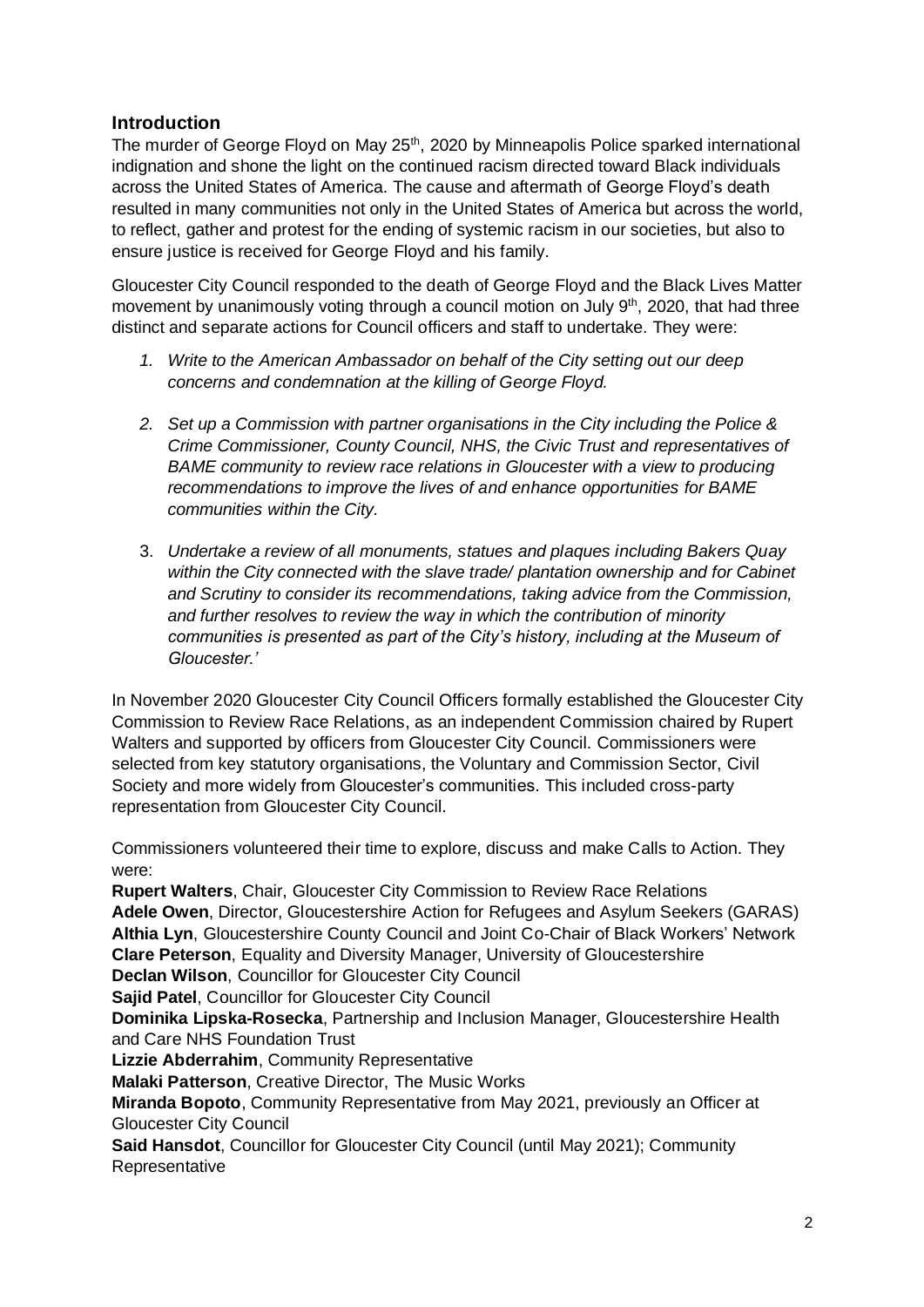**Sandra Paul**, Business Representative (resigned August 2021) **Sandra Samuel**, Better Together Diversity, Equality and Inclusion Manager, Gloucestershire **Constabulary** 

The work of the Commission was supported by Liam Moran (Policy & Development Officer, Gloucester City Council), Anne Brinkhoff (Corporate Director, Gloucester City Council until July 2021, and freelance thereafter), Julie Clarke (Corporate Support Officer, Gloucester City Council), and Miranda Bopoto (Officer, Gloucester City Council, until May 2021). The Commission would also like to thank Saleha Moolla, Haroon Kadodia and Amina Kathrada for their support in conducting community focus groups as part of the Call for Evidence.

#### <span id="page-4-0"></span>**Work Programme**

During the inaugural meeting of the Commission on December 3<sup>rd</sup>, 2020, the Commission agreed that a work programme would be required for the duration of the Commission. It was acknowledged that Gloucester City Council and the Commission would need to find the right balance between the breadth and depth of the topics to be explored, and the Commission undertook a data collection exercise, with this data reported back to the Commission in early February 2021. At this meeting, the Commission agreed initially on four key areas to explore over its one-year remit. These include:

- Criminal Justice
- Health
- **Education**
- Workforce

This work programme was developed further into "Deep Dives" which explored each topic in greater depth. Each of the Deep Dive meetings were conducted in a presentation, questions, discussion, and Calls to Action format, as an open forum where Commissioners could speak freely about the topics at hand. For each Deep Dive meeting and presentation there were lead Commissioners who co-designed the presentation alongside the chair of the Commission, producing a short report reflecting the data and information collected, which then helped Commissioners make informed Calls to Action on the topic.

Each Deep Dive meeting, with the exception of the Workforce Deep Dive, included representatives from statutory organisations which the Deep Dive meeting was focused on. The Deep Dive meetings were purposefully designed to be a place where open and honest conversation could be had in a non-accusatory manner, with the goal being able to facilitate constructive, searching yet collaborative conversations, with accompanying Calls to Action that attempt to address and reverse the problems highlighted. The Deep Dive work programme was as follows:

| Racially minoritized youth engagement in the Criminal Justice<br>System                                | May 26th 2021              |
|--------------------------------------------------------------------------------------------------------|----------------------------|
| Addressing Mental health inequalities in racially minoritized<br>communities                           | June 17 <sup>th</sup> 2021 |
| Attainment of racially minoritized pupils in Education                                                 | June 30th 2021             |
| The lack of racially minoritized representation across senior roles in<br>Gloucester & Gloucestershire | September 29th<br>2021     |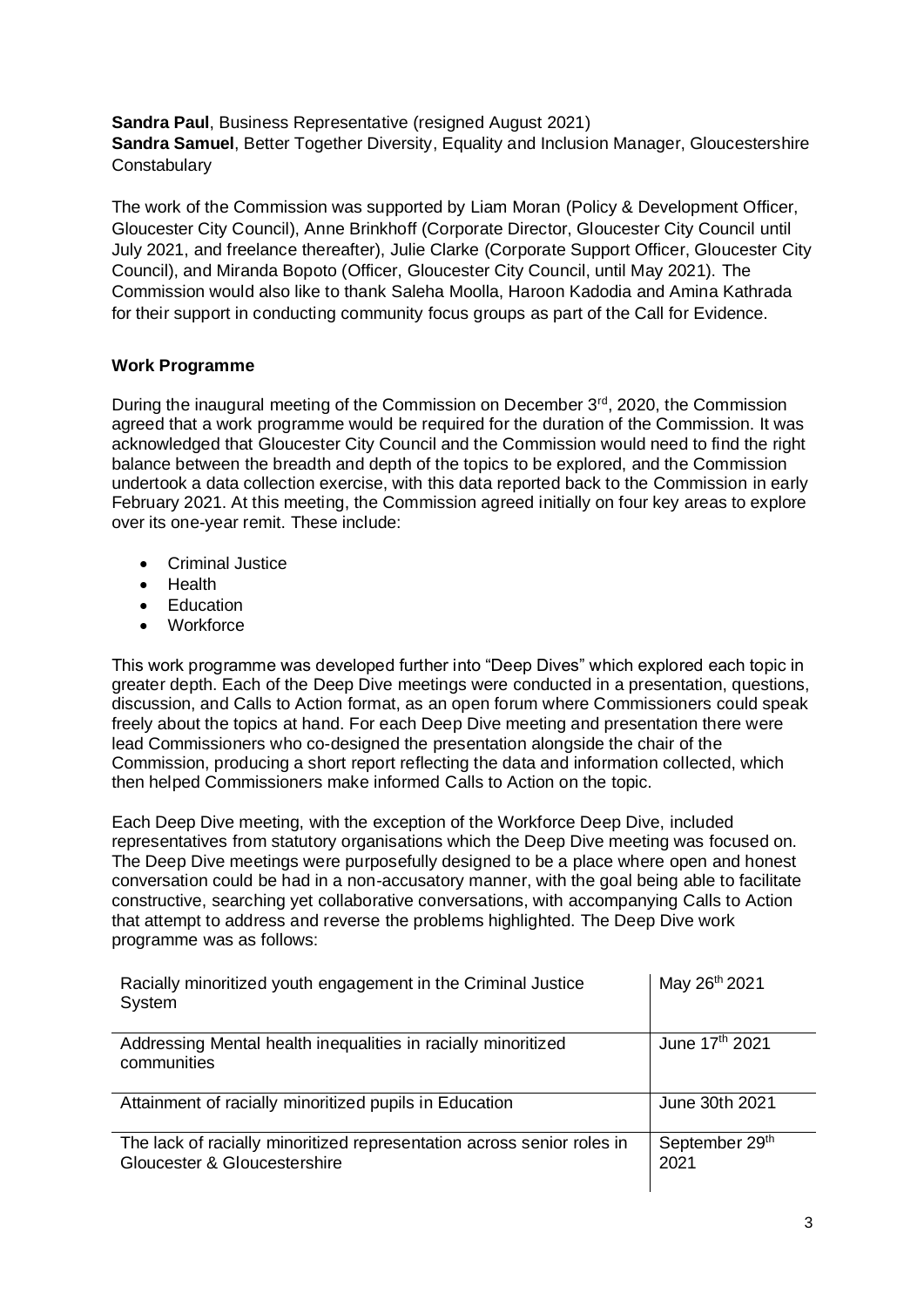Access to diabetes services in the context of higher prevalence among racially minoritized communities

The Commission considered the findings and recommendations of the Gloucester City Monuments Review on 4<sup>th</sup> November 2021 and is feeding its views and recommendations directly to the City Council Cabinet. The Gloucester City Monument Review was led and written by the City Archaeologist in response to the third part of the Gloucester City Council motion, and focused on the results of a review of all monuments, statues and plaques within the City connected with the Trans-Atlantic trafficking of enslaved Africans.

Several Commissioners were keen to explore race inequalities in social housing in a sixth deep dive. This did not progress due to lack of capacity and engagement with partners and would be an important topic to review in the future.

In parallel, the Commission launched a Call for Evidence to provide an opportunity for any interested party to comment on the state of race relations within the City.

This report presents the findings and Calls to Action of the Commission's work over the last 12 months.

#### **Section One**

Gives a brief introduction into the City of Gloucester and the current demographic breakdown.

#### **Section Two**

Examines the findings of the five deep dive deeps alongside sharing the Calls to Action made to statutory organizations and agencies.

#### **Section Three**

Examines the results from the Commission's "Call for Evidence" which asked residents to share their personal stories of race and racism within the City of Gloucester, with the aim to clearly identify the current state of Race Relations within the City.

#### **Section Four**

Concludes the Commission's findings and makes Calls to Action about what the Commission thinks is required to ensure a legacy with the expectation that, once fulfilled, Gloucester and Gloucestershire is a better place for racially minoritized residents.

The report includes Calls to Action to individual organisations and the Gloucestershire public sector system as a whole. They are summarised in the appendix for ease of reference, including a breakdown by organisation.

#### <span id="page-5-0"></span>**Terminology**

The Commission actively discussed the most appropriate and suitable terminology to use when referring to racialised individuals. The Commission acknowledges that the widely used term BAME (Black, Asian and Minority Ethnic) is outdated and unsuitable for use, as it portrays a narrative that anyone who is not white is grouped together for ease of communication and identification. The commission has opted for the more progressive and modern term of *Racially Minoritized* in place of BAME. However, BAME will still be used in this report when direct quotes and primary sources of data and information use this term. The Commission decided to use the term 'Call to Action' instead of 'Recommendation', as the expression Call to Action demonstrates more strongly the urgent need for action, whereas recommendation is more widely used and can imply a lack of urgency.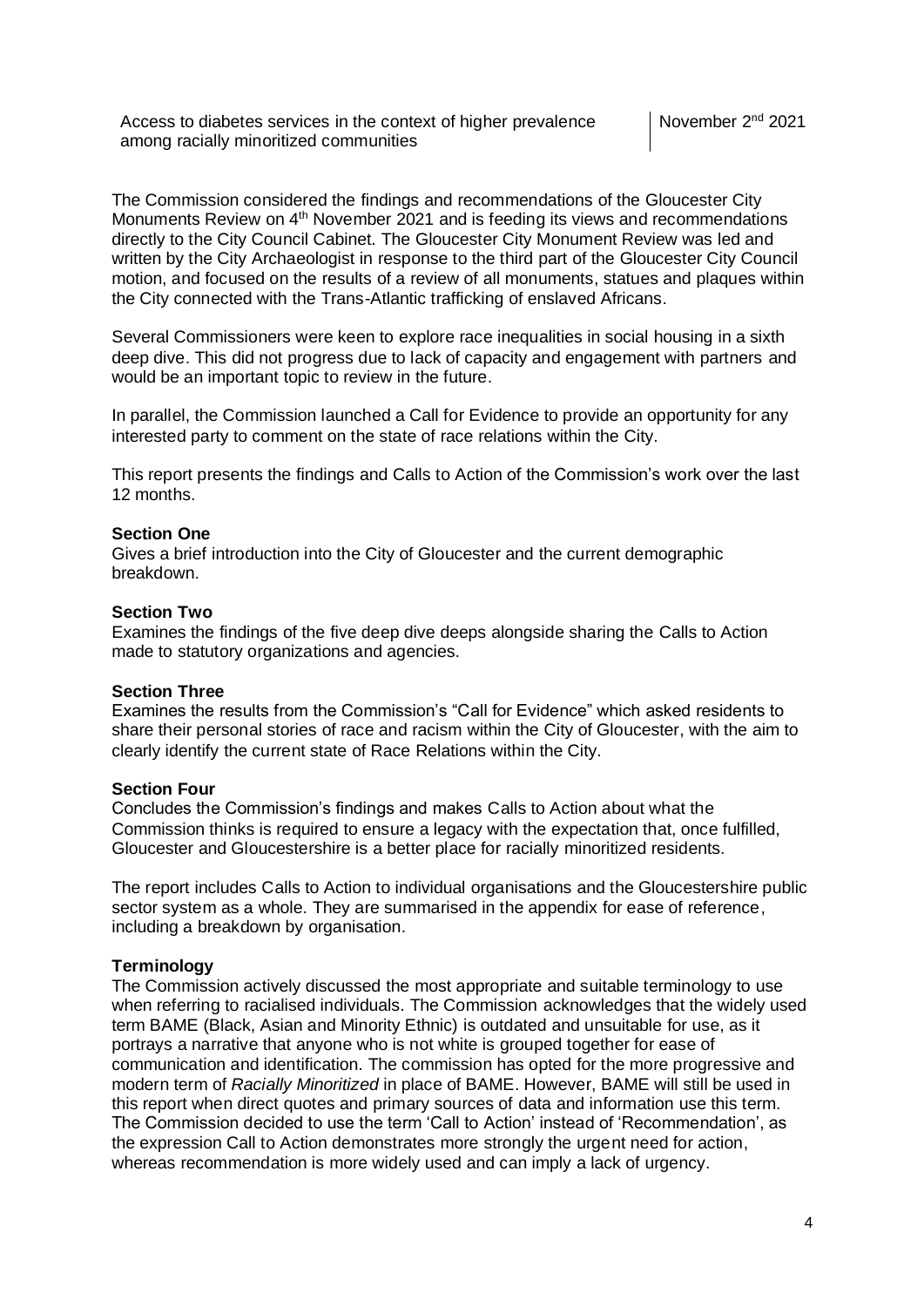### **The Gloucester context**

The City of Gloucester is the county seat for the County of Gloucestershire It has the largest population with 121,700 residents out of a county total of 596,984 as of 2011 (the most recent census data available at the time of writing this report).



The population of Gloucester is the most diverse within the County, with 10.9% of the total population being from a BAME background. However, this is still considerably lower than the English national average which is 14.6%. We know that Gloucester is a young, diverse city. 16.6% of all people aged 0-19 in Gloucester are from a racially minoritized background. Furthermore, of the entire BAME population in Gloucester, 38.4% are aged between 0-19.



Despite the population being below the English average, certain neighbourhoods within Gloucester are more diverse than others. Within Gloucester, the ward and neighbourhood of Barton and Tredworth is the most diverse, with 41.4% of its population from a BAME background. Furthermore, in Gloucester 3.4% of all households have no members that speak English as their main language. This is important to note as there are more than 50 language spoken across Gloucester.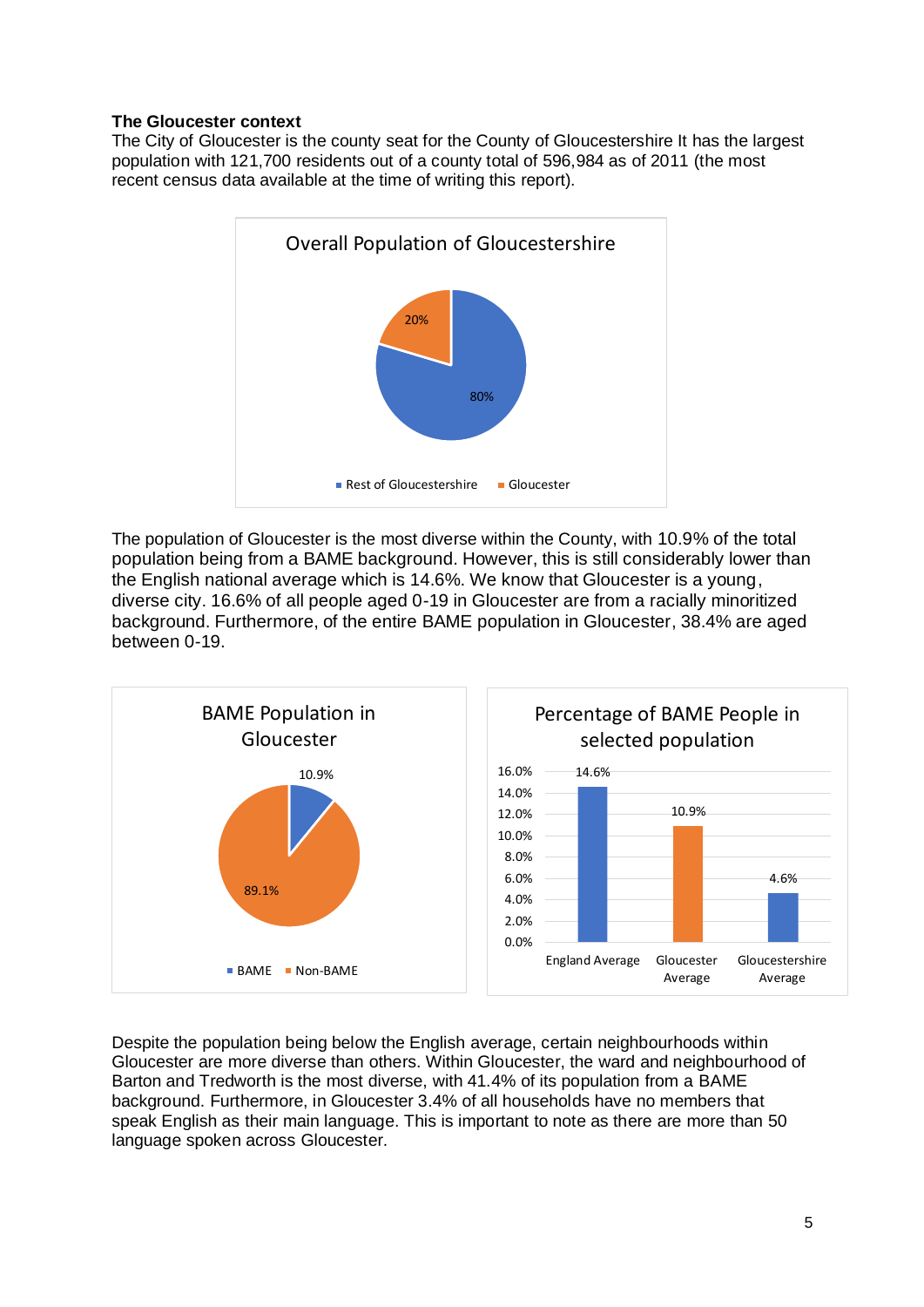Below are heat maps that illustrate where some of the BAME communities live across Gloucester. Notably across all three maps is the ward and neighbourhood of Barton and Tredworth.



This map displays that the ward and neighbourhood of Barton and Tredworth has the highest proportion of Black African individuals living there, than any ward in the city.

In contrast, the wards of Abbeydale, Abbeymead and Grange appear to have the smallest proportion of Black African individuals living there. It is important to note that the communities surrounding Barton and Tredworth have a large Black African community within them, centred predominantly around Gloucester City Centre.This map shows that Barton and Tredworth has the highest proportion of Black Caribbean individuals living there.

Similar to the map highlighting where Black African individuals live, this map continues to confirm the narrative that Barton and Tredworth is the most diverse neighbourhood in Gloucester. However, another emerging trend is that the wards and neighbourhoods surrounding Barton and Tredworth are also increasingly diverse and are focused around the periphery.



© OpenStreetMap contributors, © CartoDB

<sup>©</sup> OpenStreetMap contributors, © CartoDB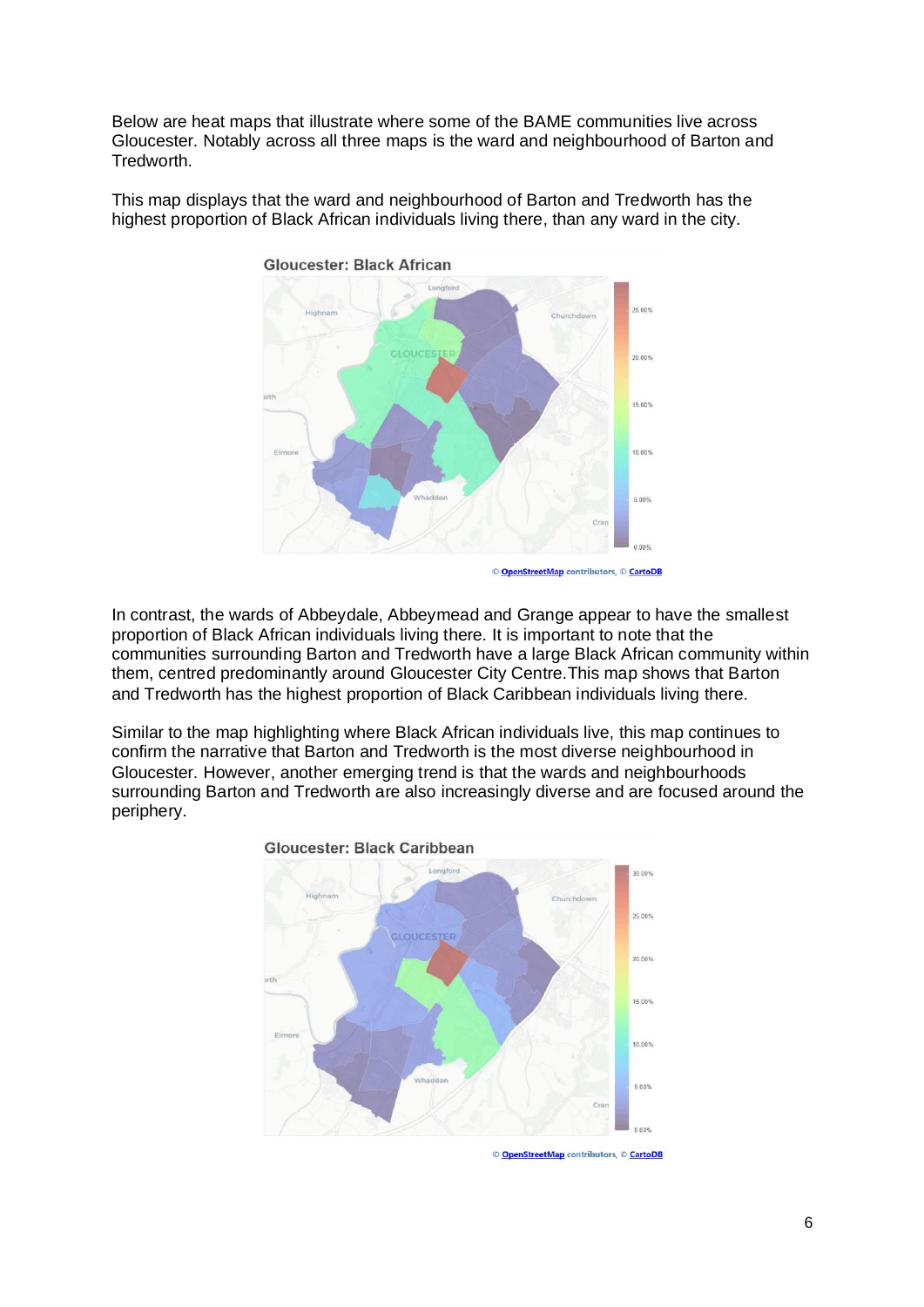This map showing where mixed or multiple ethnic groups live within Gloucester confirms that not only is Gloucester a diverse city, but also an increasingly large amount of Gloucester's neighbourhoods and wards are diverse too. As seen with both the heat maps showing were Black African and Black Caribbean individuals live in Gloucester, this map also confirms that the central focus on Gloucester's diverse communities are still concentrated in Barton and Tredworth wards, but sprawling outwards into the wards of Coney Hill as well as Matson & Robinswood.



Gloucester: Mixed or multiple ethnic groups

Gloucester's diverse communities are the largest in the County, and the heat maps show where these communities choose to live. Looking forward, Gloucester's racially minoritized population is expected to continue growing and evolving. There is very little surprise then, that the wards and neighbourhoods around the Barton and Tredworth area are experiencing upward growth for these racially minoritized communities. As Gloucester continues to grow, so too do the communities which make Gloucester a unique city within Gloucestershire.

<sup>©</sup> OpenStreetMap contributors, © CartoDB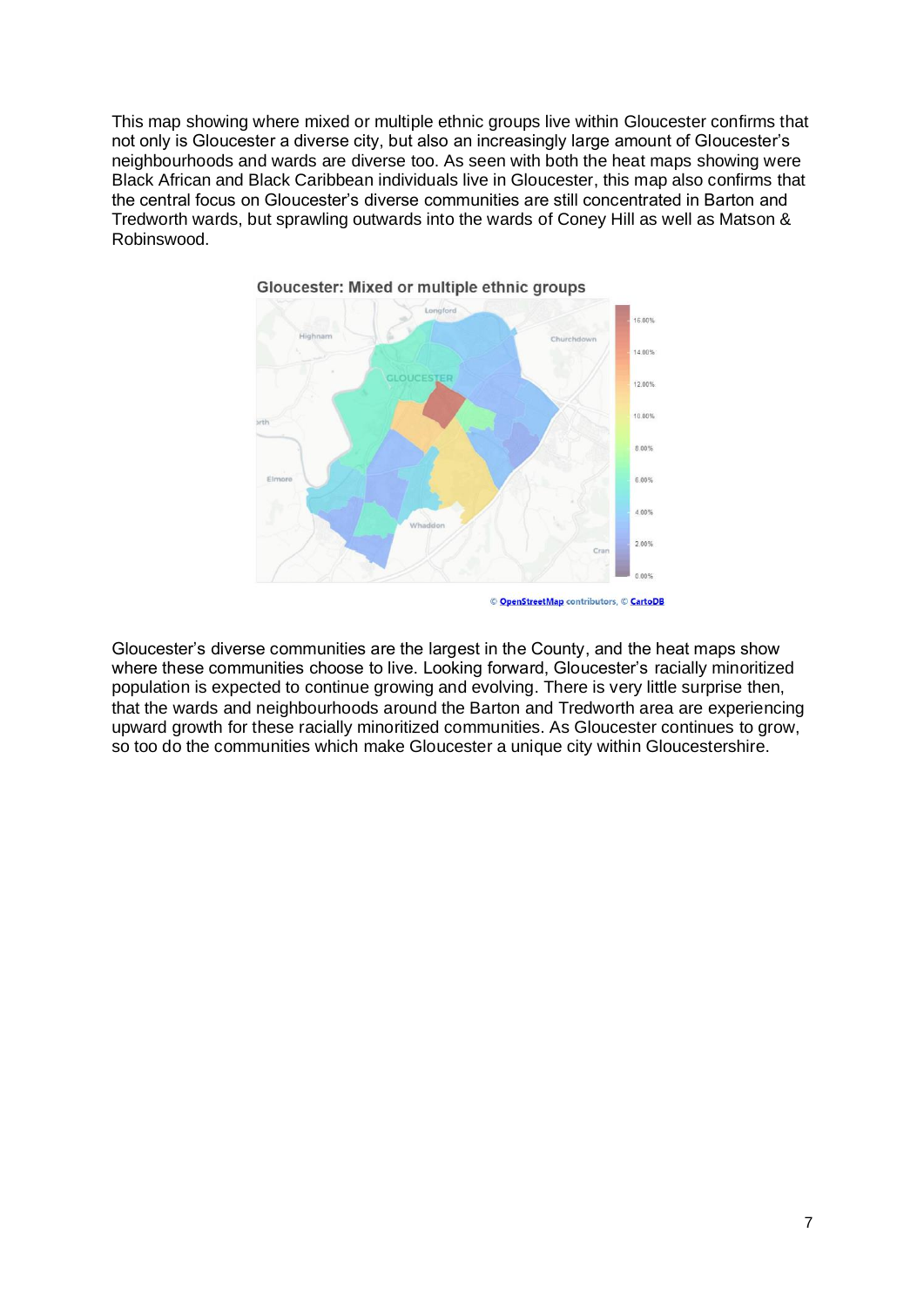# <span id="page-9-0"></span>**Deep Dives**

# <span id="page-9-1"></span>**1. Youth engagement in the Criminal Justice System**

# **Introduction**

Racially minoritized individuals in Gloucestershire are more likely to be stopped and searched compared to white individuals of the County. According to the StopWatch<sup>1</sup> data for 2019-2020, this is most prevalent amongst those from mixed backgrounds, who were searched at twelve and a half times the rate of white individuals, and black individuals who were searched at six and a half times the rate of white individuals. These findings are not unique to Gloucestershire, and the national data suggests this is reflected across the country. The findings of [The Lammy Review](https://assets.publishing.service.gov.uk/government/uploads/system/uploads/attachment_data/file/643001/lammy-review-final-report.pdf) published in September 2017, build on this, stating that:

*"Grievances over policing tactics, particularly the disproportionate use of Stop and Search, drain trust in the Criminal Justice System in BAME communities." (Pg. 17)*

Beyond stop and searches, the rate of arrests is also disproportionately high amongst racially minoritized people, this is seen at both a national level, and local level within Gloucestershire. These findings reflect that racially minoritized communities are overrepresented when considering interactions and outcomes with the police and Criminal Justice System both in terms of stop and search and arrests<sup>2</sup>. The Lammy Review further expands on these findings stating:

*"Relationships between the community and the police also have a profound effect on trust in the justice system as a whole. The police, the Crown Prosecution Service, the courts, prisons and probation may all be separate institutions, but they form part of a single 'system' in many people's minds. The result is that treatment and outcomes at one stage in the Criminal Justice System affect trust in the integrity of all of it." (Pg.18)*

# **Scope and focus of the deep dive**

The focus of this deep dive was on the engagement and experience of young people from racially minoritized backgrounds with the Criminal Justice System in Gloucestershire. The lead commissioners for this deep dive developed the following hypothesis for the session:

- Young people from a racially minoritized background have a disproportionately higher engagement with the criminal justice system
- Young people from racially minoritized backgrounds (particularly black males) have a negative experience of the Police and struggle to imagine what a positive relationship may look or feel like
- Gloucestershire Constabulary are committed to changing their organisational culture through the 'Better Together' workforce development initiative

<sup>&</sup>lt;sup>1</sup> [Stop-watch data Gloucestershire](https://www.stop-watch.org/your-area/area/gloucestershire)

<sup>2</sup> [https://www.ethnicity-facts-figures.service.gov.uk/crime-justice-and-the-law/policing/number-of](https://www.ethnicity-facts-figures.service.gov.uk/crime-justice-and-the-law/policing/number-of-arrests/latest)[arrests/latest](https://www.ethnicity-facts-figures.service.gov.uk/crime-justice-and-the-law/policing/number-of-arrests/latest)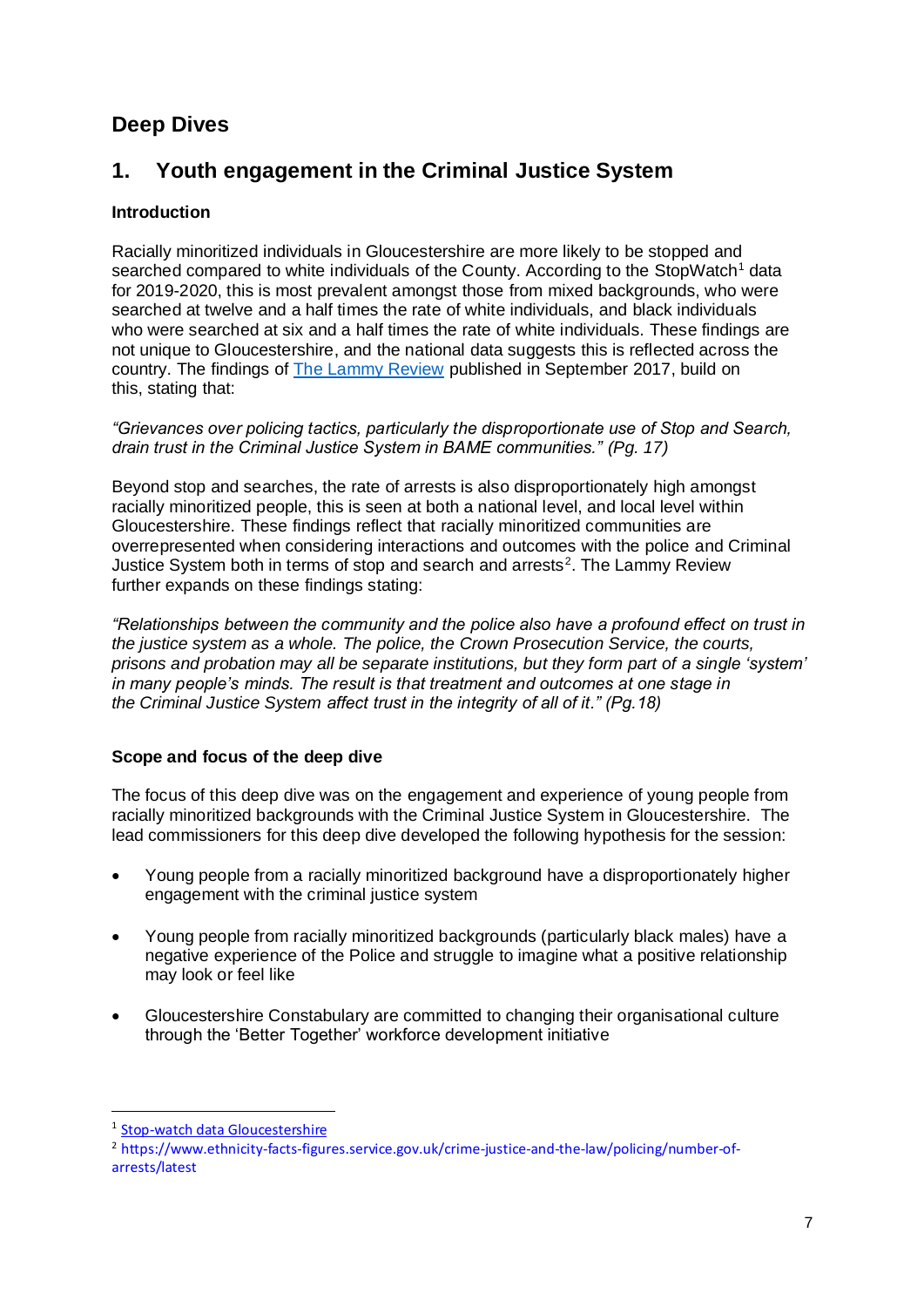There are projects and programmes to support those at risk of offending earlier (investing upstream) and the emerging youth strategy is an opportunity to do more of this with contributions from partners.

The session was supported by ACC Rhiannon Kirk, Gloucestershire Constabulary, and Francis Gobey, Gloucestershire County Council's Youth Offending Team.

#### **Materials and representations**

#### **Gloucester Constabulary**

**Chart 1: Proportionality of offences (10-17 year olds) by local policing area, 2018 - 2021**



The above chart highlights a significant disproportion of offences committed by children and young people by ethnicity, with 31% of all offences committed in the Gloucester Local Policing Area by children and young people from a racially minoritized background.<sup>3</sup>



**Chart 2: Proportionality of offences (10-17 year olds) over time (Gloucestershire)**

<sup>&</sup>lt;sup>3</sup> 2011 Census data for 0-19 year olds (Black and Minority Ethnic groups) for Gloucester is 16.6%; for 0-17 year olds (Black and Minority Ethnic Groups) for Gloucestershire is 7%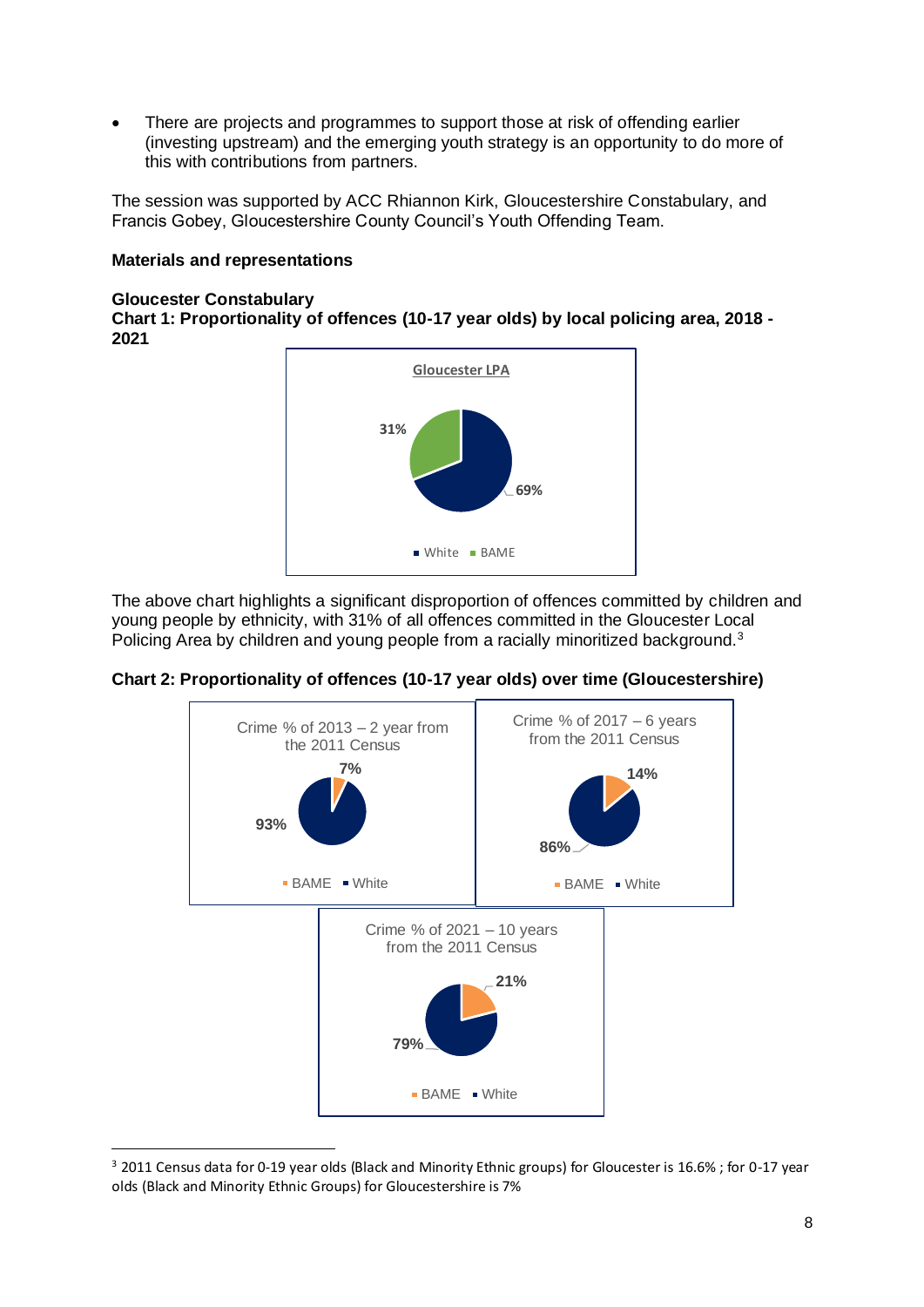The above data is extracted for 2013, 2017 and 2021 from substantiated crimes where an offender was recorded aged between 10 and 17 at the time of the offence. It shows a level of proportionality for 2013 and growing levels of disproportionality for Gloucestershire in 2017 and 2021. $4$ 

Analysis of **custody data** for Gloucestershire between March 2019 and April 2021 shows the following:

- There were a total of 15,012 detentions in Gloucestershire
- Of those, 1,113 (7.4%) involved children and young people (C/YP)

Of the 1,113 children and young people detentions, 213 (19.1 %) relate to someone defined as from an ethnically diverse community. Taking the 2011 census data, this compares to an ethnically diverse children and young people percentage of 7% for Gloucestershire, highlighting the disproportionality of detentions.

Where a child or young person from an ethnically diverse community is detained, they are more likely to receive a charge outcome than a white counterpart (20.2% vs 12%). They are less likely to receive a 'No further action' (NFA) outcome (49.3% vs 54.2%).

Where a children and young people from an ethnically diverse community is detained, they are less likely to receive an out of court disposal (OOCD) when compared to those of a white background (8.0% vs 12.4%).

The top offence categories for white and ethnically diverse community children and young people coming into custody vary.

#### **Table 1: Top offence categories for white/ethnically diverse children and young people coming into custody**

| White children and young people     | Ethnically diverse children and young<br>people |
|-------------------------------------|-------------------------------------------------|
| Violence against the person (25.4%) | Violence against the person (33.7%)             |
| Drugs (8.7%)                        | Drugs (22.2%)                                   |
| Arson/Criminal damage (13.8%)       | Arson/Criminal damage (10%)                     |

Gloucestershire Constabulary recognises the disproportionalities and has committed to a regional disproportionality project involving other CJS partners in order to examine the data further. It has also committed to a regional project to look at legitimacy and disproportionality in the CJS.

The 'Better Together' initiative is a bespoke organisational development programme at Gloucestershire Constabulary designed to tackle challenges that racially minoritized staff face, including lack of role models, prejudices, and micro-aggression. It has established a BAME Legitimacy Panel which provides independent advice and challenge of current practices in the Constabulary. It focuses on workforce issues, including making the service more representative and improving retention and progression of racially minoritized officers, Hate Crime as well as a proportionate and fair stop and search practices.

<sup>&</sup>lt;sup>4</sup> It should be noted that the demographics of the County are likely to have changed over the last 10 years and we are awaiting the 2021 Census data to understand a more accurate figure of disproportionality.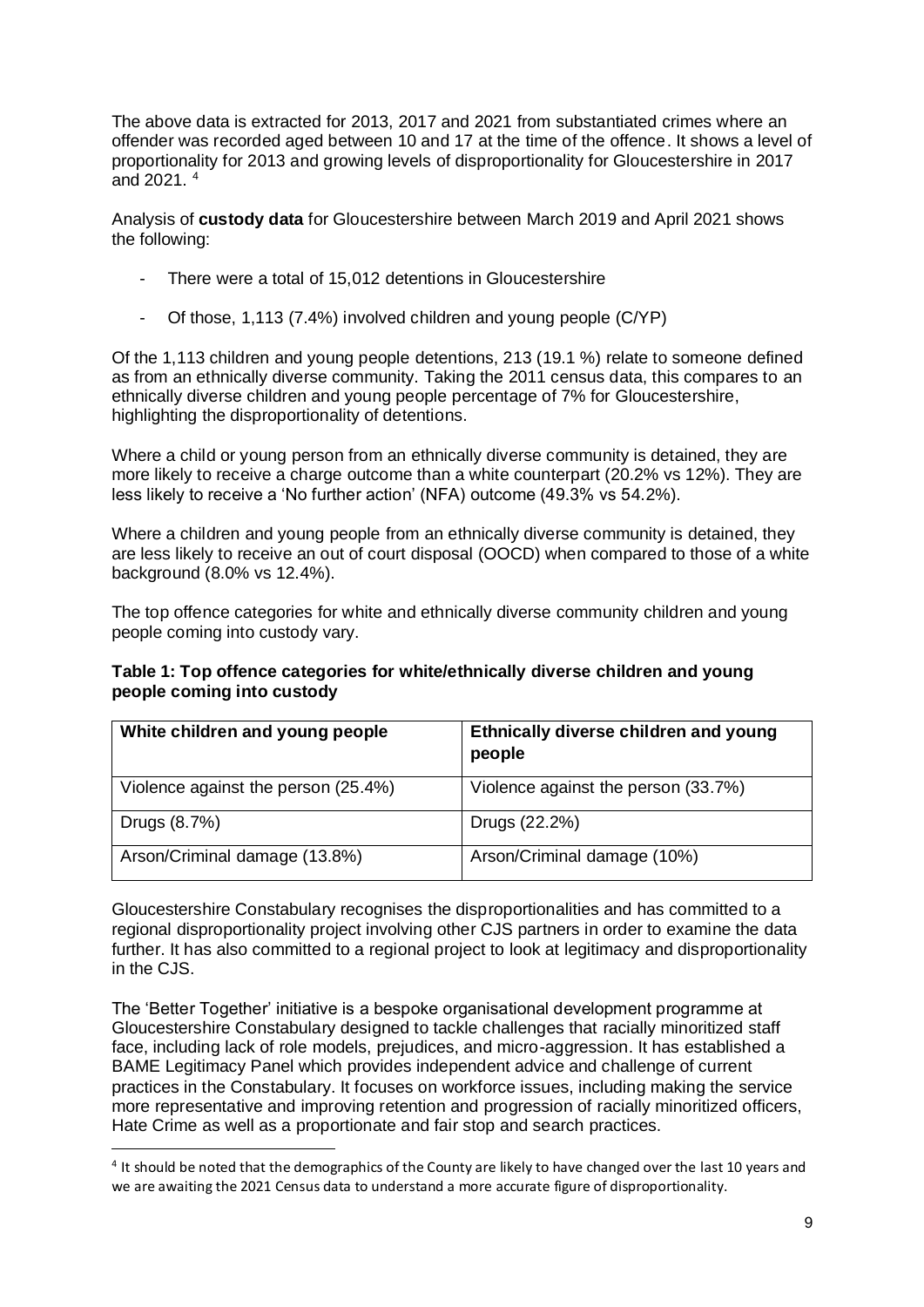#### **Youth Justice**

The Gloucestershire Youth Offending Team is part of the Youth Support service, a multiagency response to support youth crime prevention and tackle child exploitation. Partners include the Police, Probation, Local Government, Health and independent VCSE organisations. The team's purpose is to reduce first time offending, repeat offending and entry to custody in 10- to 17-year-olds by reducing risks, rehabilitating offenders, and looking after victims. It is committed to restorative justice approaches.

From 2012 to 2018, young people of Black, Asian, racially minoritized and mixed heritage in Gloucestershire were consistently over-represented in the offending population (10–17-yearolds).

For the year ending March 2018, Gloucestershire young people from a white ethnic background accounted for 83% of all young people (151/195) receiving a Youth Caution or Court Conviction. Those from a Black ethnic background accounted for 4% (7), those from an Asian ethnic background for 1% (1) and those from a mixed ethnic background for 11% (21). Just over half of the Youth Offending cases come from Gloucester City.

Table 2 highlights the disproportionate level of young people from diverse communities that were open to Youth Justice in 2020/21

#### **Table 2: Young People aged 10-17 in Gloucestershire open to Youth Justice in 2020/21**

| Ethnicity               | Q3 2020/21     | Q2 2020/21    |  |  |
|-------------------------|----------------|---------------|--|--|
| <b>Black Caribbean</b>  |                | 3             |  |  |
| <b>Black African</b>    |                | n             |  |  |
| Indian                  | 1              | 1             |  |  |
| Not known               | 3              | 1             |  |  |
| Other Asian Background  |                | 1             |  |  |
| Other Black Background  | $\overline{2}$ | $\mathfrak z$ |  |  |
| Other Mixed Background  | $\overline{2}$ | 3             |  |  |
| Other White Background  | 7              | 11            |  |  |
| White & Black African   | $\mathfrak{p}$ | 1             |  |  |
| White & Black Caribbean | 12             | 11            |  |  |
| White British           | 54             | 61            |  |  |
| White - Not Known       | 1              | n             |  |  |
| Other                   |                |               |  |  |

Ethnicity of young people open to Youth Justice:

• Excluding those young people with an ethnicity of unknown, 37% were BAME. This compares to 35% in Q2.

Overall, Gloucestershire has a successful approach for not criminalising children. The 'Children First' scheme has operated as a partnership between Police, Youth Offending/Youth Support, Victim Support and Restorative Gloucestershire since 2018. It uses a trauma informed approach with restorative interventions and works with community partners to provide social activities. It has successfully reduced the number of 10-17 year olds entering the criminal justice system as 'First Time Entrants'.

Between January 2019 and December 2020, the Children First scheme diverted 348 young people, or approximately two-thirds of those open to Youth Justice. A breakdown of ethnicity shows that 69% were 'White British' and 31% were from ethnic minorities.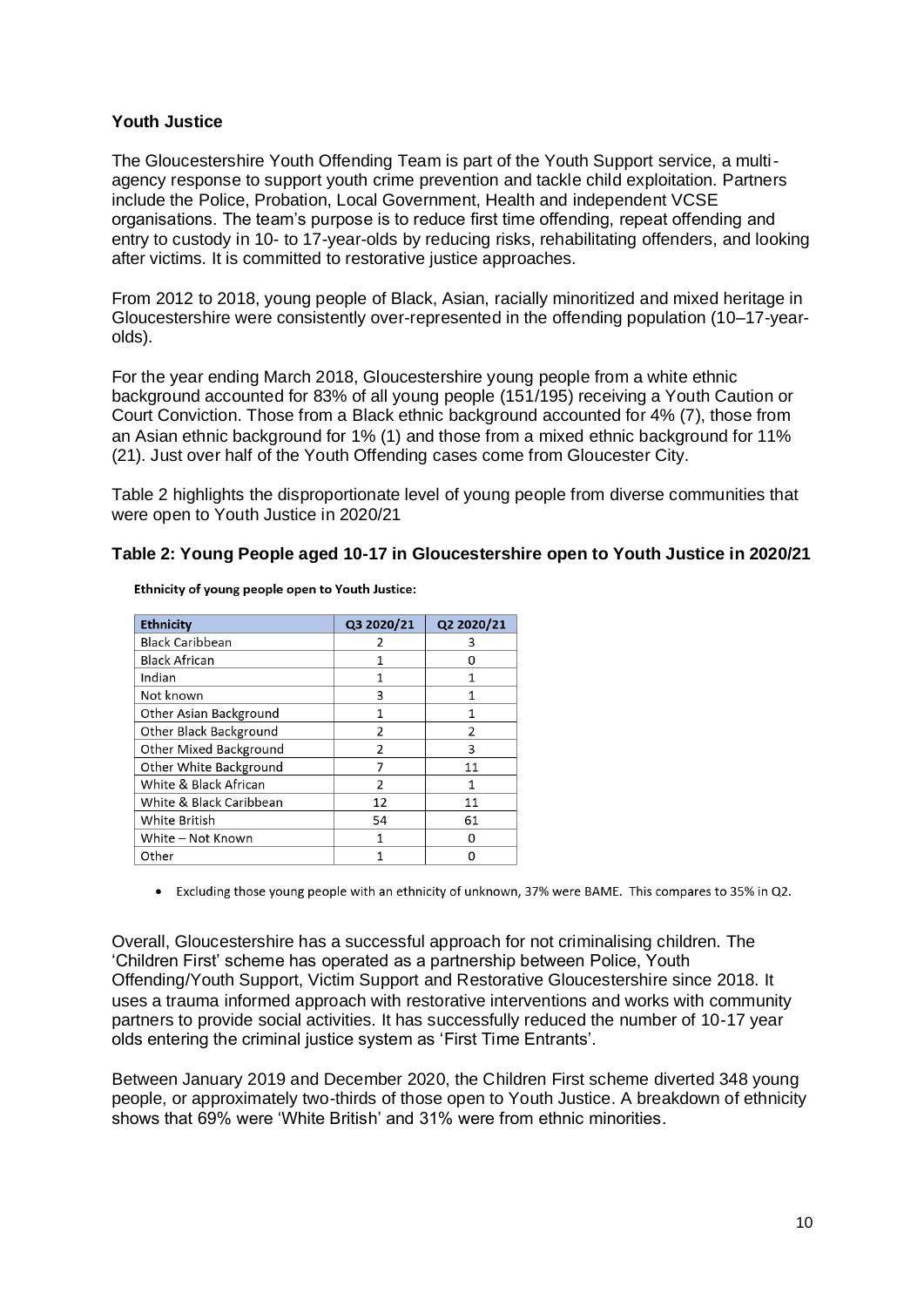In conclusion, local data suggests that there has been and continues to be a disproportionate engagement of 10–17-year-olds from a racially minoritized background with the youth justice system. Further, not all children are equally able to benefit from Children's First diversionary approach: young people from racially minoritized and mixed heritage backgrounds represent 37% of Youth Offending cases overall, but only 31% of Children's First diversion.

# **The Music Works - young people's experiences**

Interviews were carried out with 11 racially minoritized young people from Gloucester who have gone thought the criminal justice system and engaged with the Music Work's music intervention programme<sup>5</sup>. All were referred by the Youth Justice Team. They were selected at different stages of their involvement with the criminal justice system, but all had been or are currently going through a youth justice order.

Of the 11 young people interviewed, 10 felt targeted by the Police at one point in their lives, with comments being:

*"getting 'told off' by police for causing trouble in and around the streets out with friends playing football."*

*"My first interaction with was the police was when I was very young, when my house got burgled. I felt as they was searching us instead helping get our belongings back"*

*"Me and my mates were hanging around and the not doing much and the police got involved to say we were causing anti-social behaviour"*

*"I was taken home for being out with my friends at early times in the morning"*

*"I got in an altercation with someone and the police came and arrested me"*

*"I was hanging around outside shops with friends, the police said we were causing trouble and told us to move on"*

*"It was mainly because I was hanging around on the streets."*

Of the 11 young people interviewed, 7 had a youth justice worker at any point in their lives, with comments being:

*"Yes, YST and Youth Justice, they saved my life, I have a lot of respect for them. They helped and levelled me when I was not in a good place and was involved in lots of bad things"*

*"Yes, the youth justice worker I worked with really did help me as the police just wanted me off the street and forgotten about but it was my youth worker who really made me realise what I done was wrong and what consequences"*

*"Yes, it was okay. I just went as part of my order, I felt like they were just doing their job and didn't really understand from my point sometimes"*

<sup>5</sup> The music works are a Gloucester based charity who work with young people in challenging circumstances helping they to reach their full potential through music; [www.themusicworks.org.uk](http://www.themusicworks.org.uk/)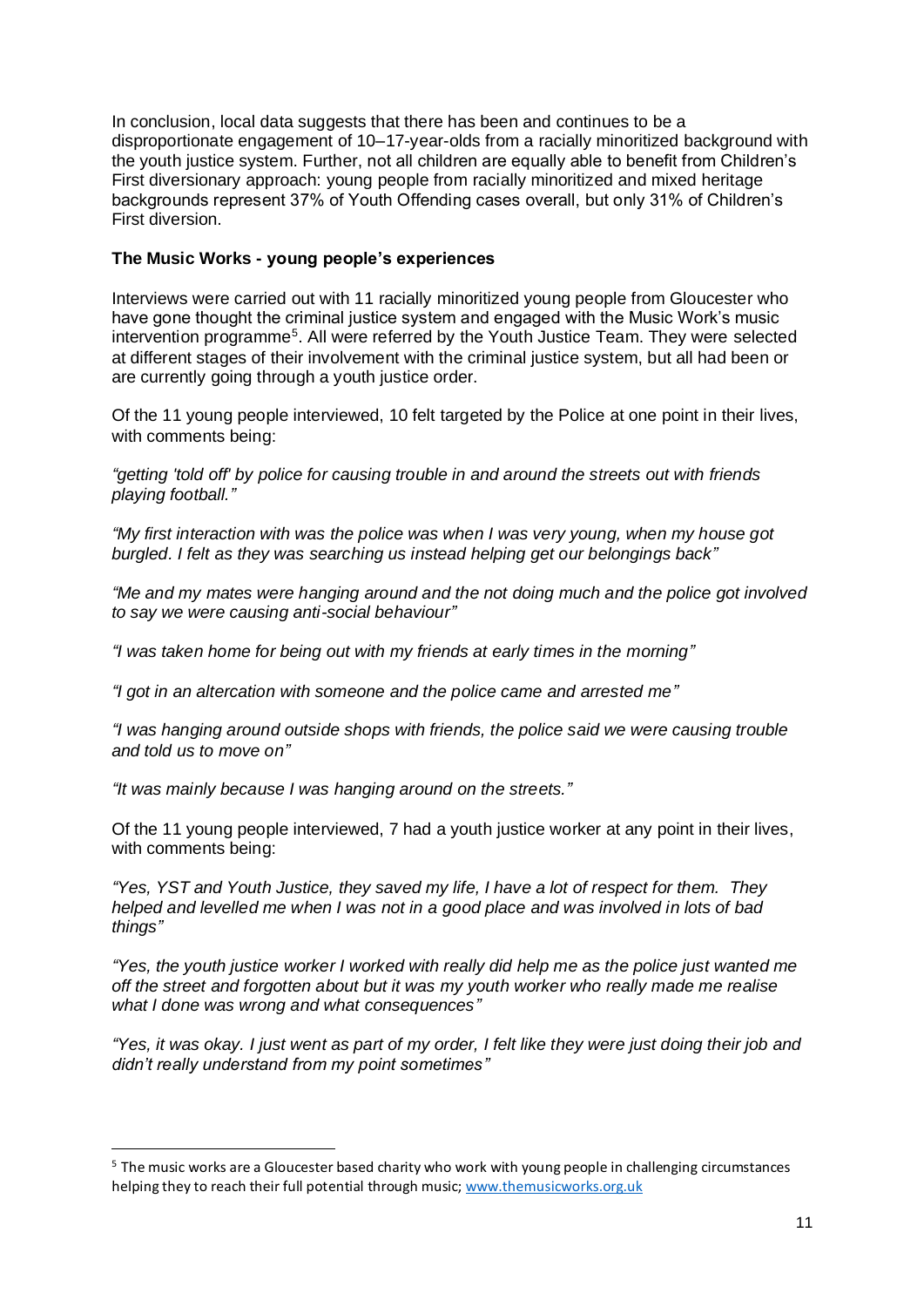*"Yes, at times it felt a bit pointless but I met Music Works out of it which was good. When Youth Justice stopped working with me I ended up getting into trouble again, sometimes it's good to have some there to support you and knows your struggle"*

*"Yes, I'm with them now. I feel like it's good, it keeps me busy with positive activity"*

In response to the question of how relationships between young people and the police could be improved, comments were as follows:

*"Need more people like youth support and more people doing the right thing for the community"*

*"I want to see a mutual respect and a civil relationship between the police and young people, especially between police and the young people from ethnic backgrounds"*

*"I would like to be able to walk to the shop and back home without being harassed by the police for being young and black"*

*"Police taking the young peoples' needs and emotions into account more"*

*"A community where police and citizens are cool with each other rather than hate each other"*

*"Police need to be in the community doing positive work, we only see them when it's related to something negative"*

*"I would like to see less stereotyping and criminal profiling"*

*"More opportunities for young people that prevent them from going down a negative route"*

*"Can't see a better future between police and young people"*

*"I would like to see more things to do in the area for young people"*

*"Police to leave us alone"*

Whilst it is acknowledged that this is a small sample size, it is striking to realise that all of the young people interviewed had similar negative experiences and interactions with the Police, feeling targeted or stereotyped. Young people recognised the need to improve relationships with the police. There were a number of suggestions given, with the Police better understanding a young black person's perspective and experience being key to this.

Experiences with Youth Justice Workers were characterised as more positive and productive, and it was acknowledged that engagement was based on a desire to understand the young person's perspectives and circumstances in order to support them to bring about positive changes.

# **Conclusion and Calls to Action**

In conclusion, the data and representations confirmed the disproportionate engagement of children and young people from ethnically diverse communities in the criminal justice system. The complexity of data recording and analysis is noted and with this, a concern about drawing robust conclusions that lead to meaningful interventions. Feedback from a survey with children and young people engaged in diversionary activities highlights the need to forge relationships that are, and are seen to be, free of racial biases and prejudices.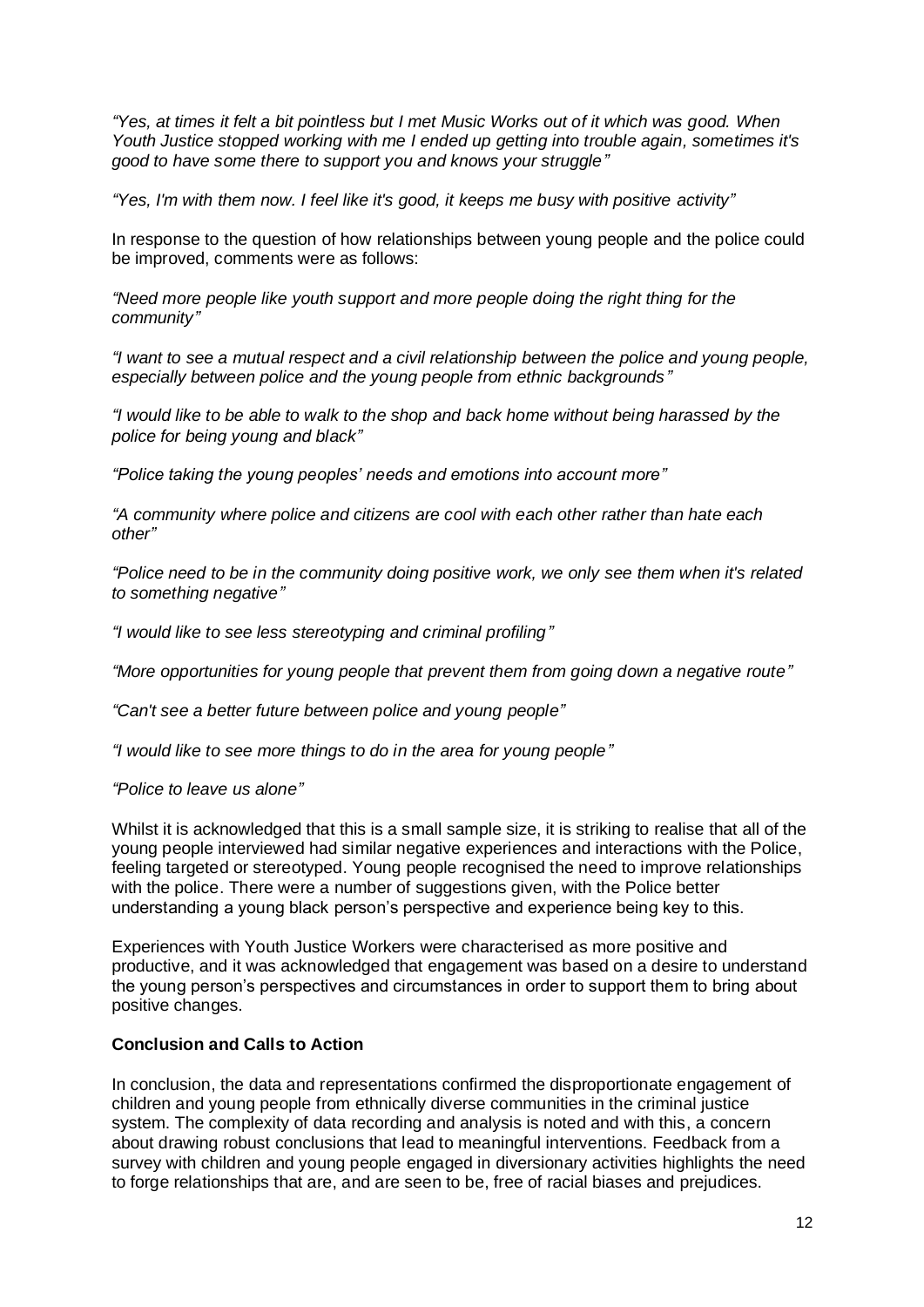These are massive undertakings that require long-term commitment to changes in workforce practices and recruitment. Gloucestershire's successful 'Children First' programme was noted, yet it needs to ensure that it is designed to meet the needs of all children and young people in order to prevent this group from entering the criminal justice system.

#### **The Commission make the following Calls to Action:**

- The Commission welcomes the recognition by the Constabulary that young people from racially minoritized backgrounds are disproportionality engaged with the CJS and receive poorer outcomes than their white counterparts. We also welcome the commitment of the force to a regional proportionality project that will explore the Criminal Justice data more deeply.
- The Constabulary could be more public in the engagement work it does. It should also purposefully extend their engagement to groups and/or community organisations who work with young people who need to build better relationships with the Police, for example the Music Works
- The Constabulary must continue its effort to recruit a proportionate police force at pace. It should consider other measures include setting an aspirational target, increase efforts to promote policing as a career to people from racially minoritized communities and learn from other areas, including the United States.
- The Commission welcomes the reverse mentoring programme and recommends for this scheme to be made available at a Gloucestershire wide footprint; and to organisations from the public and private sectors.
- The Constabulary should broaden the training programme for new Police recruits to engage with civil society and voluntary and community organisations representing racially minoritized people, including GARAS in their role as supporting refugees, early on in their careers. Establishing relationships early will dispel prejudice and help to build effective community relationships.
- The Commission notes the success of the Children First programme as a mechanism to divert young people from the criminal justice system and reducing re-offending rates. Continued investment in organisations and projects to focus on prevention is critical and must feature high in the priorities of the Constabulary and the new Police and Crime Commissioner.
- The Constabulary should maintain its focus on an asset based, trauma informed and problem solving approach to neighbourhood policing, particularly at PCSO levels, making use of existing organisations in the City that can support it in further developing these approaches, including recording and evaluating the impact on the wider system.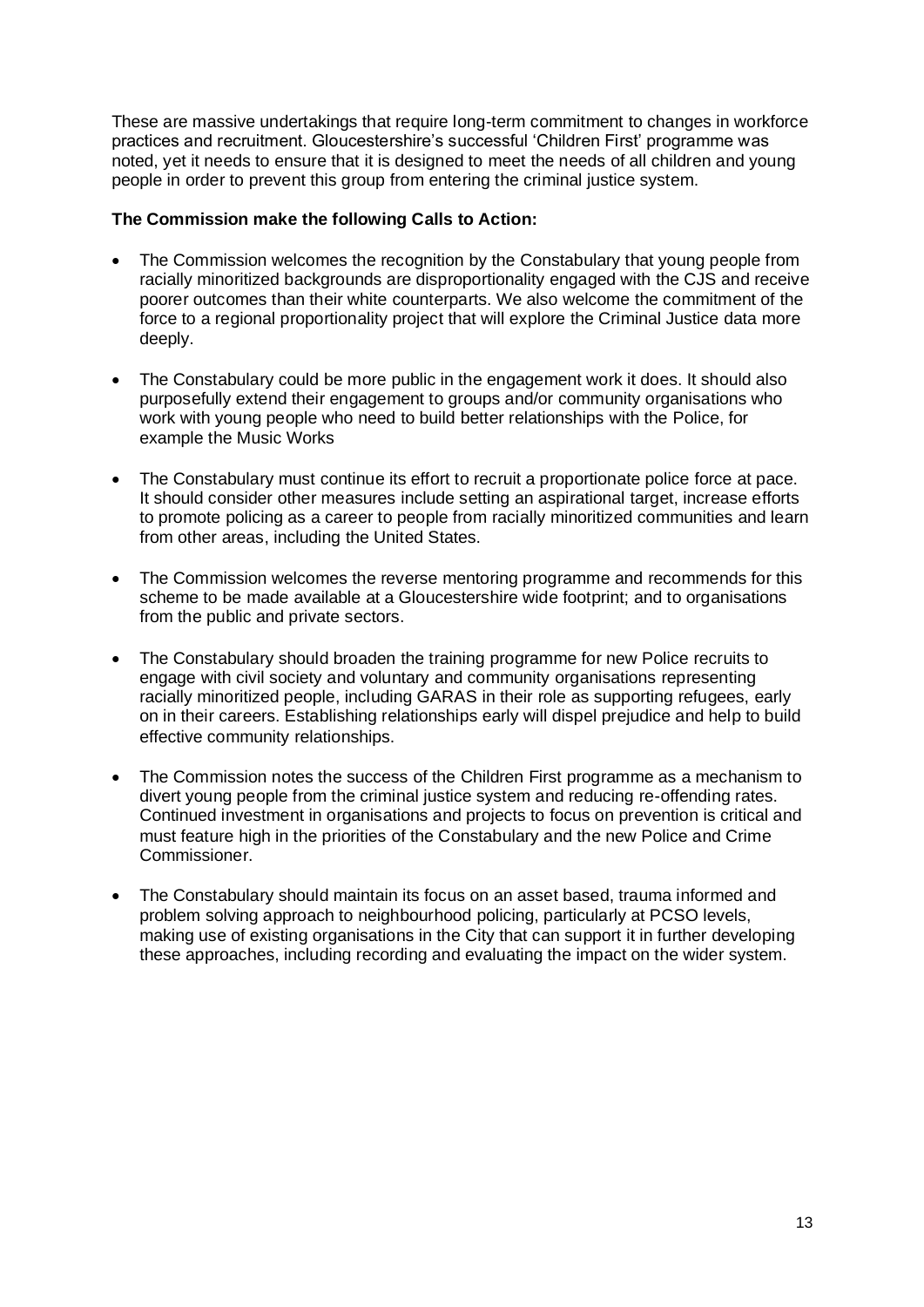# <span id="page-16-0"></span>**2. Addressing Mental health inequalities in racially minoritized communities**

# **Introduction**

Addressing Mental health inequalities in racially minoritized communities has long been a priority, recently highlighted in the NHS Long-Term plan and the advancing mental health equalities strategy. For many years, there has been a disproportionate number of individuals from ethnic minorities in inpatient services in Gloucestershire with mental health conditions. COVID-19 has again put this inequality into the spotlight, as it has affected all areas of our society, with the biggest impact on people from racially minoritized backgrounds. A recent survey by MIND has shown that existing inequalities has had a greater impact on the mental health of people from different backgrounds than white people during the pandemic. The Black Lives Matter movement has similarly highlighted the racial inequality and it's this momentum that gives us a chance to assess our position locally, understand and listen to why there is this disproportionality, challenge how things have been done previously, and drive forward mental health equality for all.

In response the Clinical Commissioning Group has produced a report that brings together all knowledge about individuals from racially minoritized backgrounds and access to mental health services in Gloucestershire in the context of Black Lives Matters, the 2019 report on 'The use of the Mental Health Act in Gloucestershire' and the Director of Public Health's 2020 report 'Beyond Covid: Race, Health and Inequality in Gloucestershire'. The report concludes with some recommendations and change for action in Gloucestershire, which will be used as a basis for consultation with Gloucestershire's multi-agency Covid-19 BAME Task and Finish Group, Gloucestershire Health & Care (GHC) NHS Foundation Trust's Social Inclusion & Partnership Team, Gloucester's Race Equality Commission as well as other local community groups and organisations.

#### **Scope and focus of the deep dive**

The deep dive session focused on a review of the "#BlackLivesMatters" report, Gloucestershire's Mental Health Services report, and a critical review of its recommendations. It was part of a series of consultations led by Commissioners to inform the final Calls to Action of the report. They will be taken to all relevant decision-making bodies in the local health and social care community/ Integrated Care System (ICS). This will include Gloucestershire's Mental Health and Wellbeing Partnership Board and Mental Health Clinical Programme Group.

The report examines the detention rates of racially minoritized people under the Mental Health Act, advocacy services and mental health services. The report concludes that Gloucestershire data reflects the national position of both an over-representation of the racially minoritized community under compulsory powers of the Mental Health Act and underrepresentation in other mental health services. It points out that insufficient recording of ethnicity data in many community services does not allow robust conclusions, access or suitability of services. It further highlights the need for a more diverse workforce in mental health services and on-going concerns about the quality and use of interpreters and translations services. The report identified 10 recommendations including cultural competence training for staff in mental health services, better ethnicity data recording, more culturally aware commissioning of services, a review of interpreter policies and guidance, regular specific mental health focused community events and in depth analysis of racially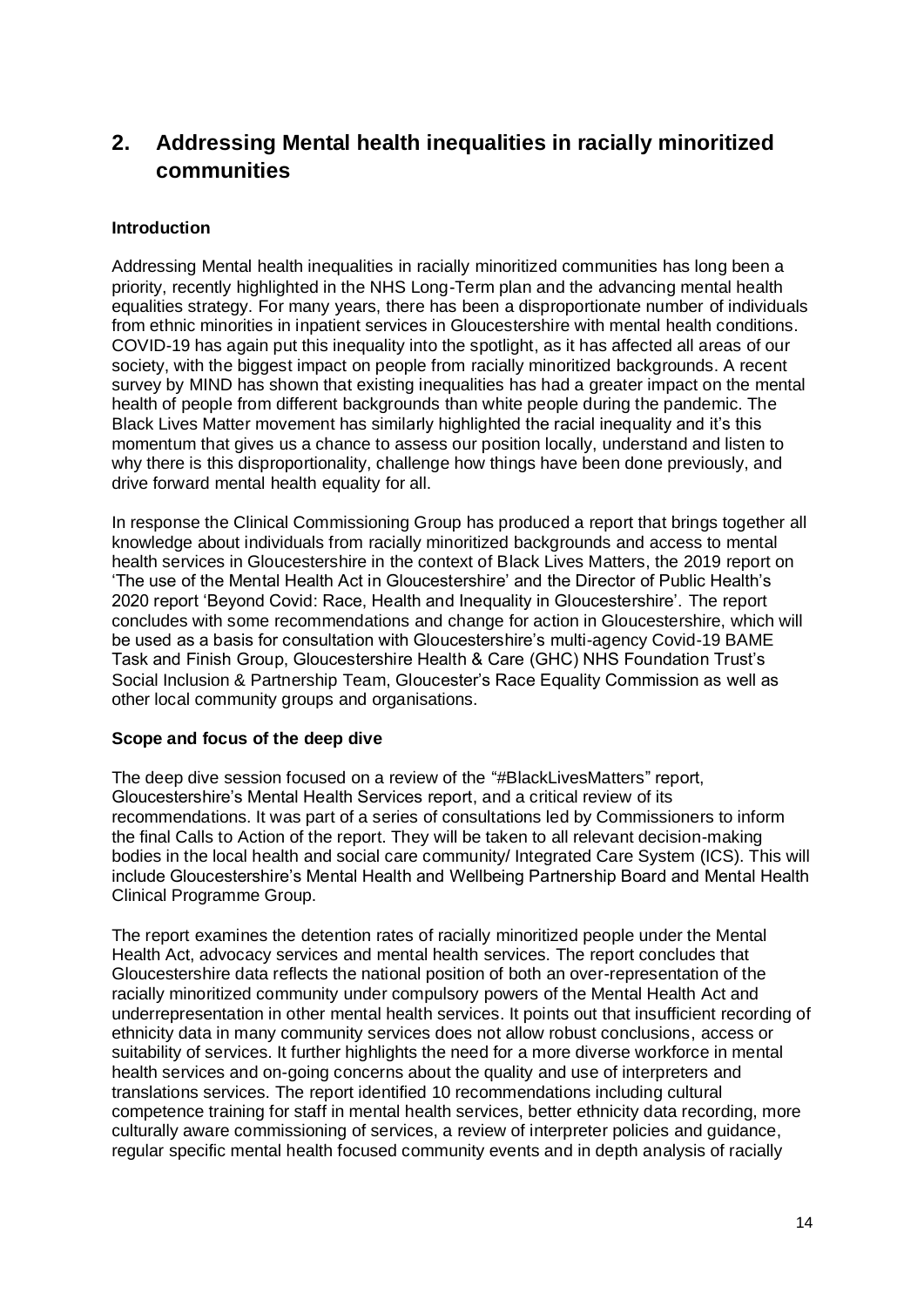minoritized admissions under the Mental Health Act to identify options for alternative and earlier interventions.

The session was supported by Karl Gluck, Head of Integrated Commissioning for Adult Mental Health, Advocacy and Autism, Gloucestershire County Council and Clinical Commissioning Group; Noor Al-Koky, Commissioning Officer – Integrated Disabilities Commissioning Hub, Gloucestershire County Council; and David Pugh, Consultant and report co-author.

### **The Commission make the following Calls to Action:**

- 1. The Commission welcomes the "#BlackLivesMatters" report as a timely and important focus on tackling mental health inequalities; and endorses its recommendations.
- 2. There is a notable and welcome focus on tackling race inequalities amongst the public sector in Gloucestershire, including the recent report of the Director of Public Health. Tackling health inequalities requires joined up leadership at the highest level. The Commission recommends that 'promoting Equality, Opportunity and Inclusion' features as a key objective within the Gloucestershire 2050 vision and the reformed Integrated Care System (One Gloucestershire)
- 3. The Commission considers that inequalities experienced by racially minoritized communities are very different to all other protected characteristics and recommend that the ICS commit to the preparation of a Race Equality Strategy for the Integrated Care System.
- 4. The Commission considers the collection of good quality ethnicity data in all public services as a fundamental requirement to understanding and tackling race inequality. Datasets need to be complete and accessible to those who plan or review services and need to become integral to performance management regimes. The Commission welcomes recommendation 6.2 of the report; whilst cultural intelligence training and messaging will be important in driving up response rates we think that this messaging needs to be clear on the 'why' or purpose of data collection and its importance in achieving better health outcomes. Improving data collection is about the right process and mindset in equal measures.
- 5. The Commission welcomes the focus on cultural intelligence training (recommendation 6.1) and considers that this needs to go beyond a one-off training but a sustained focus on awareness raising and changes in believes, values as well as known and unconscious biases. We consider the term 'education' to be preferable to training as it implies a longer-term process of engagement. We consider that cultural awareness education should be informed by and co-delivered with racially minoritized communities/representatives within Gloucester.
- 6. Invest in the design and delivery of a creative, bespoke, local PR campaign to raise awareness of mental health issues and tackle stigma amongst racially minoritized communities. As part of this identify and encourage Gloucestershire racially minoritized individuals to come forward and openly talk about mental health. Focus in particular but not exclusively on men, younger people and the second/third generation of residents from a racially minoritized background.
- 7. Develop an ambitious vision and programme for 'digital health' which is inclusive and accessible by communities and individuals not only in the context of delivering regular specific mental health focused community events (with reference to Recommendation 6.8) but also to support the future of mental health.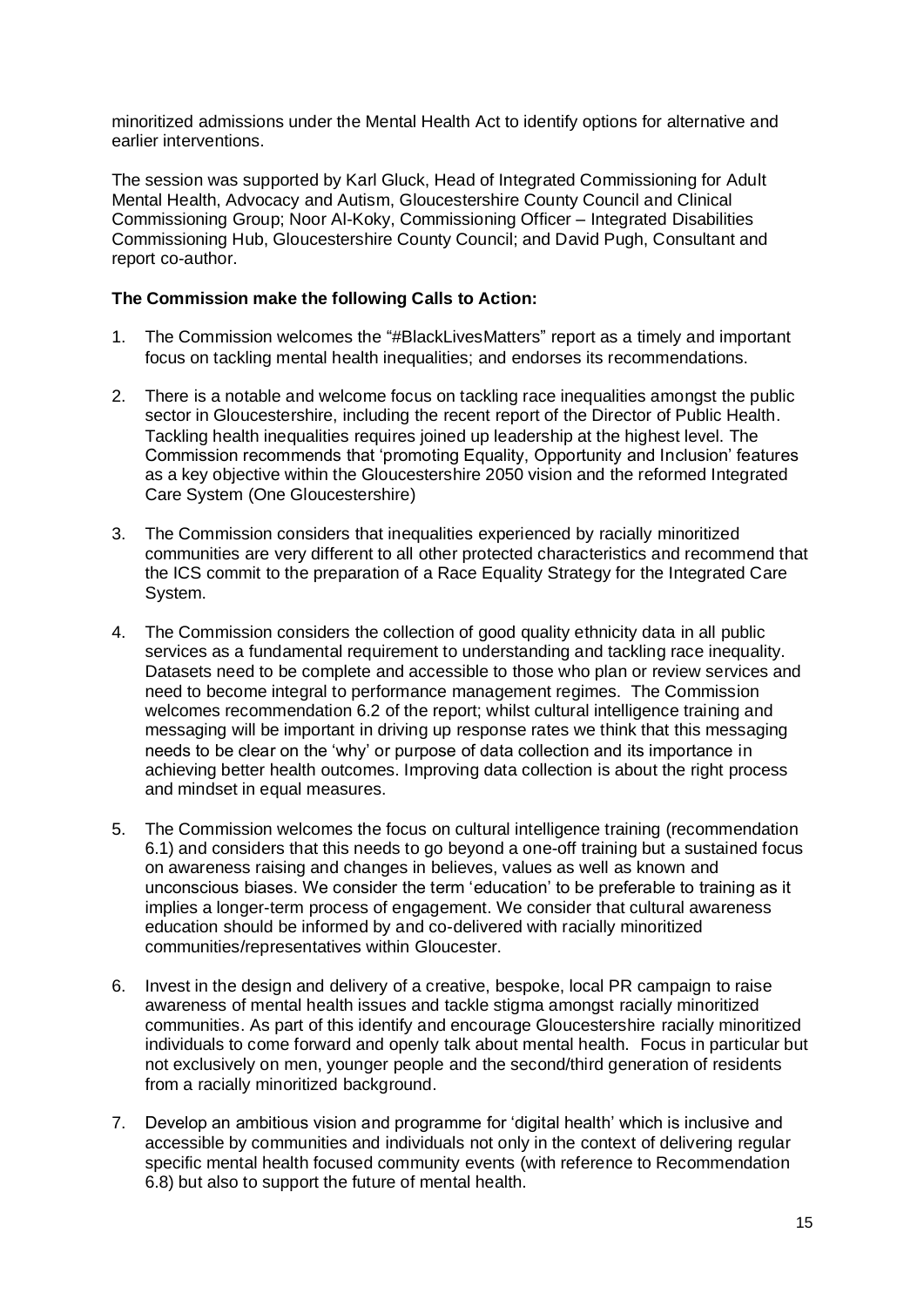- 8. Focus on achieving a more diverse workforce at all levels and consider other measures include setting an aspirational target, increase efforts to promote health as a career to people from racially minoritized communities and learn from other areas, nationally and internationally, including the United States.
- 9. Create an independent mechanism that can hold the Integrated Care System to account for the implementation of the Calls to Action in this report and can further act as an independent source of advice, support and guidance in achieving race equality in the health system.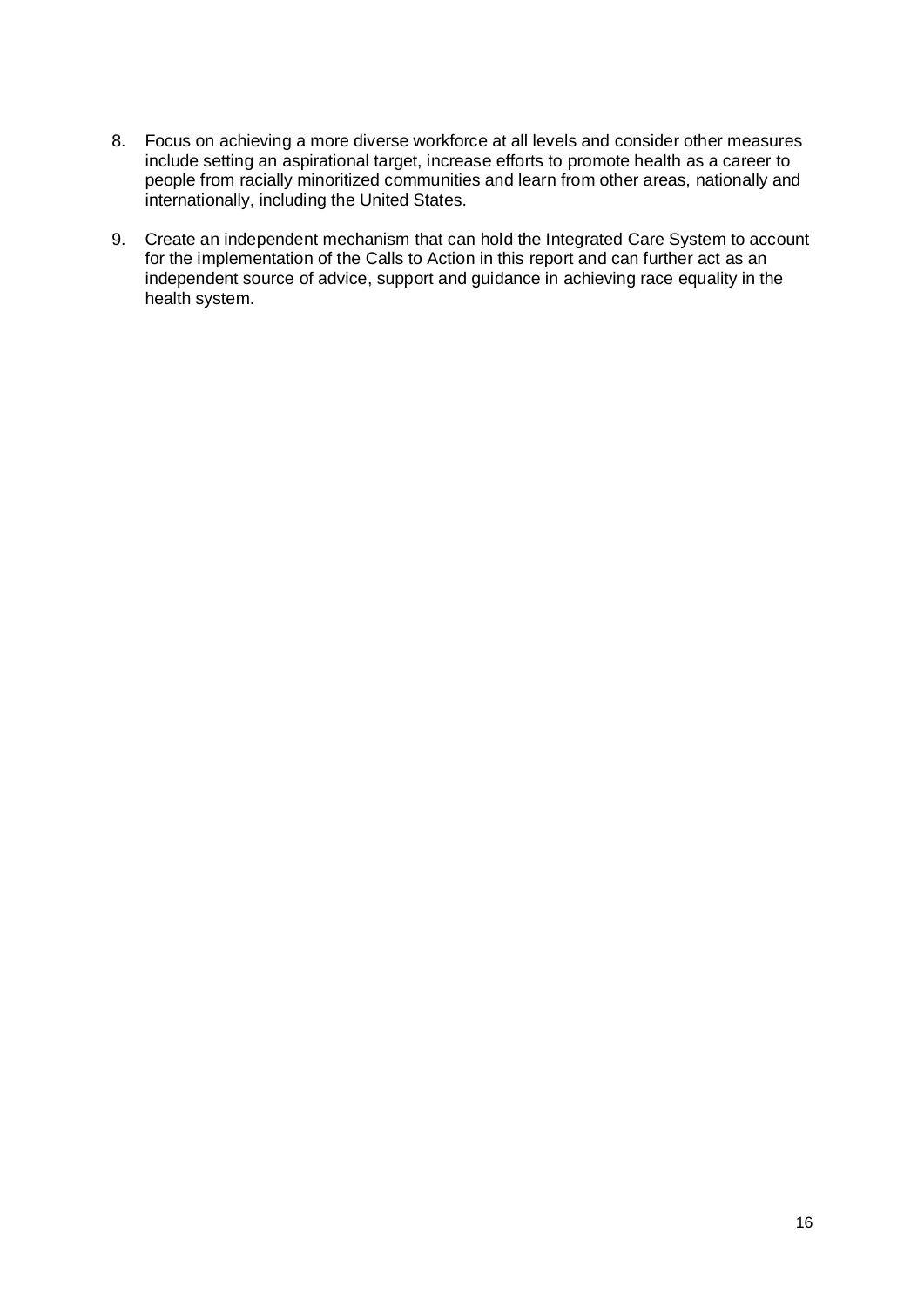# <span id="page-19-0"></span>**3. Educational attainment of racially minoritized pupils**

# **Introduction**

Education is a crucial determining factor in the development of an individual and their outcomes in later life – however, school experiences and educational outcomes vary across different ethnic groups. After reviewing data relevant to Gloucester and Gloucestershire included in the Commission's Initial Report released in February 2021, the Gloucester City Commission to Review Race Relations chose Education as one of the 'Deep Dive' topics. The Commission thanks Michell Littlegray for her involvement and support with this Deep Dive. Education is a multi-faceted function of society, and measures of educational success lie both within and outside the classroom. The question which the education Deep Dive has sought to answer is:

*What are the plans to halt and reverse the comparatively poorer attainment outcomes for Black children?*

# **Background**

Initial research undertaken at a local level reveals that there is not currently a comprehensive, overarching strategy or plan specifically aiming to "*halt and reverse"* the poorer attainment outcomes for Black children in Gloucestershire. However, there are initiatives being undertaken in schools across Gloucester to address the disparities between pupils.

The current data for Gloucester and Gloucestershire demonstrates a mixed picture when it comes to the attainment levels of pupils broken down by ethnicity. In 2019, at the end of Key Stage 2, pupils from racially minoritized backgrounds in Gloucester were more likely to achieve a positive progress score in Reading, Writing and Maths than White pupils although Unclassified pupils achieved the highest score overall. The same trend is seen when it comes to the 'Progress 8' score of pupils, or their progress achieved between Key Stage 2 and Key Stage 4, where racially minoritized pupils again see stronger performance than White pupils, both in Gloucester and nationally. However, there is significant variation within minor ethnicity groupings, which these wider trends do not fully demonstrate.

At Key Stage 2, although small cohorts, Asian and Chinese students were the highest achieving pupils in Gloucester and at a County level. Black pupils, alongside White Other and Other Ethnicity groupings, were the lowest attaining ethnic groups. On a national level, Black pupils are the lowest attaining group. At Key Stage 4, overall, in Gloucester racially minoritized groups had a lower percentage of pupils with a strong pass in Maths and English compared to White British pupils. However, Chinese and Asian groups saw the highest percentages of pupils achieving a grade 5 or above in English & Mathematics of all pupils in Gloucester, a pattern which is seen on a County and National level. Black pupils had the lowest proportion of pupils achieving a strong pass at Key Stage 4.

Furthermore, we know that within Gloucestershire in 2019, Black Caribbean pupils scored an average progress 8 score of -0.54, the second lowest out of all racially minoritized groups within Gloucestershire, where the lowest score was -0.57 for pupils identified as Black other.

The data highlights some of the issues with using the BAME umbrella term to group all minority ethnicities together, particularly in relation to education as outcomes can vary significantly within the minor ethnic groupings. There are significant variances with Asian and Chinese pupils on the whole tending to perform well, and Black, especially Black Caribbean, and Mixed Ethnicity, particularly White and Caribbean, pupils doing less well. The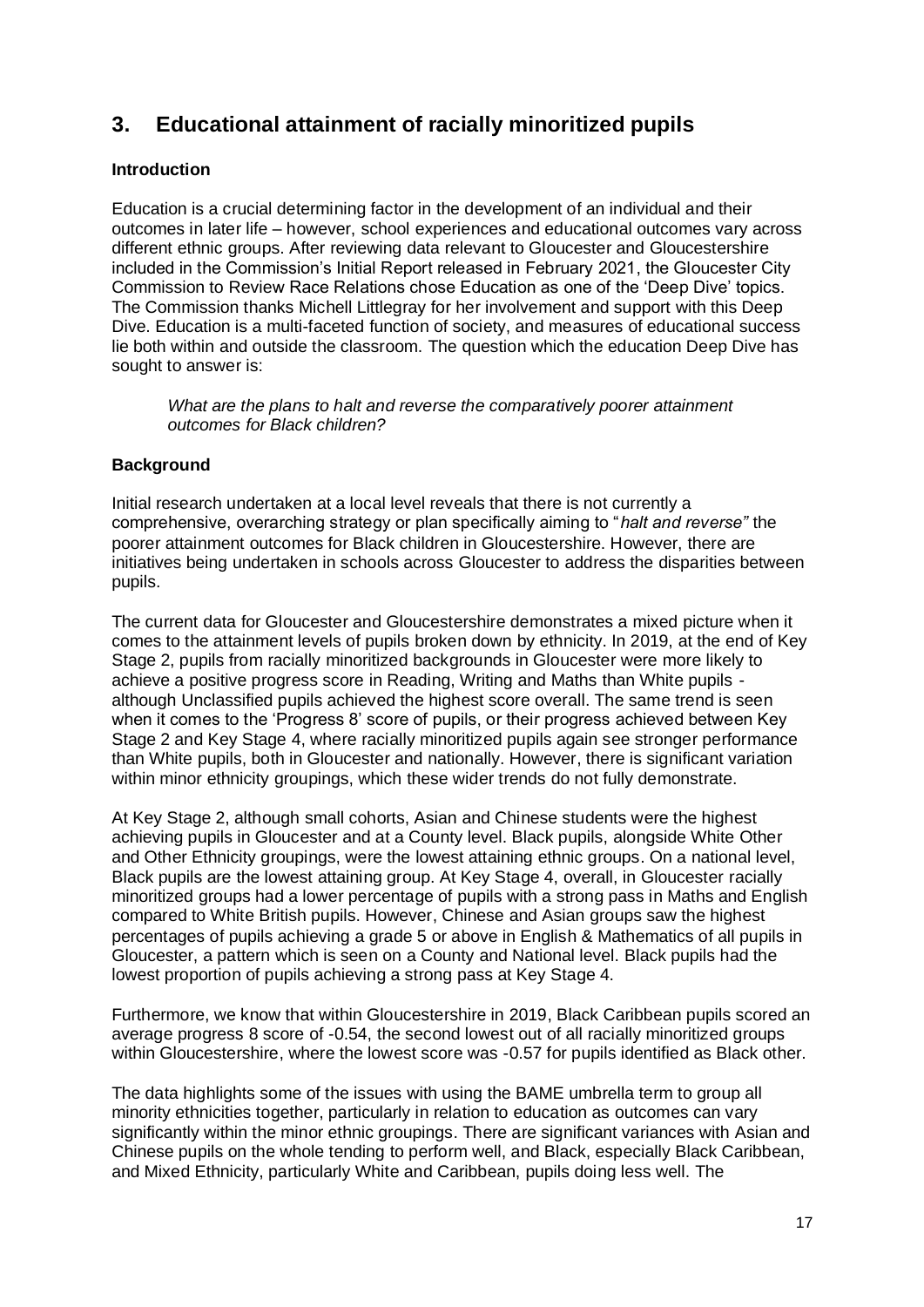disproportionality between pupils is seen across almost all areas of education, including in school exclusion rates.

The conclusion is that Black pupils in Gloucester and Gloucestershire are experiencing attainment shortfalls compared to the average attainment levels, and currently there are no strategic City or County wide plans in place to address this attainment gap specifically for Black pupils.

When it comes to exclusions, the permanent exclusion rates for racially minoritized pupils in Gloucestershire are not reflected regionally in the South West, or the rest of the country, suggesting Gloucestershire is performing more poorly than the regional and national average in terms of permanent exclusion rates for racially minoritized pupils. This trend is also seen when it comes to fixed term exclusions, with Gloucestershire seeing a higher rate of exclusions for racially minoritized pupils than White British pupils, whereas in the South West and England as a whole, higher levels of White British pupils are excluded than their racially minoritized classmates. This indicates a need for action to address this discrepancy in Gloucestershire.

|                    | <b>Permanent Exclusions</b> |               |         | <b>Fixed Term Exclusions</b><br>(incidences) |               |         | <b>Fixed Term Exclusions</b><br>(pupils with 1+) |               |         |
|--------------------|-----------------------------|---------------|---------|----------------------------------------------|---------------|---------|--------------------------------------------------|---------------|---------|
|                    | Glos-<br>Shire              | South<br>West | England | Glos-<br>Shire                               | South<br>West | England | Glos-<br>Shire                                   | South<br>West | England |
| White British      | 0.09                        | 0.11          | 0.10    | 5.80                                         | 6.54          | 6.01    | 2.44                                             | 2.68          | 2.53    |
| Minority Ethnicity | 0.17                        | 0.10          | 0.08    | 6.80                                         | 5.31          | 3.91    | 3.13                                             | 2.61          | 2.20    |
| Unclassified       | 0.16                        | 0.18          | 0.17    | 6.05                                         | 12.76         | 8.47    | 3.22                                             | 4.85          | 3.84    |
| <b>TOTAL</b>       | 0.11                        | 0.11          | 0.10    | 5.97                                         | 6.45          | 5.36    | 2.57                                             | 2.70          | 2.44    |

#### **Previous Efforts**

Despite the shortfalls in attainment levels for Black pupils in Gloucester, there have been programmes in the past that have attempted to address this issue. The Fishpool African-Caribbean Achievement Project ran in four Gloucester schools from 2005-2008. The project focused on four secondary schools within Gloucester, which were Beaufort, Brockworth Enterprise, Severn Vale and Churchdown. The purpose of the programme was to implement academic mentoring and a range of activities organised to raise aspirations and widen experiences for Black pupils. The project was focused on the pupil, but involved teachers, parents, and the wider community. The success of the programme was varied, and feedback is dependent on who you ask. Two of the commissioners involved in the Fishpool project have differing views, and each come from a unique perspective: one a teacher and educator, and the other a student, who were both involved in the project.

Miranda Bopoto moved to Gloucester as a 9-year-old from Zimbabwe, and had attended primary school, and then attended Severn Vale Secondary School. At both of these schools she was one of the few racially minoritized and certainly Black children within her year group, and school as a whole. Now, as a grown woman, she can better reflect on why Fishpool was something she "really needed" without knowing it. Miranda says that the "Fishpool lunchtime sessions at my school were organised by Ms Littlegray, and often, this was one of the few occasions we were able to come together as Black students and just talk and share our experiences." She is able to see now why it is extremely important for racially minoritized children to be able to have "such safe spaces where they can share their lived experiences with people who are in the same boat". Miranda says it also allowed "for the cultivation of cultural and religious experiences which may otherwise not necessarily happen when as BAME students you are spread out in small pockets across the school and are often in a classroom by yourself". Furthermore, Miranda states that the Fishpool project was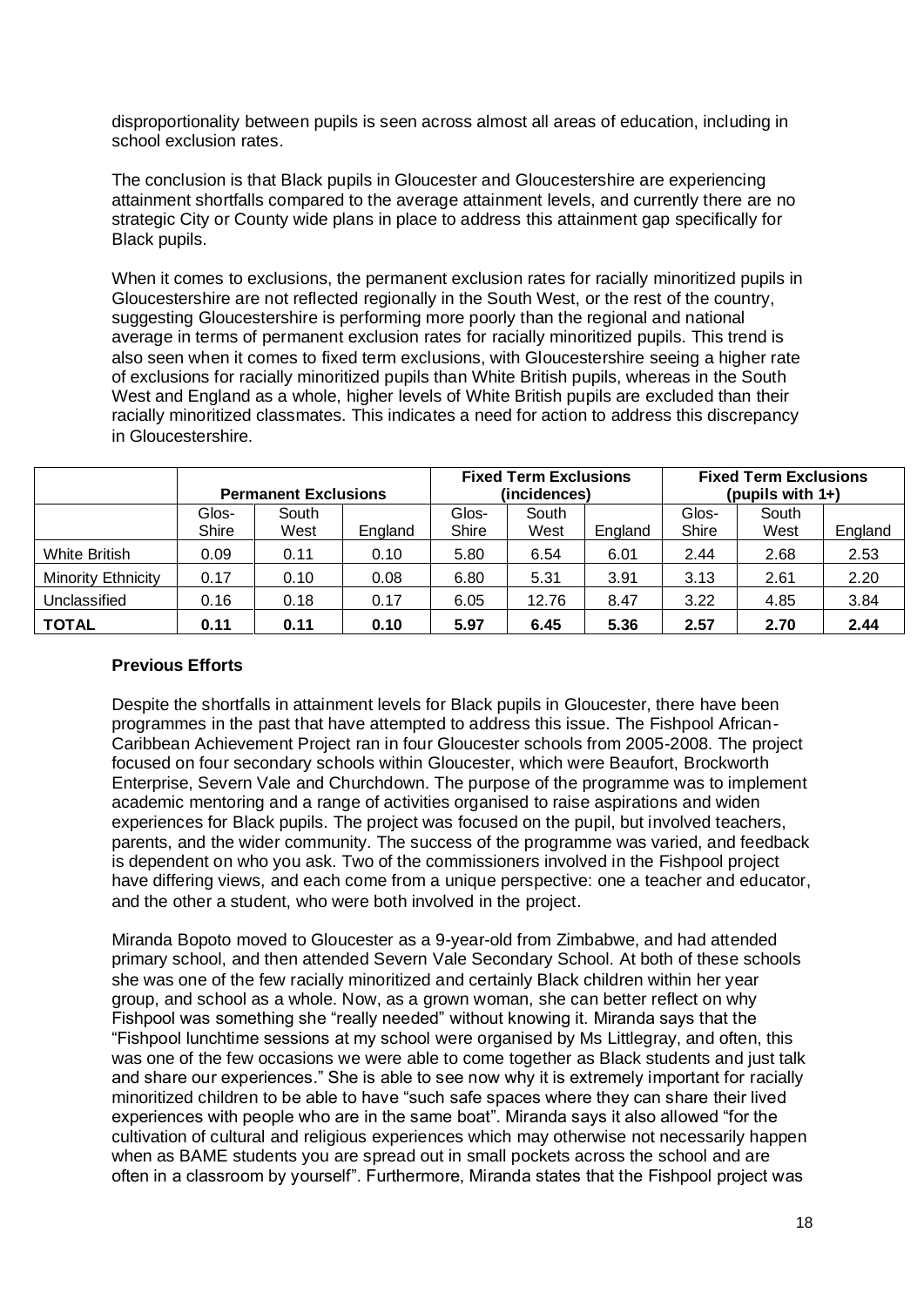"transformative for me as the award evenings which were held at the end of the year provided an opportunity for me to see Black students from across different schools in Gloucester who were doing well in school, and had gained places at top universities".

For Miranda, the experience gained from the Fishpool project had an "extremely positive impact on [herself] and other students". Michell Littlegray, Deputy Headteacher at Severn Vale Secondary School, agrees that the project had positive outcomes in terms of "raising self-esteem and a sense of belonging" for pupils. However, she states that in terms of closing the educational gaps the "model had limited success".

Michell says that from her perspective as an educator and school administrator, the Fishpool project "enabled us to develop strong links with the families of our students and this was something that started to change the culture of parental engagement for some of the more reluctant parents/carers". Furthermore, Michell states that "whilst the focus was on raising the profile and aspirations of our selected young people it was limited in outcome with the 'request' to promote Black history month and present a school performance for the annual Fishpool Awards Evening". It was felt that this was "perhaps a little narrow and even tokenistic". However, Michell mentions positive components involved included inviting "positive role models into school to talk with the young people and share their experiences and offer 'another' view of success through business and further/higher education and this was well-received by most students". Michell suggests that it would be worthwhile to try and "forge links with parents and the wider community" and further suggests that "a regular timetabled slot as part of the day's learning would be much better than having to squeeze it into a lunch-time add-on that meant the students had to miss lunch, football etc in order to take part" as other extracurricular activities, such as music lessons, were permitted during lesson time.

# **Current Efforts**

We know that individual schools across Gloucester are actively seeking to make their schools more diverse, inclusive, and culturally competent spaces for pupils and staff. When the Commission spoke with G15 - Gloucester's Head Teachers forum, there was valuable insight provided into the work schools have undertaken and continue to progress.

In one school with a substantial number of black pupils, there is recognition that far too many black pupils are on the behaviour pathway, and further acknowledgement that there are real attainment issues for many of these pupils. The same school has undertaken many initiatives to try and address these issues, some more effective than others. Initiatives include focusing on aspiration, careers, university visits and raising awareness of Russell Group universities. The school states that this is not solely for black pupils, but they are included along with others who require additional support.

Furthermore, the school brought in an influential mathematician to speak to students, and has amended the History and English curriculums. For example, Key Stage 3 pupils started this year with a U.K migration unit beginning with the Romans through to the present day. Furthermore, the school invited parents of Black pupils to share the experiences of their children at school. This saw parents speaking to senior leaders to give a greater understanding of what the school experience is like for these children, and the unique challenges they face.

While other schools within Gloucester may not be addressing racially minoritized attainment to the same extent, there are undoubtedly initiatives taking place across the board. For example, in another school within Gloucester, the Commission heard how black pupils wanted to let the school know what it was like to be racially minoritized at the school. The headteacher said it was eye opening, and they continue to work together. Furthermore, the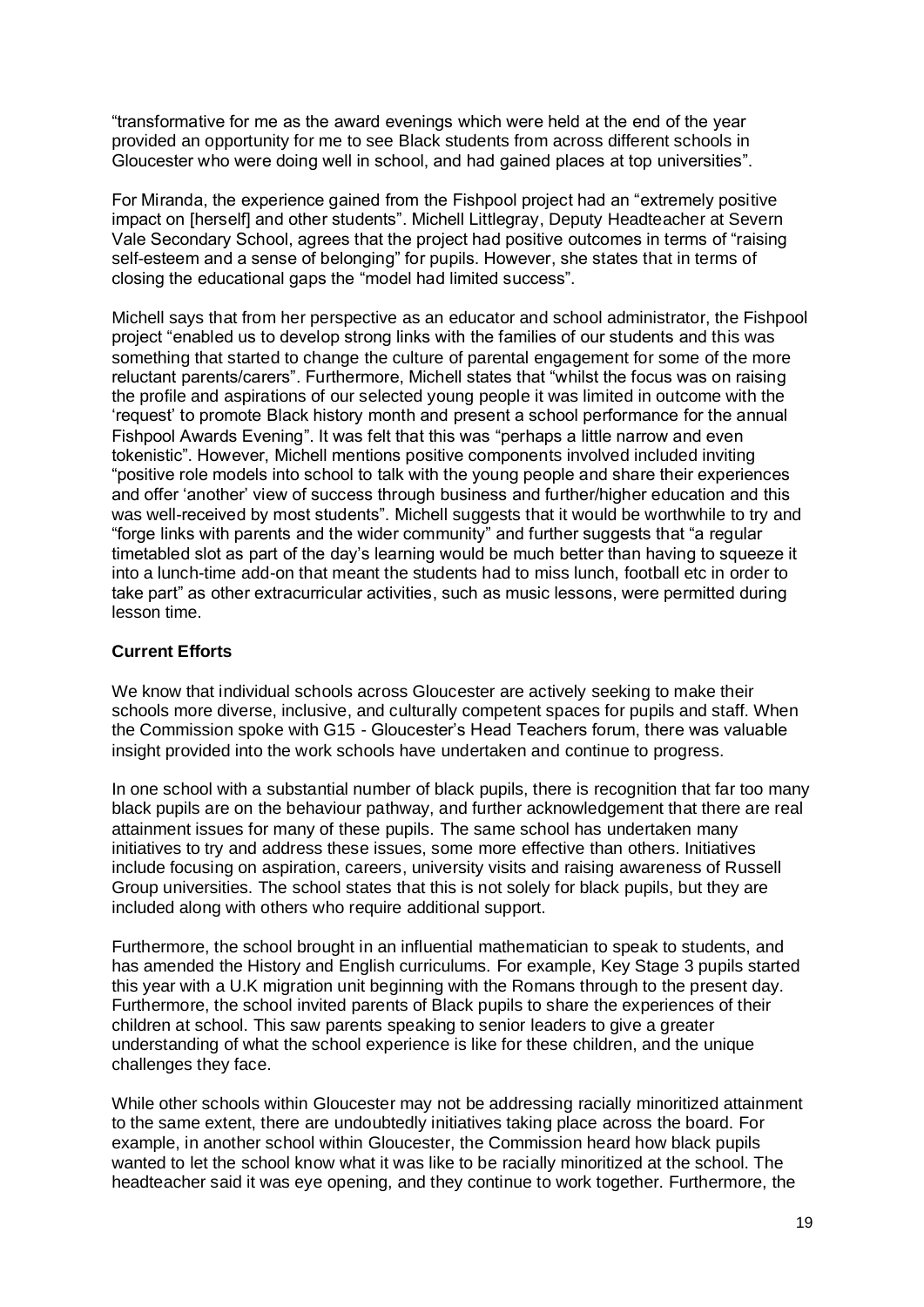school has undertaken unconscious bias training for staff, and taken simple but hugely impactful steps like encouraging teachers to think about who they're directing their questions to, as well as ensuring they know and are able to pronounce students' names correctly so they can ask them questions. Staff have also signed up for leadership training next year, acknowledging that the current school leaders are mostly white and middle class. This head teacher recognised there is a lot to sort, but that the school is beginning to enact change. Other examples were raised in the G15 meeting of actions being taken across Gloucester's schools, but it was clear that some schools are doing more than others, partially due to the make-up of the pupil population and proportion of racially minoritized pupils.

# **Conclusion and Calls to Action**

Racially minoritized pupils still face many challenges and experience racism in school, and Gloucester's headteachers acknowledge the current situation and recognise there is more work to be done. While there are numerous efforts taking place at a school level in Gloucester and Gloucestershire, there are currently no overarching or systematic plans in place to "halt and reverse the comparatively poorer attainment outcomes for Black children". Despite the individual actions taken independently across the different schools in Gloucester and Gloucestershire, there are no efforts currently in place aiming to address attainment and exclusion issues for racially minoritized pupils at a strategic county/city wide level. The following Calls to Action set out to change this, to begin to halt and reverse the comparatively poorer attainment outcomes for Black children.

# **The Commission make the following Calls to Action:**

- 1. The Commission welcomes the efforts of schools across Gloucestershire to ensure that students of diverse and wide-ranging heritages learn and grow in a culturally informed and supportive space. We strongly support learning from lived experience alongside data across the county and research nationally to identify and address attainment and progress gaps and reduce exclusions for students of Black, Asian and racially minoritized backgrounds.
- 2. Gloucestershire County Council's School Improvement Strategy states that "every child and young person should have the opportunity to reach their full potential and have a positive school experience" and that "there is a collective responsibility for the outcomes for young people"<sup>6</sup>. The Commission supports this endeavour and would like all schools, no matter how they are governed, to subscribe to these aims. It is recommended that the School Improvement Strategy be amended to refer specifically to racially minoritized pupils in addition to the every child approach.
- 3. The County Council's School Improvement Strategy states that, "in a school-led system, responsibility for improvement lies primarily with the schools." However, while the remit for improving outcomes ultimately lies with individual schools, the strategy also acknowledges that the local authority "has a statutory duty to challenge and where necessary intervene in schools in order to raise standards." We recommend that all maintained schools are challenged to look at the attainment and achievement with their Performance Adviser and that the Local Authority ensures that academies and private, voluntary and independents have clarity about the expectations of the commission and out collective responsibilities.

<sup>6</sup> Gloucestershire School Improvement Strategy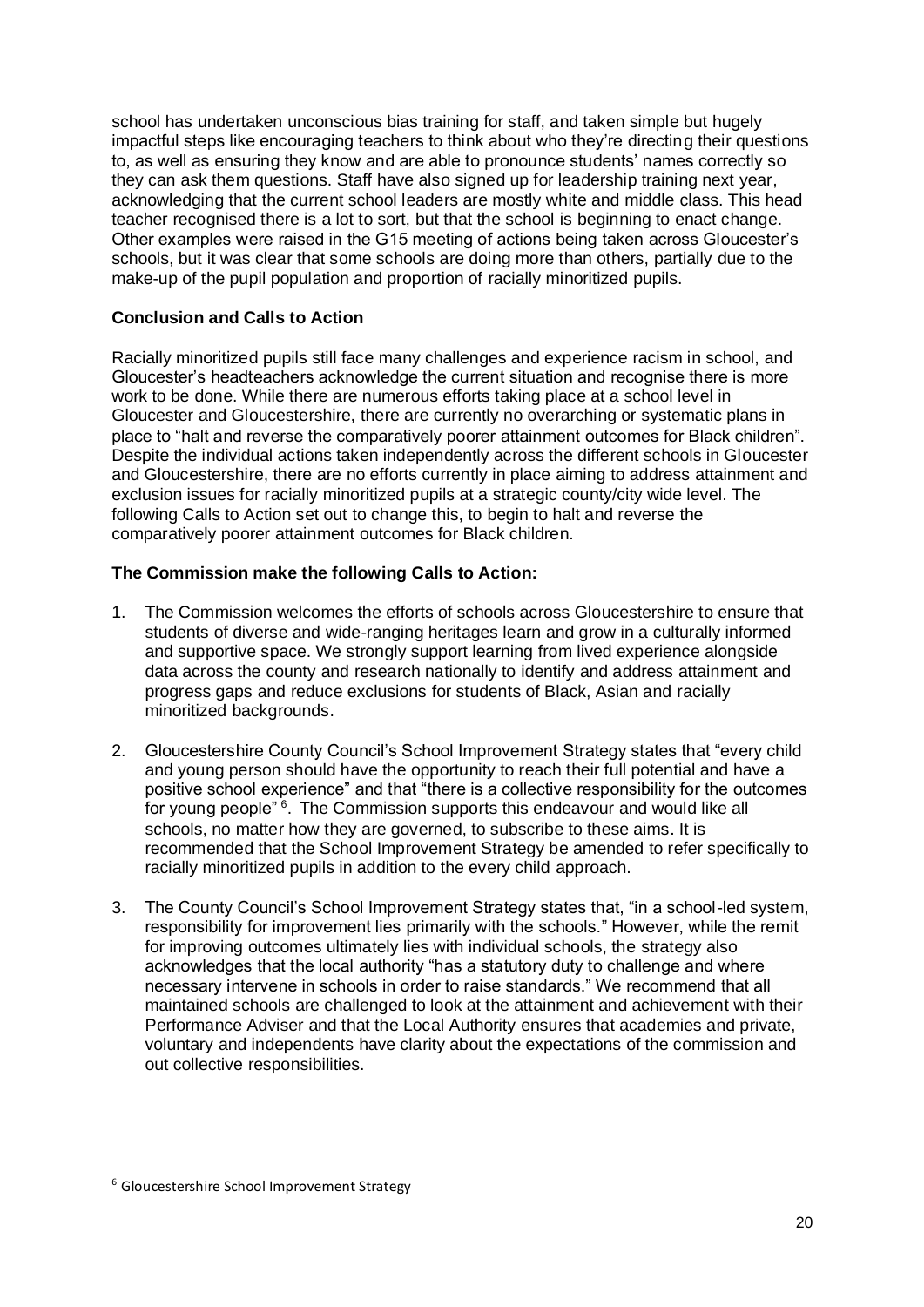- 4. Gloucestershire County Council School and Early Years Improvement Teams, should work alongside Early Years providers, primary, secondary and special settings to develop a comprehensive action plan with sustained measurable and targeted initiatives to improve to reduce the gap, year on year between pupils of Black and racially minoritized backgrounds and their peers.
- 5. The County Council has a significant range of measures in place to improve school outcomes – this includes a central service for governors, specialist HR advice, facilitating school-to-school support, support for new and acting headteachers, and the provision of a range of other services that support and facilitate school improvement. For example, the School Improvement Strategy cites "bespoke training in response to local needs", a "single issue school led improvement model", and "Closing the Gaps workshops, events and [an] annual conference" – with many of these initiatives specifically aiming to support disadvantaged children. It is recommended that permanent exclusions of racially minoritized and specifically Black pupils become a top priority, with inclusive behaviour and unconscious bias workshops being established for maintained schools and encouragement for all academies and private, voluntary and independent to make this a priority. This would allow for the exclusion rates of racially minoritized pupils to become a sustained area of focus, through the provision of this additional support for headteachers and teaching staff.
- 6. The Commission welcomes the joined up approach G15 (supported by Peter Rowland and Kirsten Harrison) has taken to facilitate conversations and improve outcomes across schools in Gloucester, along with the willingness of both G15 and the County Council School Improvement Team to work collaboratively with the Commission to improve outcomes for racially minoritized pupils. The Commission recommends that, building on this, the Gloucestershire County Council School Improvement Team, alongside officials from G15, spearheads the development of a comprehensive action plan with sustained measurable and targeted initiatives (and possibly interventions) to improve Black and racially minoritized attainment across Gloucester's schools.
- 7. The Commission supports the County in seeking to have a culturally representative mix of school staff and governors and encourages schools, settings, and the LA to work with external agencies, working within Safer Recruitment Practice, to work toward this aim. We recommend schools encourage and facilitate the development of student networks, and establish collaborative links to Black business owners, Community leaders, parents, and other role models in showcasing success. This cannot be tokenistic but an embedded pathway to achieving better outcomes for racially minoritized students.
- 8. We recommend best practice across all sectors should be celebrated. The Commission recommends regular sharing of learning and outcomes so that all can learn from the best practice of others.
- 9. Whilst there is some great work being undertaken to address the above disparities, it is recommended that schools consult with ethnically diverse students and parents to understand their needs in achieving improved attainment and outcomes, as one size never fits all.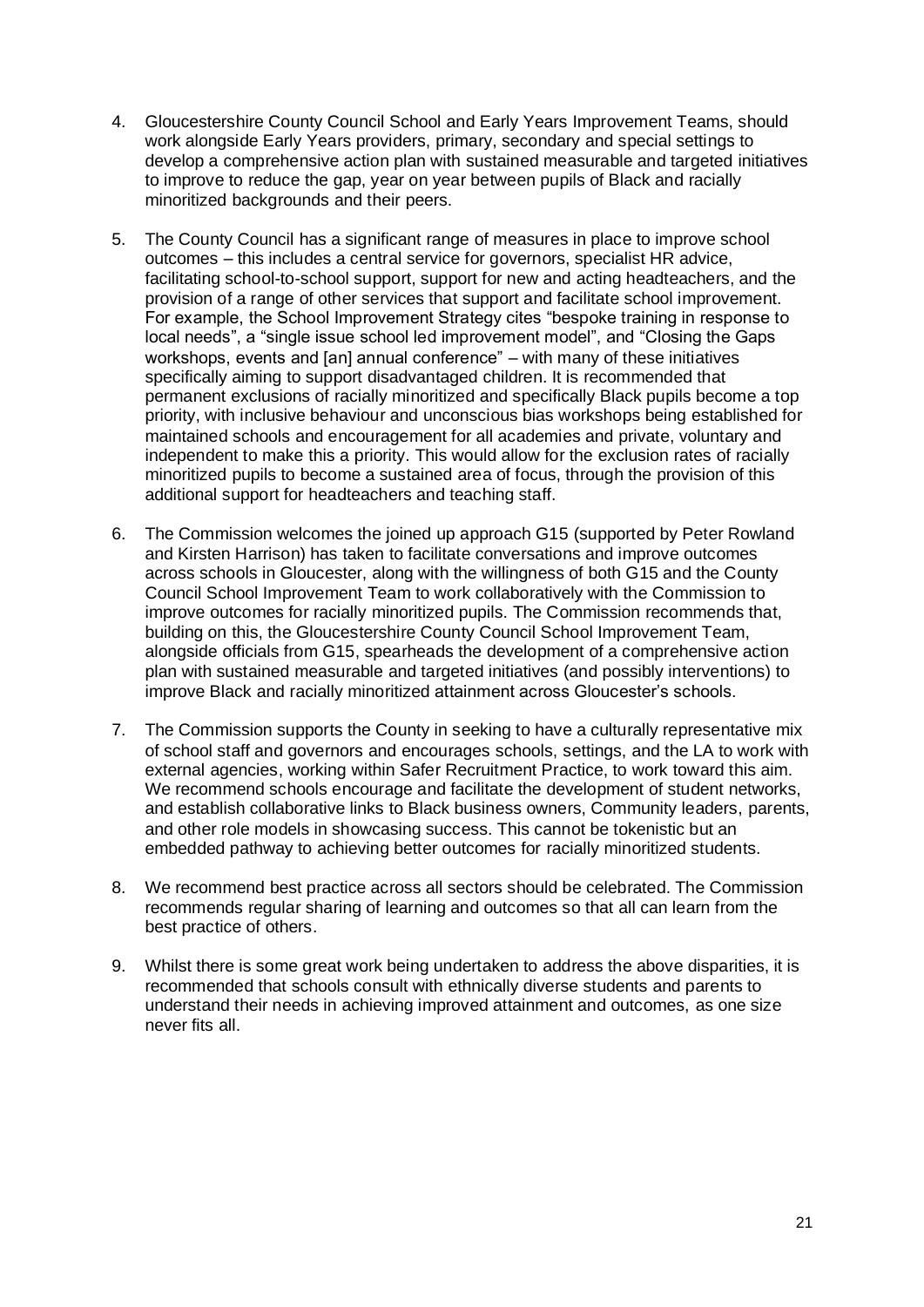# <span id="page-24-0"></span>**4. The lack of racially minoritized representation across senior workforce roles in Gloucester & Gloucestershire**

# **Introduction**

Stable and reliable employment, whether it be paid or voluntary, is central not only to local communities but to the personal growth and development of the employee as a whole. It also plays a key role in the experience and understanding employees have of their local communities, and interactions with others in their community. The sectors of employment in which racially minoritized individuals find themselves, as well as the level of seniority they reach within their organisations, are key determinants of their wider outcomes, including when it comes to healthcare.

The killing of George Floyd and the disproportionate impact COVID-19 has had on racially minoritized communities has highlighted the high degree of inequalities regarding health, criminal justice, housing, and employment within our society. Furthermore, we know that employment is a key factor in the 'wider determinants of health' which, as highlighted by the impacts of COVID-19, has a profound and disproportionate effect on racially minoritized communities. The Director of Public Health Report published in September 2020 entitled "*Beyond Covid: race, health and inequality in Gloucestershire*" states:

*"Whilst we often think of unemployment and low income as the key driver of health inequalities, in the case of COVID-19 and BAME communities, the nature of employment is a particularly important factor. People from BAME groups are significantly over-represented in the health and care workforce in England. It is not possible for these and other key worker roles (such as food distribution, retail and cleaning) to be undertaken from home and so these frontline workers have greater exposure to COVID-19. Other factors may play a part in this disproportionate risk, such as the use of public transport to travel to work and insecure employment, meaning that an employee is less likely to take time off sick with COVID-19 symptoms"*. 7 (Pg.9)

Furthermore, we know some racially minoritized communities are more likely to live in multigenerational households or may be more likely to live-in low-quality housing, due to lower than average incomes. This could help the virus spread further, and therefore increases the risk and impact COVID-19 has on these communities. A consensus document provided to the Scientific Advisory Group for Emergencies (SAGE) furthers this point by stating:

*"Several aspects of household composition and housing characteristics could be related to ethnic inequalities in Covid-19. Those who live in crowded, low quality housing and in a multigenerational composition will be at greater risk of exposure and transmission which could therefore potentially contribute to ethnic inequalities".* <sup>8</sup> (Pg.5)

Whilst racially minoritized individuals are employed across all sectors in our society, data for Gloucestershire shows that they are often not in senior management positions and can face barriers in progressing to a more senior level once inside organisations. This Deep Dive sets out to examine in more detail the following:

*People from racially minoritized backgrounds are significantly under-represented in senior management positions within all statutory organizations in Gloucester and it is* 

<sup>7</sup> [Beyond Covid: race, health and inequality in Gloucestershire](https://www.gloucestershire.gov.uk/media/2102344/dph-report-2020-beyond-covid-race-health-and-inequality-in-gloucestershire.pdf)

<sup>8</sup> [Housing, household transmission and ethnicity: For SAGE meeting 26th November 2020, Consensus statement](https://assets.publishing.service.gov.uk/government/uploads/system/uploads/attachment_data/file/943178/S0923_housing_household_transmission_and_ethnicity.pdf)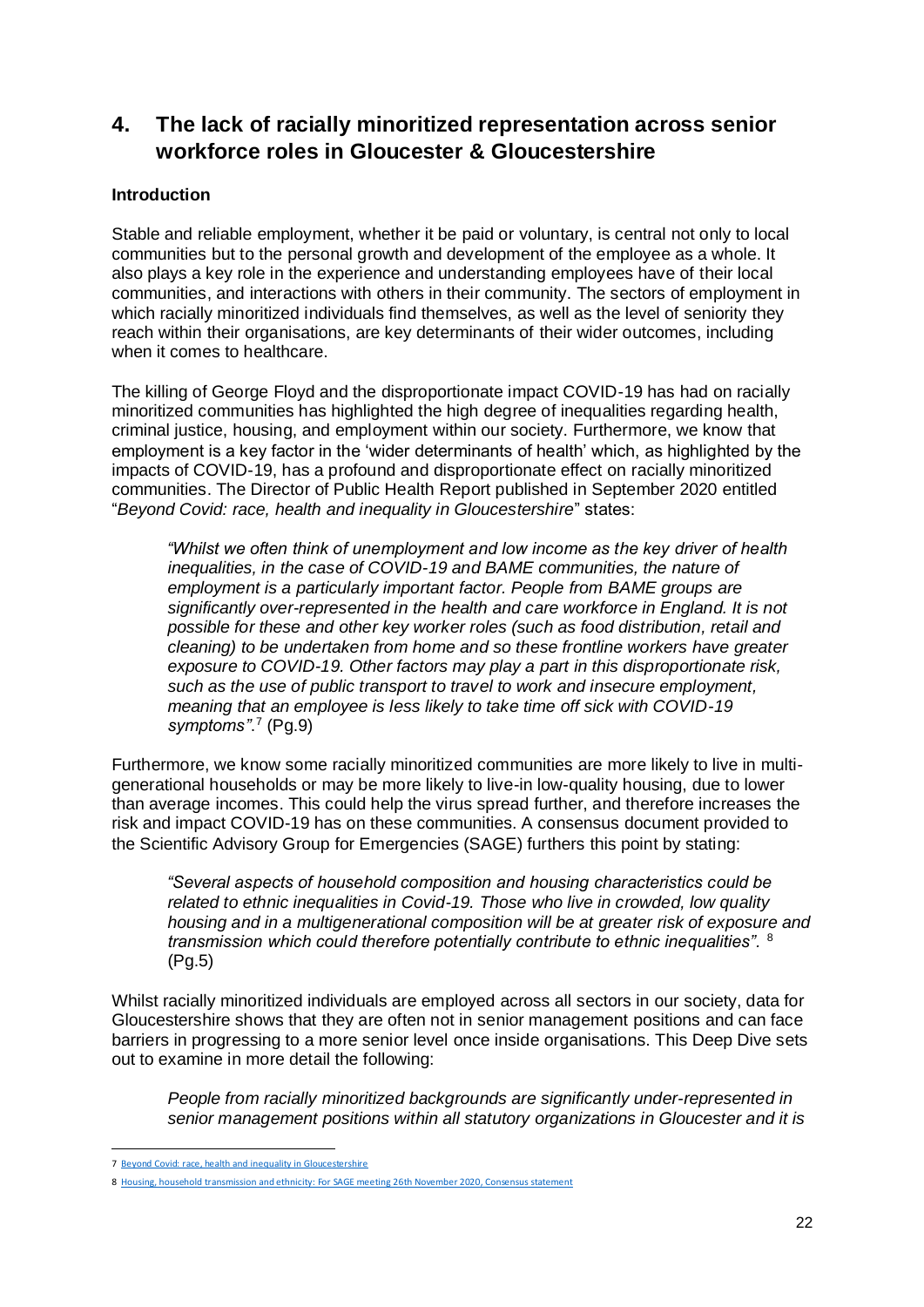*recognised that most are devising positive action. What can we do together to make Gloucester(shire) a place where racially minoritized people want to and are able to progress to the highest levels within organisations?*

# **Background**

Gloucester has the highest percentage of racially minoritized individuals within the County, making up 10.9% of the overall population, compared to 4.6% of the population in Gloucestershire. The data below, although not always directly comparable data sets, shows that, overall, racially minoritized individuals are more likely to be underrepresented across high-paid leadership positions across the county.

Workforce ethnicity data is difficult to compare, as each organisation and workplace collects, organises, and presents their data in their own way, and there is no statutory reporting requirement. This means there are discrepancies in the units of measurement used by each organisation and workplace, and how they choose to present their data. Where possible the commission has tried to compare the data like for like, however the commission acknowledges the difficulties in producing a clear and succinct narrative across all data sources.

A snapshot of relevant data from Gloucestershire public sector organisations is as follows:

#### *Gloucestershire Health & Care NHS Foundation Trust*

• In 2019-2020 6.6% of Gloucestershire Health & Care NHS Foundation Trust staff are racially minoritized, this is lower than the 10.9% average of the total Gloucester population, but higher than the racially minoritized population of Gloucestershire which is 4.6%.

#### *Gloucestershire Clinical Commissioning Group (CCG)*

- In 2019 there were no racially minoritized staff employed in jobs where they earned more than £52,306.
- In 2020 the Clinical Commissioning Group employed 202 non-clinical staff of which 11 (5.4%) were racially minoritized. Their salaries ranged from £19,737- £51,668.
- In 2020 the Clinical Commissioning Group employed 134 clinical staff of which 14 (10.4%) were racially minoritized. Their salaries ranged from £31,365-£62,002.

#### *Gloucestershire Hospitals NHS Foundation Trusts*

- In 2019, 14.1% of all Gloucestershire Hospitals NHS Foundation Trusts staff were racially minoritized.
- In 2019 white staff are 1.03 times more likely to be appointed from shortlisting compared to racially minoritized staff.

#### *Gloucester City Council*

- In 2020, of the 220 staff working at Gloucester City Council, 9.2% are racially minoritized.
- Of those who stated their ethnicity, 0% of racially minoritized staff earn more than £40,000 at Gloucester City Council.

#### *Gloucestershire County Council, Including Gloucestershire Fire & Rescue Services*

• In 2020, 6.29% of Gloucestershire County Council staff were racially minoritized.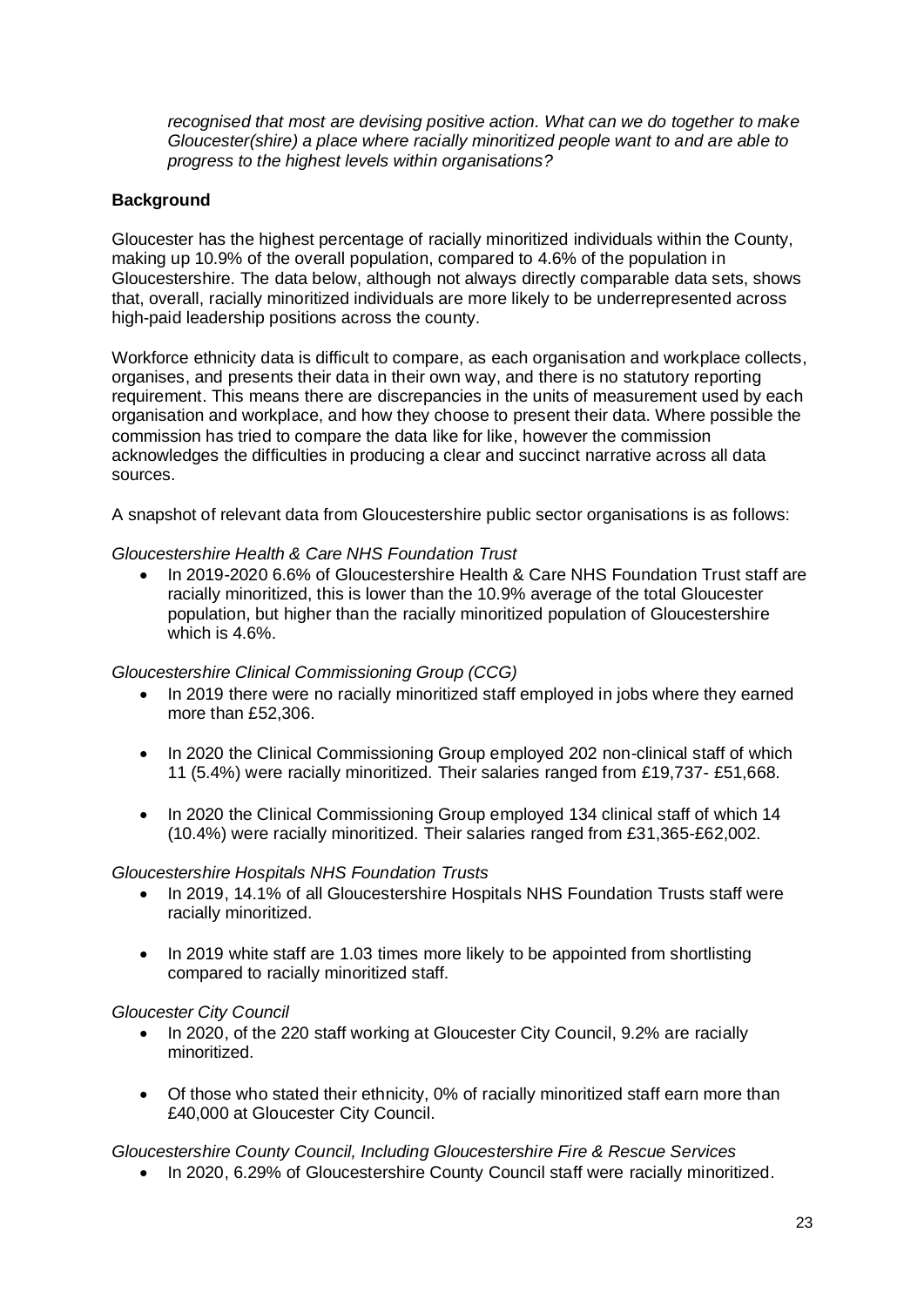• Racially minoritized representation remains low at the senior management level but proportionate through the other grades, including across managerial roles.

#### *The University of Gloucestershire*

- In the years 2018-2019, racially minoritized staff accounted for 6.39% of the workforce.
- Of the ethnic minorities identified as "Black or Black British" formed the smallest proportion of racially minoritized staff at 0.96%

#### *Gloucestershire Constabulary*

- As of 2019, racially minoritized police officers made up 3% of the Constabulary Workforce.
- As of 2019, Black or Black British police officers in Gloucestershire constabulary made up 0.4% of the workforce.

To conclude, the discrepancies in the way data is gathered, presented and analysed across different organisations means that the Commission struggled to gather and compare this data. This was particularly the case when it comes to the topic of workforce representation, which could have been used to draw greater conclusions regarding the racially minoritized workforce across Gloucestershire. From the data that was obtained, it is clear that racially minoritized representation is lacking at a senior management level in the organisations highlighted. With the exception of the Constabulary, racially minoritized representation is broadly in line with or above Gloucestershire levels for those organisations that work at a county-wide level. The City Council workforce representation is in line with the demographic breakdown for Gloucester specifically, but there is also no racially minoritized representation at a senior management level.

#### **The National Context**

Given the absence of sufficient data it is helpful to consider the national context. An independent government review by Baroness McGregor-Smith considering the issues affecting black and racially minoritized groups in the workplace, entitled *[Race in the](https://assets.publishing.service.gov.uk/government/uploads/system/uploads/attachment_data/file/594336/race-in-workplace-mcgregor-smith-review.pdf)  [workplace: The McGregor-Smith review,](https://assets.publishing.service.gov.uk/government/uploads/system/uploads/attachment_data/file/594336/race-in-workplace-mcgregor-smith-review.pdf)* came to many conclusions that are reflected in the current situation in both the City and County. Most striking were Baroness McGregor-Smith's comments on racially minoritized leadership:

*"There is discrimination and bias at every stage of an individual's career, and even before it begins. From networks to recruitment and then in the workforce, it is there. BME people are faced with a distinct lack of role models, they are more likely to perceive the workplace as hostile, they are less likely to apply for and be given*  promotions and they are more likely to be disciplined or judged harshly."<sup>9</sup> (Pg.3)

The discrimination described above has long-lasting and significant impacts not only on the employee, but also on the entire organisation and financial return. This is highlighted in The McGregor-Smith review, which states:

*"BME individuals in the UK are both less likely to participate in and then less likely to progress through the workplace, when compared with White individuals. Barriers*  exist, from entry through to board level that prevents these individuals from reaching *their full potential. This is not only unjust for them, but the 'lost' productivity and*

<sup>9</sup> [Race in the workplace: The McGregor-Smith review](https://assets.publishing.service.gov.uk/government/uploads/system/uploads/attachment_data/file/594336/race-in-workplace-mcgregor-smith-review.pdf)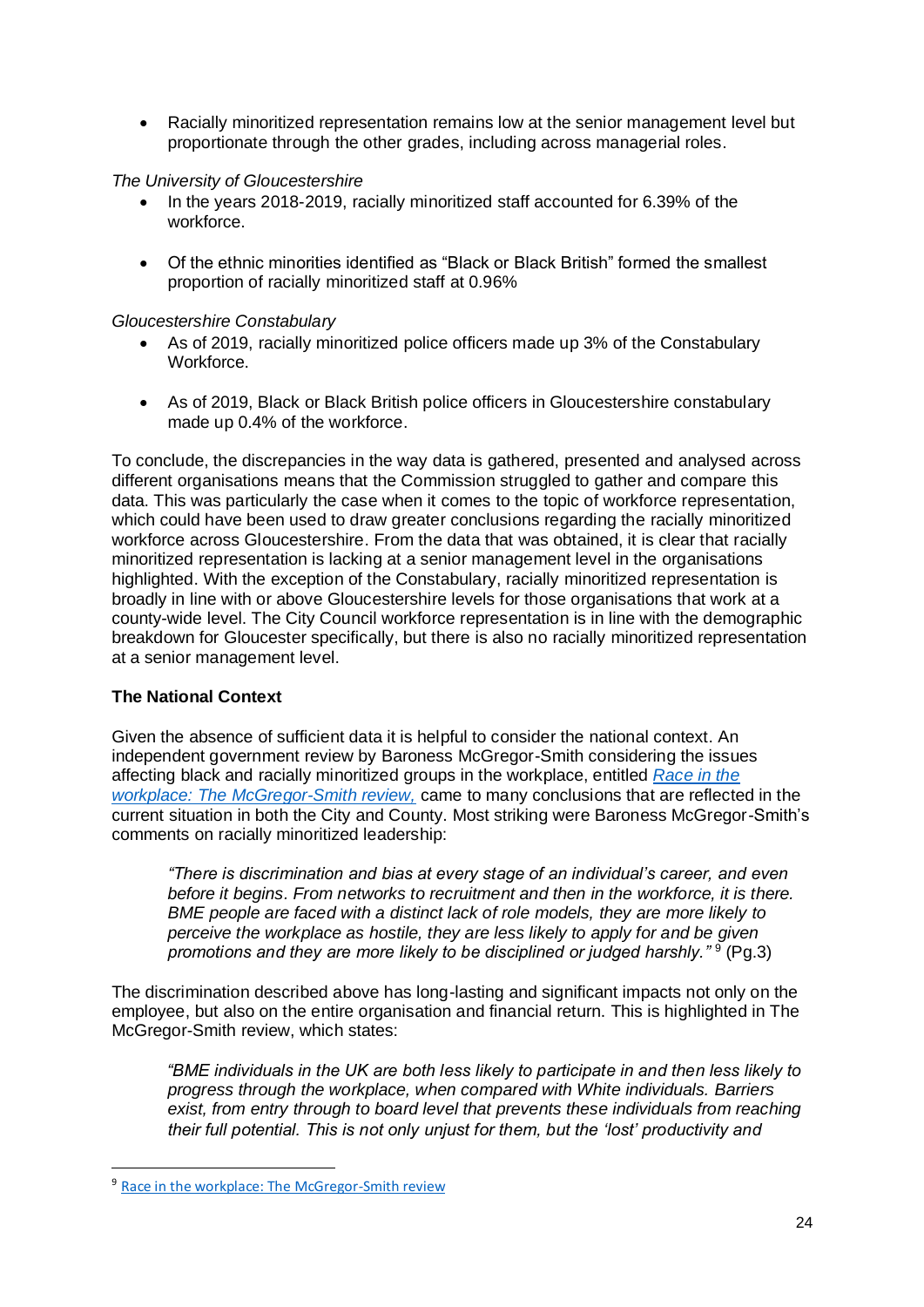*potential represents a huge missed opportunity for businesses and impacts the economy as a whole."* (Pg.2)

If organisations and businesses do not amend their current recruitment practices to become culturally competent, they will be significantly disadvantaged, overlooked, and even ignored by future generations of employees and system leaders. We know this as The McGregor-Smith review states:

*"Over the past 40 years, the makeup of the labour market in the UK has changed dramatically. The proportion of the working age population that come from a BME background is increasing. In 2016, 14% of the working age population are from a BME background. This is increasing, with the proportion expected to rise to 21% by 2051. However, this is not reflected in the majority of workplaces, with many ethnic minorities concentrated in lower paying jobs. A 2015 study by the Joseph Rowntree Foundation identified that a higher proportion of BME individuals tended to work in lower paying occupations such as catering, hairdressing or textiles."* (Pg.9)

The lack of senior role models for racially minoritized individuals is also an issue faced in workforces across Gloucestershire. Despite some organisations having racially minoritized representation in their workforces that is comparable to the racially minoritized population in Gloucester as a whole, there is still a lack of racially minoritized leadership. A lack of senior racially minoritized leadership is not an issue Gloucester faces alone. Data collected and presented by Green Park in *[The Colour of Power Index](https://thecolourofpower.com/)* shows that between 2017 and 2020, out of the 1099 most powerful roles in the U.K., only 52 (4.7%) were filled by ethnic minorities. This is a 1.2 percentile point increase in three years (15 people). Furthermore, the data shows that racially minoritized females account for only 11 roles out of 1099 (1%). Out of these only 3 are black females  $(0.3\%)^{10}$ .

Despite the continued lack of racially minoritized representation in senior roles across the U.K., a study undertaken by *[McKinsey & Company](https://www.mckinsey.com/business-functions/organization/our-insights/why-diversity-matters)* found that:

*"more diverse companies, we believe, are better able to win top talent and improve their customer orientation, employee satisfaction, and decision making, and all that leads to a virtuous cycle of increasing returns".* <sup>11</sup>

Furthering this point, it has been found that despite the legal obligations public sector organisations have regarding equalities, private sector organisations are, on the whole, doing more and are much more effective in attracting, retaining, and promoting racially minoritized employees to senior positions. A 2014 report entitled *[Identifying and Removing](https://assets.publishing.service.gov.uk/government/uploads/system/uploads/attachment_data/file/417250/Ethnic_Dimension_Blockages_to_Talented_BAME_staff_Progression_in_the_Civil_Service_Final_16.12.14__1_.pdf)  Barriers [to Talented BAME Staff Progression in the Civil Service](https://assets.publishing.service.gov.uk/government/uploads/system/uploads/attachment_data/file/417250/Ethnic_Dimension_Blockages_to_Talented_BAME_staff_Progression_in_the_Civil_Service_Final_16.12.14__1_.pdf)* commissioned as part of the *Civil Service Talent Action Plan: Removing the barriers to success* stated:

*"Britain's top companies may have a long way to go to achieve better ethnic diversity at top level management that matches Britain's diverse community. However, many are now 'walking the walk' as well as 'talking the talk'. In total, BAME staff make up 8.3 per cent of senior business roles in FTSE 100 companies compared with just 4.0% per cent of the Senior Civil Service."* <sup>12</sup> (Pg.13)

While engagement with the private sector was limited, the Commission made contact and had conversations with GFirst LEP, the local enterprise partnership responsible for Gloucestershire's Strategic Economic Plan. We discussed the initial work they have begun

<sup>10</sup> [The Colour of Power Index](https://thecolourofpower.com/)

<sup>&</sup>lt;sup>11</sup> [McKinsey & Company](https://www.mckinsey.com/business-functions/organization/our-insights/why-diversity-matters)

<sup>12</sup> *Identifying and Removing Barriers [to Talented BAME Staff Progression in the Civil Service](https://assets.publishing.service.gov.uk/government/uploads/system/uploads/attachment_data/file/417250/Ethnic_Dimension_Blockages_to_Talented_BAME_staff_Progression_in_the_Civil_Service_Final_16.12.14__1_.pdf)*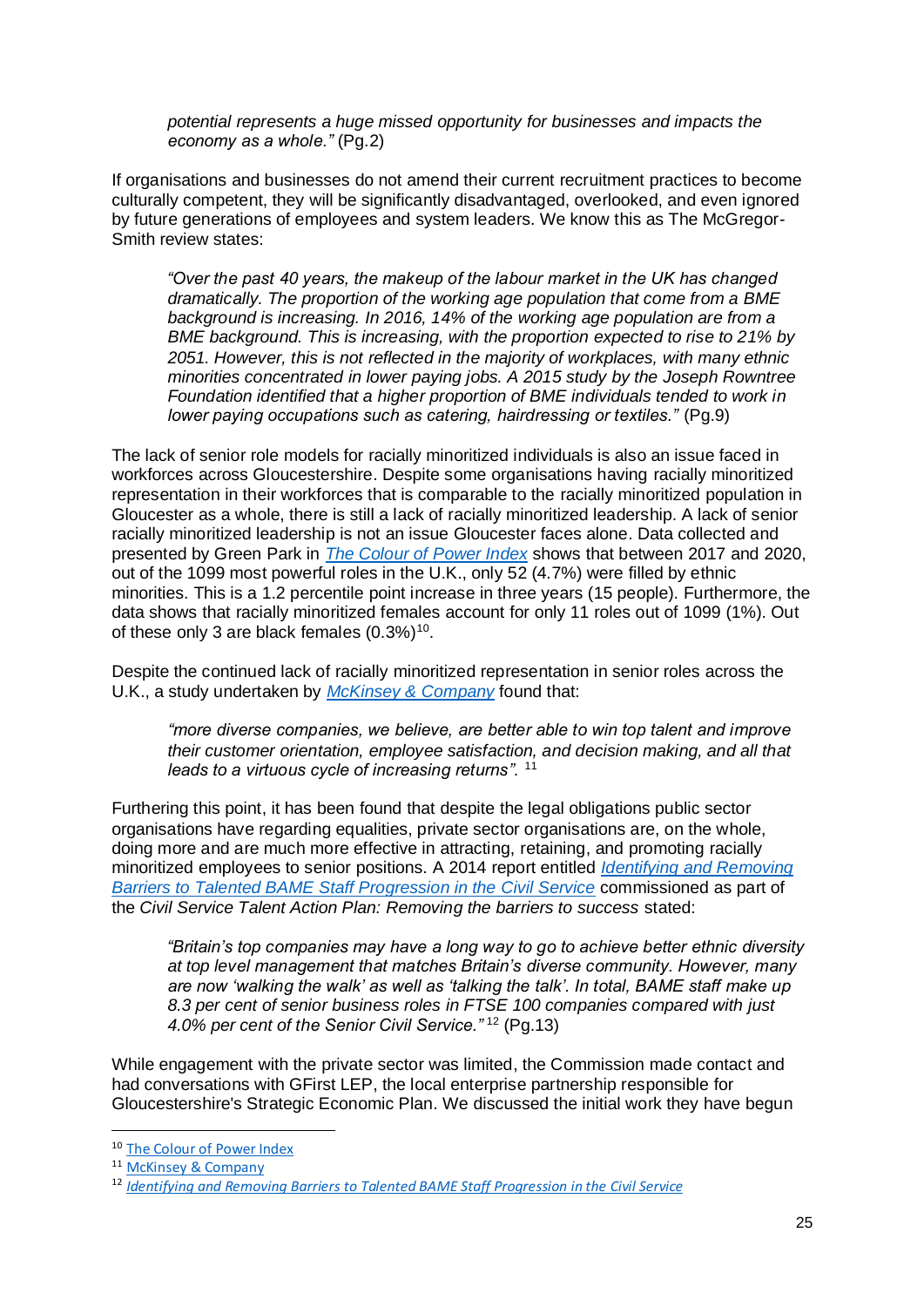around equality, diversity and inclusion, and the Commission made recommendations regarding the further steps they can take to make a positive contribution to this agenda.

# **Current initiatives to improve equality and diversity in the workforce <sup>13</sup>**

All the statutory organisations listed below are taking positive action to improve and promote racially minoritized representation across their organisations, including in senior leadership positions. Below are just a few examples of what each organisation is doing.

#### *Gloucestershire NHS trusts*

- Have launched training sessions in Unconscious Bias aimed at HR and recruitment managers, supporting senior leaders across the Trust.
- Have launched two new Integrated Care System leadership development 'stepping up' programmes, one of which is for racially minoritized employees.

#### *Gloucester City Council*

- The council is working towards fulfilling the recommendations as outlined in The McGregor-Smith Review, as well as providing unconscious bias training for senior members of staff.
- Committed in 2020/21 to an aspirational target of 11% racially minoritized representation for all Team Leaders and above by 2024-25 with aim of increasing racially minoritized representation at management and senior management levels.

#### *Gloucestershire County Council, Including Gloucestershire Fire & Rescue Services*

- Gloucestershire County Council shares numerous staff networks with the City Council which focus on engaging and supporting staff from protected characteristic groups, most notably the Black Workers Network.
- Committed to tackling the disproportionate effects COVID-19 has on the racially minoritized community to employing a commissioning officer to enact the Action plan resulting from their report entitled "*Beyond Covid: Race, Health and Inequality in Gloucestershire*"

#### *The University of Gloucestershire*

- Taking steps to ensure that our recruitment and selection processes are without bias. This includes using gender neutral language in our job descriptions; using positive action statements in our job adverts; placing our adverts in a diverse range of communication channels; and introduced transparency to promotions, pay and reward processes.
- Support a number of staff networks including a Black, Asian Minority Ethnic + Network for staff and students.
- Designed and are now rolling out a Workshop, 'Developing Inclusive Behaviours' for all staff; delivering a course for academic staff, 'Embedding Inclusivity in Teaching and Learning' and provides equality and diversity and unconscious bias e-learning modules.

<sup>&</sup>lt;sup>13</sup> The current initiatives outlined are brief summaries of ongoing work the commission was made aware of at the time of writing. The commission acknowledges there are numerous other initiatives taking place across all organisations named within this section, that the commission may not be aware of.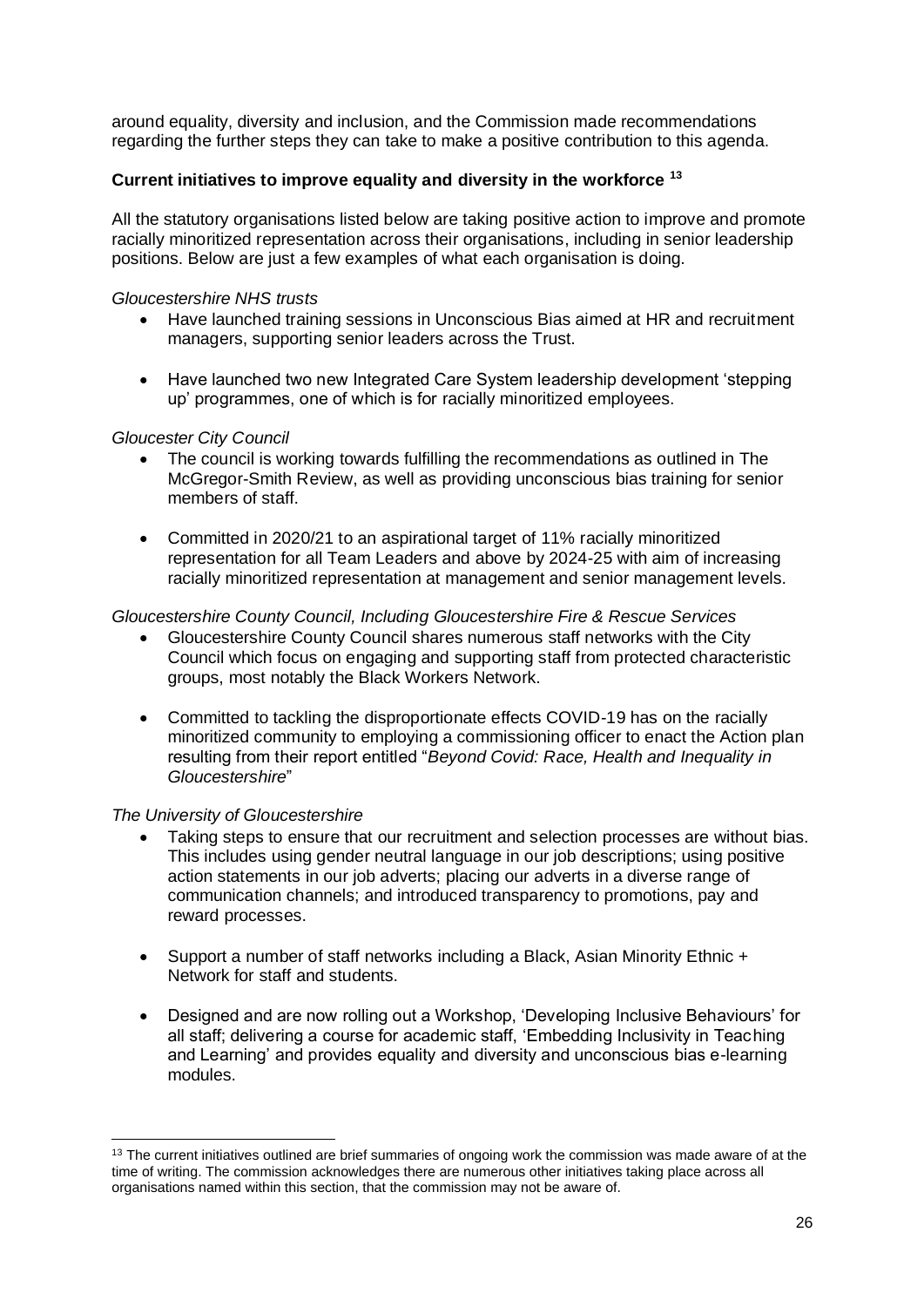#### *Gloucestershire Constabulary*

- Has set out their approach to diversity, equality, and inclusion as 'Better Together', this is an organisational priority for the Constabulary. The Deputy Chief Constable is the strategic lead for Better Together and has set three strategic priorities linked to community confidence and engagement, acceleration of better together work in relation to attraction and representation, and internal confidence of racially minoritized staff. Each area has a dedicated senior lead and detailed action plan with timeframes and expected outcomes.
- Positive action work is beginning to show improved outcomes with increased numbers of racially minoritized applications to the recent PCSO recruitment campaign and a number of offers of appointment to racially minoritized applicants. Research work in relation to employee brand has been taken with input from internal staff and external community representatives to help shape the recruitment brand and presentation.

#### **Conclusion and Calls to Action**

The data set out above shows that there is a need to further improve racially minoritized workforce representation in Gloucester and Gloucestershire, particularly at the most senior levels. While the data suggests overall workforce representation is largely proportionate to the percentage of racially minoritized people in the community as a whole (aside from in the Gloucestershire Constabulary), racially minoritized individuals are not represented proportionally in the most senior levels of any of the organisations we highlighted, and tend to be underrepresented amongst the highest paid employees. There are numerous initiatives underway across organisations to tackle inequality, recruit racially minoritized talent and promote racially minoritized staff to more senior levels. However, Gloucestershire is not currently fully maximising its local talent, and the evidence suggests more should be done to attract more diverse talent into our local workplaces.

The trends we have seen in Gloucester and Gloucestershire are not isolated, and they reflect the wider picture across the country. However, more action can and should be taken to further address the issue of underrepresentation. There is significant scope for far greater collaboration to improve workforce representation, particularly at senior levels, and tackle any stigma when it comes to racially minoritized representation in the workforce. This includes practical day-to-day collaboration, and the sharing of initiatives to enhance racially minoritized recruitment and support organisations in retaining, growing, and investing in the diverse talent they already have. Beyond this, there is also a need to display a more joinedup leadership approach to drive a more diverse workforce county-wide, making Gloucestershire a place where racially minoritized staff can move through workforce hierarchies and achieve equal representation at the most senior levels. Finally, the lack of cohesive data on Gloucestershire's workforce has demonstrated the significant scope to enable greater sharing of workforce data – allowing us to understand and monitor the data, and drive the improvements required in the workforce across Gloucester and Gloucestershire. Ultimately, greater collaboration, data sharing and a more joined-up approach will facilitate better outcomes and stronger racially minoritized representation and leadership across our statutory organisations.

Despite the efforts currently taking place across statutory organisations in Gloucester and Gloucestershire, more must be done to address the lack of racially minoritized leadership across the city and county. The Calls to Action on how to achieve greater racially minoritized representation across senior roles span both the recruitment of new employees, and the progression of current employees, both of which can be addressed together. There is a need to attract more diverse talent through job postings and hiring practices, and there is also a need to nurture, support and raise up the diverse talent already in these workforces.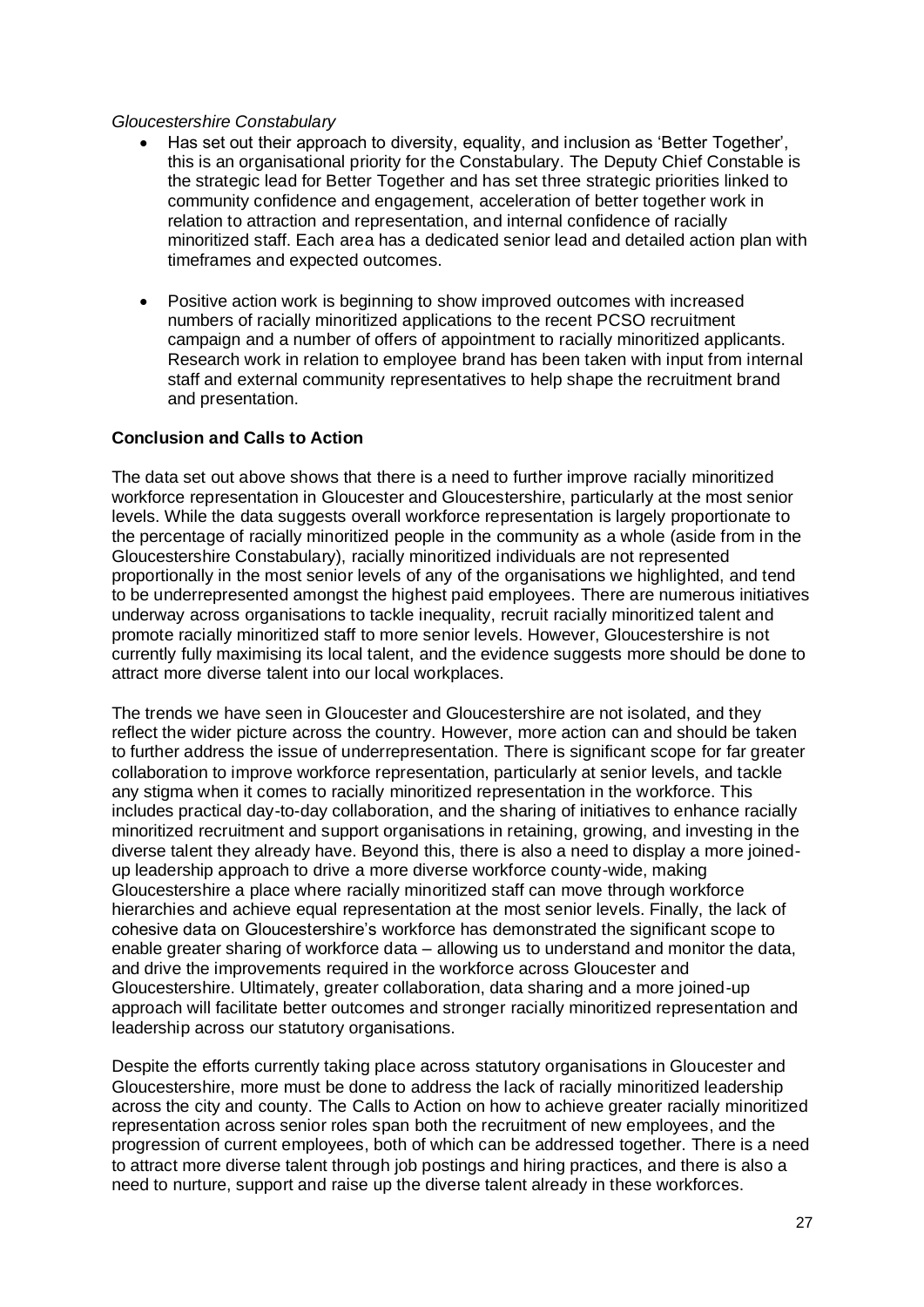# **The Commission make the following Calls to Action:**

- 1. The Commission welcomes the positive action statutory organisations across Gloucester and Gloucestershire have taken to address the underrepresentation of racially minoritized individuals across the city and county.
- 2. Public sector statutory organisations in Gloucester and Gloucestershire should jointly establish and fund the equivalent of the Bristol City Council's "Stepping up Programme" in a Gloucestershire context, with the course fully accredited and organised, to support greater racially minoritized leadership across the city and county.
- 3. Corporate Leadership teams from Gloucestershire Constabulary, Gloucestershire Fire and Rescue, Gloucestershire County Council, Gloucester City Council, the University of Gloucestershire and the Gloucestershire NHS Trusts, should come together twice a year with their respective staff networks for a County-wide Honest Conversation, where senior leaders and staff networks meet to discuss topics related to equality, creating a regular open dialogue between senior leaders and staff networks. This would aim to ensure clear, open, and honest communication about workforce culture and experiences, building trusted and collaborative relationships with racially minoritized colleagues across their organisations, and working in tandem to drive a more equitable and inclusive workplace.
- 4. The heads of Human Resources for numerous public sector organisations including, but not limited to, the Gloucestershire Constabulary, Gloucestershire Fire and Rescue, Gloucestershire County Council, Gloucester City Council, the University of Gloucestershire and the Gloucestershire NHS Trusts, should meet and establish a county wide reciprocal mentoring and coaching programme, where officers and employees across these organisations can connect and learn from other employees across the county.
- 5. Gloucestershire Constabulary, Gloucestershire Fire and Rescue, the University of Gloucestershire and the Gloucestershire NHS Trusts should sign up to and commit to the *Business in the Community Race at Work Charter,* which is outlined below:
	- a. *Appoint an Executive Sponsor for race*
	- *b. Capture ethnicity data and publicise progress*
	- *c. Commit at board level to zero tolerance of harassment and bullying*
	- *d. Make clear that supporting equality in the workplace is the responsibility of all leaders and managers*
	- *e. Take action that supports ethnic minority career progression*
- 6. The Gloucestershire Constabulary, Gloucestershire Fire and Rescue, Gloucestershire County Council, the University of Gloucestershire, and the Gloucestershire NHS Trusts should establish aspirational targets for racially minoritized representation in Senior Managerial roles, representative of the racially minoritized population of the communities they serve. In Gloucester, this would be a target of 11% of all Senior Managerial roles to be filled by racially minoritized individuals.
- 7. GFirst LEP should sign up to, promote, and encourage other businesses in the area to commit to the Business in the Community Race at Work Charter, while also demonstrating how its delivery programme is inclusive and designed to meet the needs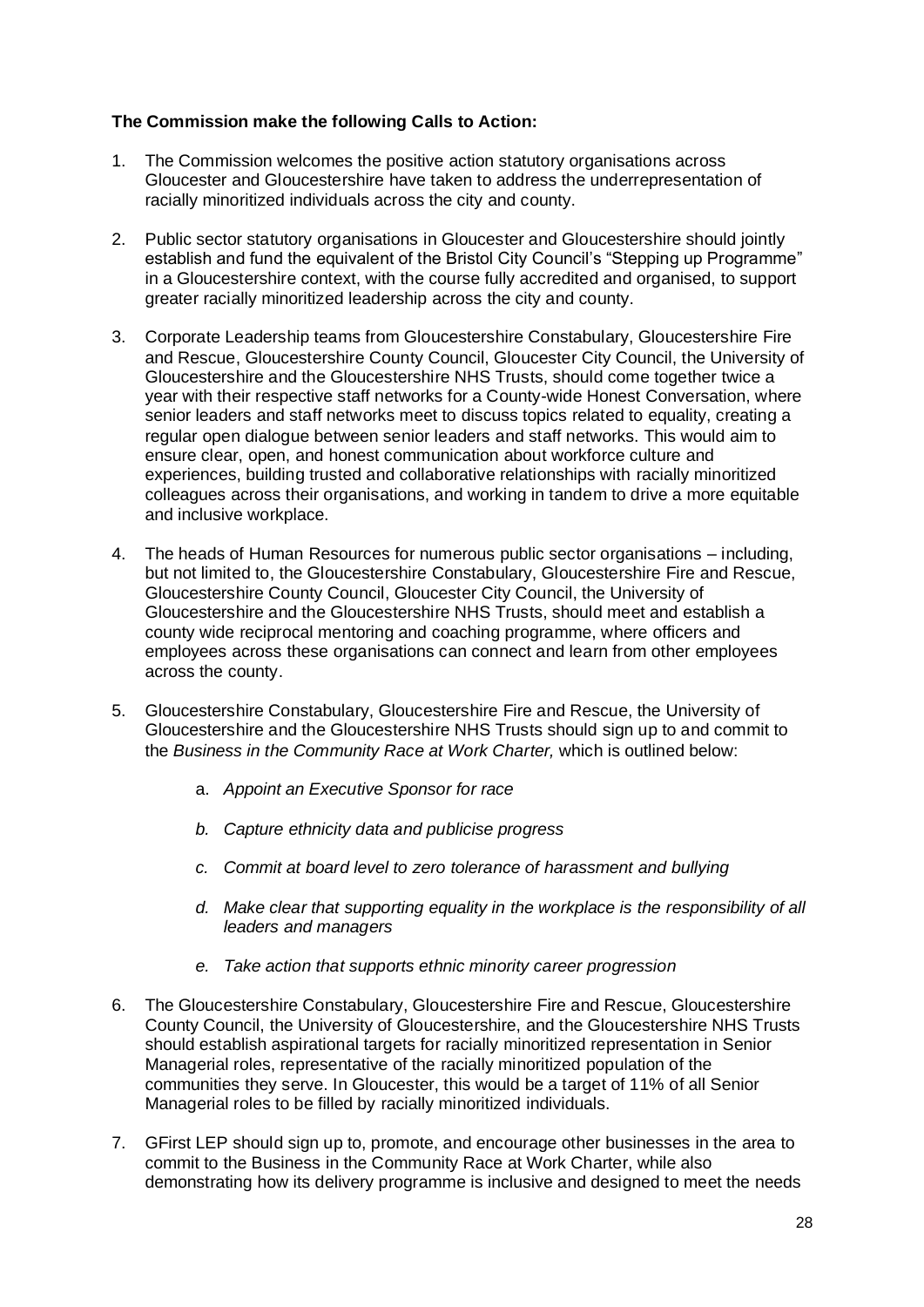of racially minoritized communities across Gloucestershire. This would also include work to ensure that all government funding is made accessible to, and addresses the needs of, racially minoritized communities and individuals.

8. A county wide public sector workforce data set is established. This is to provide a consistent, unified, and clear understanding of workforce data across the county, allowing for easier access to the latest data to drive informed data-led decision making, and greater transparency across the public sector in Gloucestershire.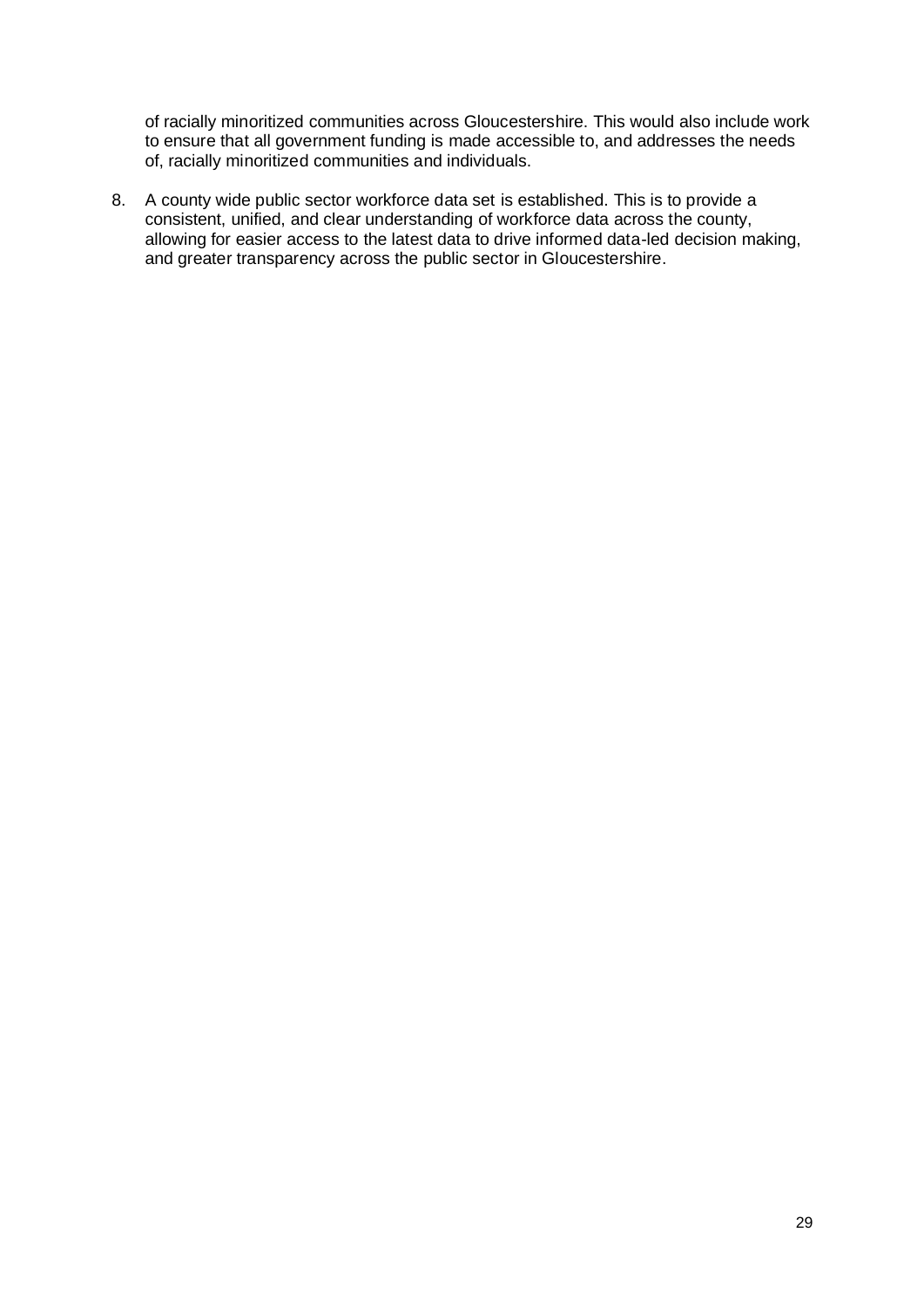# <span id="page-32-0"></span>**5. Access to diabetes services in the context of higher prevalence among racially minoritized communities**

# **Introduction**

Diabetes is a serious condition where blood glucose levels are too high. There are two types of diabetes: type 1 (where a person's body does not produce insulin at all) and type 2 (where the body doesn't produce sufficient insulin). About 90% of people with diabetes have type 2. Diabetes can lead to serious health conditions such as heart disease or stroke and requires careful management through lifestyle changes and medication. There are approximately 34,000 people in Gloucestershire with diagnosed diabetes and this figure is rising year on year. Active management of the condition through better lifestyle choices plays an important role in preventing serious health conditions.

Gloucestershire CCG acknowledge the need to increase uptake of both annual diabetes health checks and structured education among the most deprived and underrepresented black and racially minoritized groups who have a confirmed diagnosis of type 2 diabetes. They commissioned ICECreates to conduct behavioural insight work. To explore the motives, barriers, and enablers to increasing access to these services among minority groups, qualitative insight was conducted by the ICE Behavioural Insights Team with 71 participants, comprising of people with type 2 diabetes and their family members. The final sample included people from different geographic areas, including people living in deprived areas of Gloucestershire, and a mix of age groups, ethnicities, and religions. Interpreters were used to engage with hard to reach groups, in particular people with type 2 diabetes who don't speak English as a first language.

The purpose of the deep dive was to consider the findings of the ICECreates research, and for Commissioners to offer additional insights and Calls to Action drawing on their experiences and the knowledge of local communities.

The session was supported by:

- Dr Shabari Hosur, GP & Clinical Lead for the National Diabetes Prevention Programme in Gloucestershire
- Nina Gavin, Applied Behavioural Insights Lead, ICE Creates Ltd.
- Lin Waters Wellbeing Support Coordinator, Publica Group.
- Zoe Hamilton, Senior Programme Manager, NHS Gloucestershire CCG
- Emily Beardshall, Deputy ICS Programme Director, NHS Gloucestershire CCG

#### **Background**

Graph 1 shows the prevalence of diabetes in Gloucestershire. It highlights that there is a higher prevalence amongst racially minoritized groups. This increases with age. Graph 2 shows the percentage of the population with type 2 diabetes broken down by ethnicity. It shows that the highest prevalence is in Asian or Asian British groups, followed by Black or Black British groups. It further highlights a significant number of cases where ethnicity is not recorded.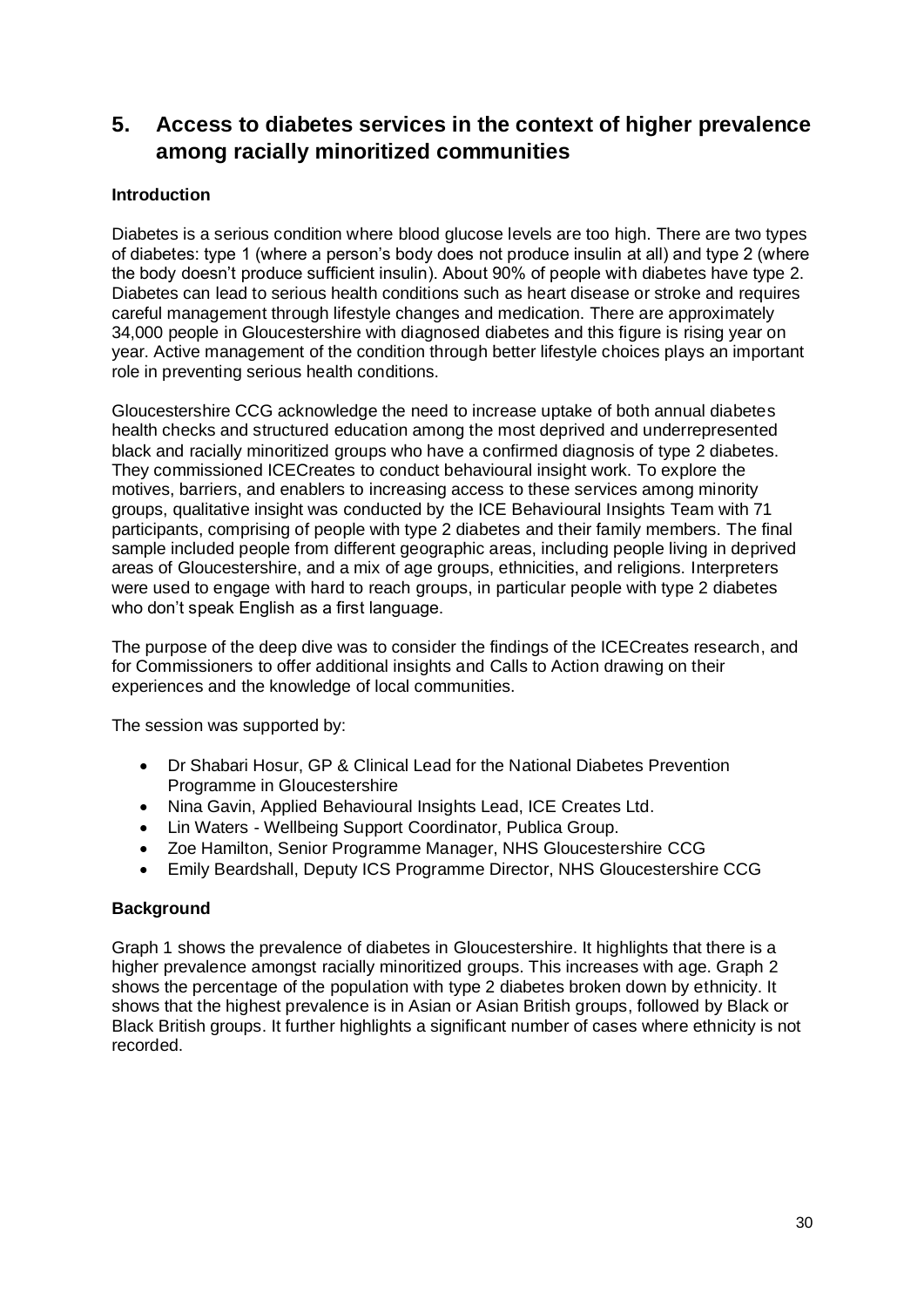**Graph 1: Diabetes Prevalence in Gloucestershire**



**Graph 2: Diabetes prevalence in Gloucestershire**



Graph 3 shows the breakdown by locality. It highlights that, across the county, the highest prevalence of people diagnosed with type 2 diabetes are in Gloucester and are from a racially minoritized background. It further illustrates the lack of ethnicity recording.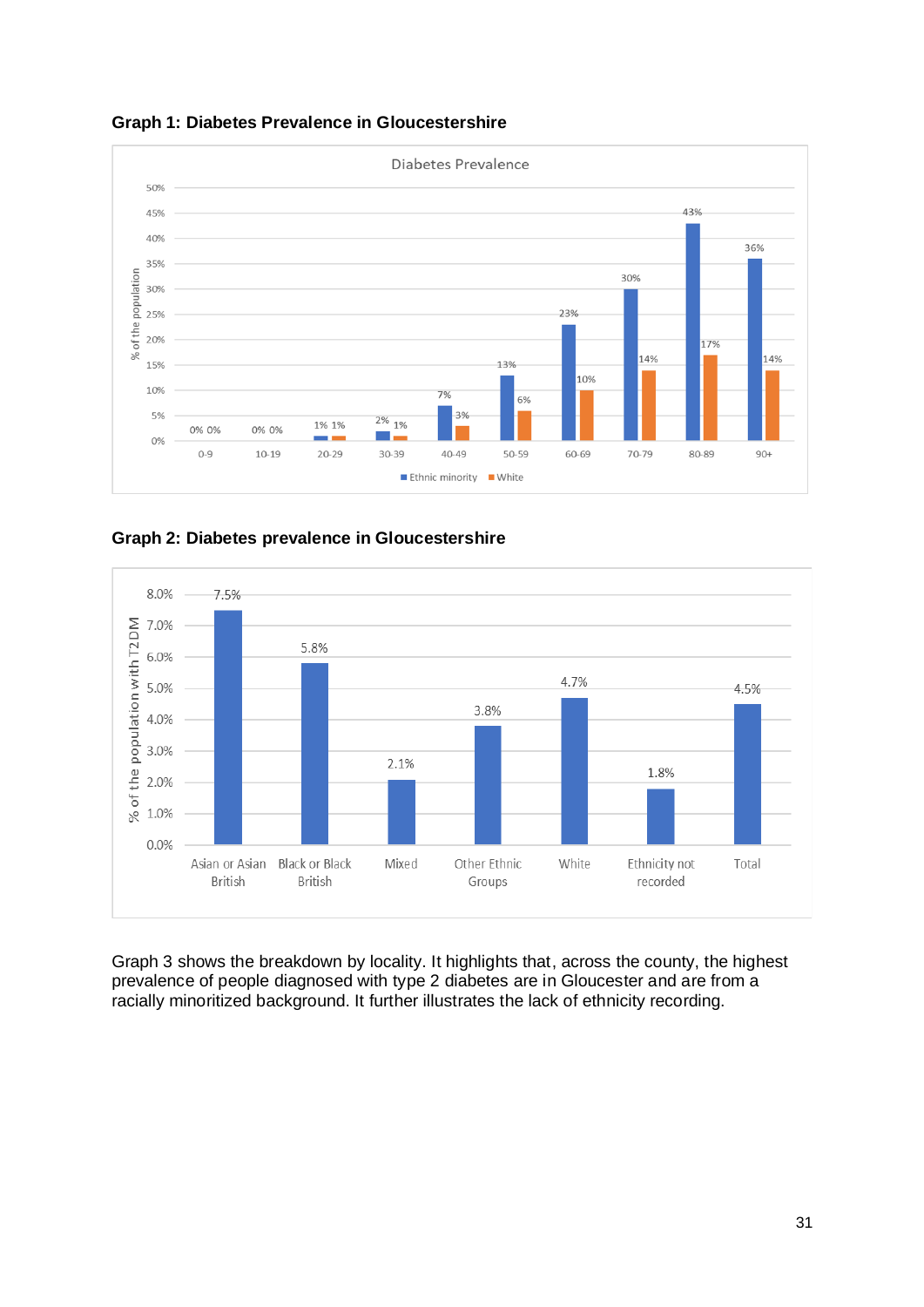

**Graph 3: Breakdown of people with type 2 diabetes by locality**

**Graph 4: Age - Type 2 Diabetes split by ethnicity (Gloucester only)**



Graph 4 shows the number of people with a diagnosis of type 2 diabetes in the city of Gloucester. It shows a significant discrepancy between people from racially minoritized or white backgrounds which increases with age. It shows that from age 60 onwards, 12 percent of people with a type 2 diabetes diagnosis in Gloucester are from racially minoritized groups, which is higher than the proportion of people in that age group as a whole who are from a racially minoritized background (approximately 10%). 35% of people from a racially minoritized background over the age of 60 in Gloucester have type 2 diabetes. This leads to questions around whether health services that focus on diabetes management are sufficiently tailored and take account of cultural diversity. It also raises questions of how diabetes prevention activities can be better tailored to engage people from racially minoritized groups.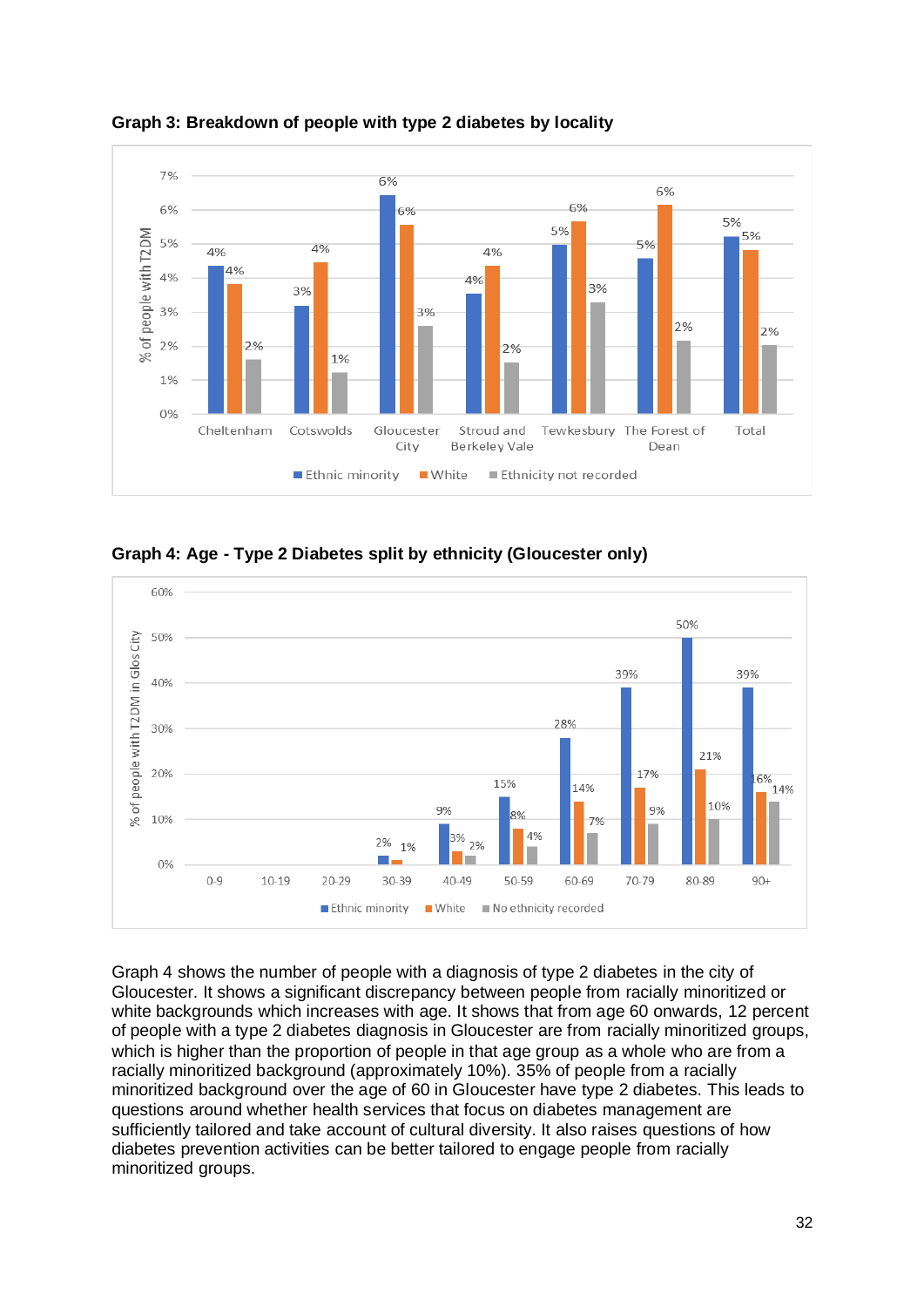The ICECreates research highlighted several insight-led recommendations into what motivates people to manage their diabetes and encourage uptake of annual reviews and education sessions — two key local services that can support people to live well with diabetes.

Their recommendations are grouped into 4 key domains:

- 1. Re-position education sessions from a focus on good condition management to focusing on what is important to that person in order to increase referrals. It is recommended that education sessions, public-facing communications and information assets are rebranded to shift focus away from diabetes, to helping that person be their best, underpinned by a message of aspiration and hope.
- 2. Offer people the choice of online, self-guided or community education sessions as 'not one size fits all' and put provision in place for key target groups. This includes providing education and support provision in the local community for Asian women with type 2 diabetes and female family members who are key influencers in encouraging healthy habits among males with diabetes.
- 3. Signpost to ongoing local support, services, and information. This includes collaborating and better signposting between other community services that can support people with diabetes and help raise awareness of education sessions for the people they engage who have diabetes.
- 4. Increase uptake of Health Checks by making changes to the communications and reminders that are sent and equip clinicians to have strength-based conversations that puts people at ease, is focused on what's important to them, and is non-judgmental.

#### **The Commission make the following Calls to Action:**

- 1. Commissioners noted the significant disparities in health outcomes for racially minoritized groups compared to those from a white background. They welcomed the ICECreates research and the insight-led recommendations in the report.
- 2. Commissioners noted the gaps in ethnicity data collection in the diabetes data generally and data collection about the take up of diabetes management information, including the annual health checks and the national diabetes prevention programme. Comprehensive and good quality ethnicity data collection on public services provided is vital in monitoring race equality in health outcomes and services. More effort must be made to ensure that the health system has the right processes and mindsets to record ethnicity data.
- 3. Commissioners welcome the asset-based approach running through the recommendations and with a focus on 'what's important to you' as opposed to 'how you manage your condition' and equipping educators to have strengths-based conversations. We would encourage you to recruit a more diverse team and build strong links with local racially minoritized community leaders and champions and seek formal and informal opportunities to educate and influence within diverse communities in Gloucester and Gloucestershire.
- 4. The report findings about levels of engagement amongst Black African and African Caribbean minority groups with the diabetes management services do not resonate with experiences of Commissioners. We consider that further targeted engagement with these two groups needs to be undertaken with the help of local community leaders and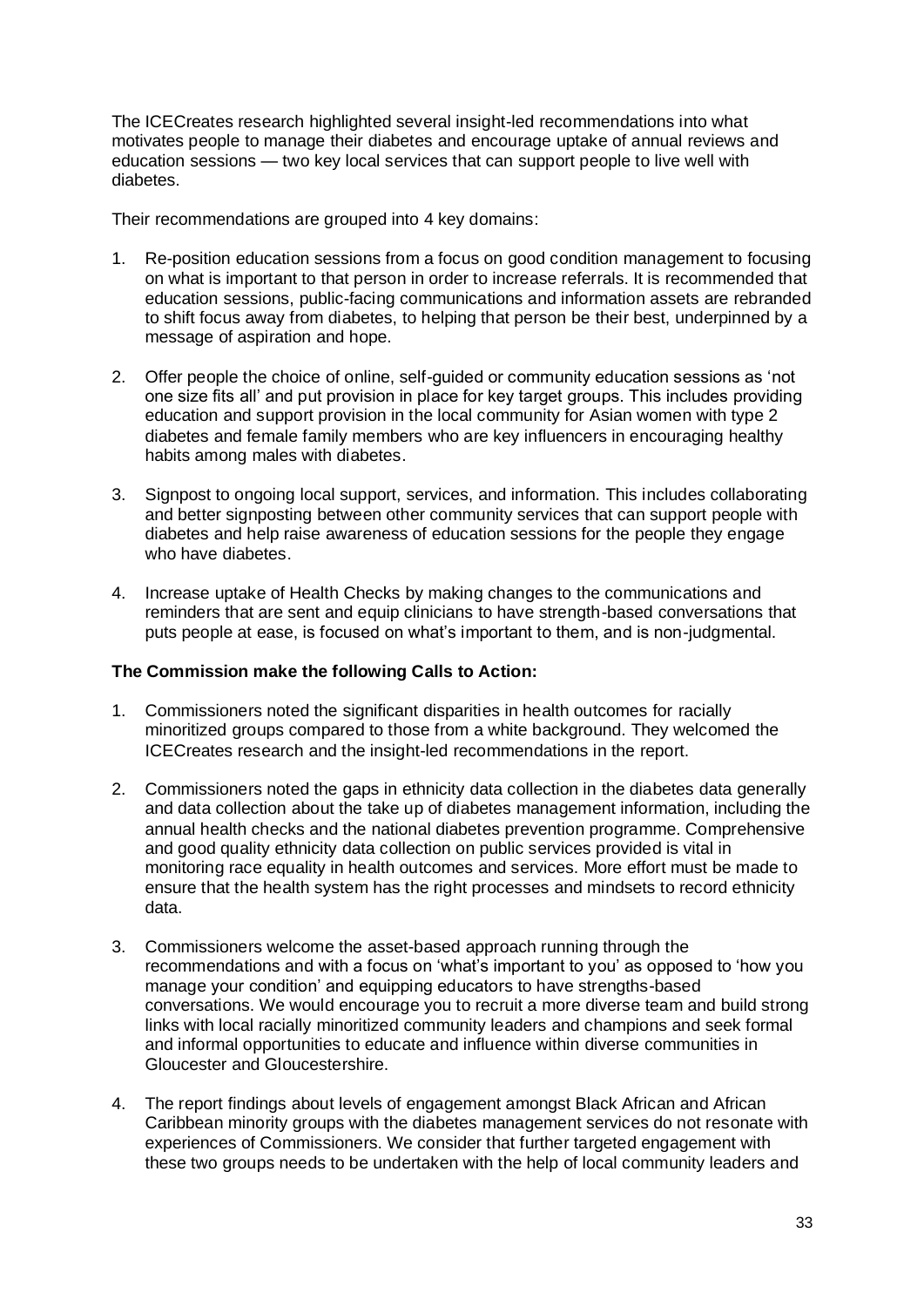champions in order to test the engagement with and appropriateness of local services for these groups.

- 5. Commissioners note that the report and discussion highlighted the current difficulties of achieving meaningful and representative engagement across all racially minoritized groups in Gloucester in the absence of a black led infrastructure organisation. This limits the quality and depth of engagement and ultimately the opportunities to co-design preventative and medical interventions that are culturally sensitive and will address the existing inequalities. Commissioners also noted the importance of investments in community development activities in relation to building strengths and assets within communities thereby contributing to the reduction of health inequalities.
- 6. Commissioners consider that there are many opportunities for positive, proactive, and strengths-based engagement on healthy lifestyles with younger people from racially minoritized groups in particular. There are captive audiences, for example through events run by the Music Works, civil society organisations and various cultural events/forums in the City. Engaging with younger people to inform and educate on the seriousness of Type 2 diabetes and effective prevention is likely to reach older demographics too. However, this will require more creative approaches to messaging and engagement and we need to work through the existing formal and informal networks. Doing this effectively will require health professionals to give up some control and truly invest in community led approaches.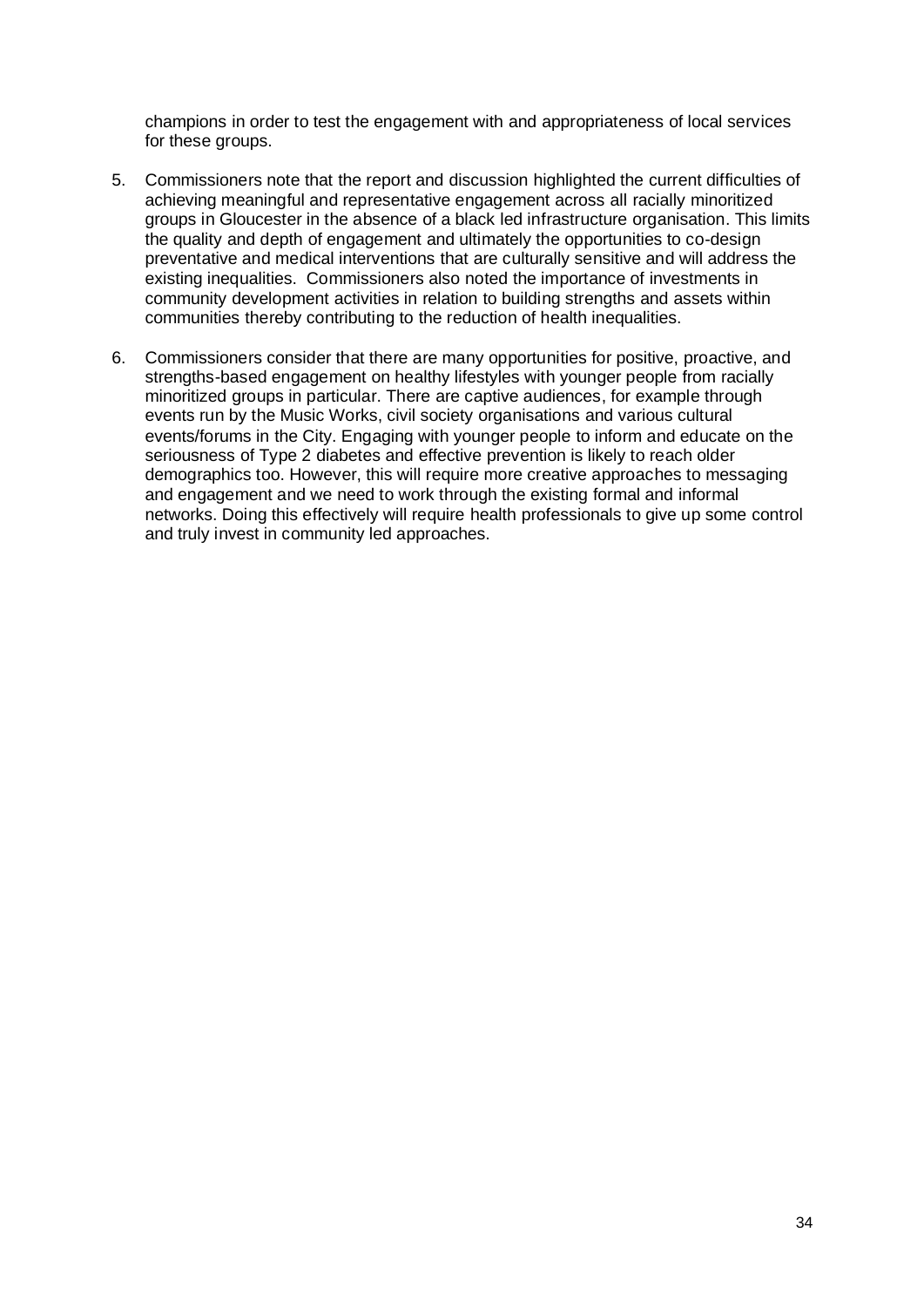# <span id="page-37-0"></span>**Call for Evidence: The voices and experiences of Gloucester's racially minoritized communities**

# <span id="page-37-1"></span>**1. Introduction**

Gathering lived experience on how citizens in Gloucester experience race relations was felt to be a vital part of the work of the Commission. The Commission established a 'Call for Evidence' which enabled members of the public to submit their experiences on the topic of race and racism in Gloucester via an online submission portal. The Call for Evidence was open for online submissions from April 29<sup>th</sup>, 2021 to September 1<sup>st</sup>, 2021. Nine focus groups were conducted by Saleha Moolla, Haroon Kadodia and Amina Kathrada between August and September 2021, with the comments received also forming part of the Call for Evidence submissions.

The Call for Evidence was open to submissions regarding all aspects of life in Gloucester, however respondents were encouraged to include a focus on four overarching themes, mirroring those of the Deep Dives. These themes were:

- Education
- Health
- Criminal Justice
- Workforce and Enterprise

# <span id="page-37-2"></span>**2. Methodology**

The intention of the Call for Evidence was to provide communities across Gloucester with an opportunity to make their voices heard. An online campaign encouraging residents to complete the Call for Evidence was undertaken, including social media posts, radio interviews, including with Gloucester FM, placements on the City Council website, a recording on the Council's phone line, and press releases. Commissioners also used their own formal and informal networks to encourage representations. Focus groups were conducted by partners and involved face-to-face groups and individual conversations with members of the community, with these conversations forming part of the overall Call for Evidence. The Focus Groups were undertaken by trusted community partners – proactively seeking engagement from communities, rather than expecting them to engage with the Commission via the Gloucester City Council website. Focus groups were led by members of these local communities in person, with anonymised responses collected and provided to the Commission in writing. In several cases focus groups were supported by translators. The questions asked in Focus Groups were identical to those posed during the online Call for Evidence, to ensure consistency and allow us to accurately compare responses.

Despite significant efforts, the uptake was low. We received 82 responses. Multiple factors influenced the willingness of residents to engage with the Call for Evidence. Most widely cited anecdotally as a reason for not engaging was a sense of being 'fed up' amongst many racially minoritized individuals to share their experiences, as they felt they were consistently being asked to share their experiences with multiple organisations and public sector institutions. There was also a sense of a lack of belief that the Call for Evidence would drive genuine change in Gloucester, given the fact that numerous similar exercises have been undertaken in the past, with some residents stating that these had led to little, if any, genuine change, and that they should not have to relive upsetting and traumatising experiences in order to see change in their communities.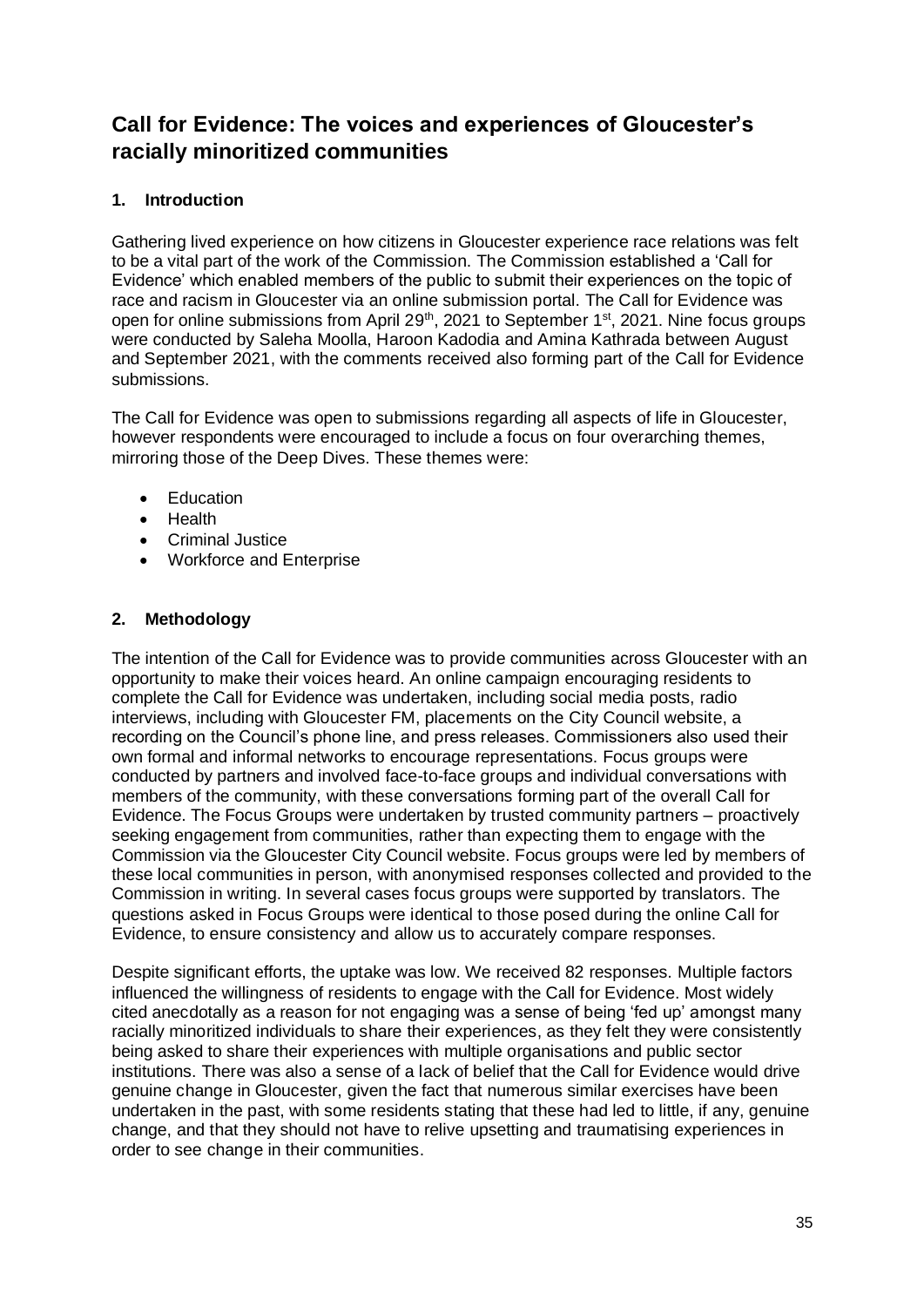The chart below shows the gender breakdown of those who responded to the Call for Evidence. As some focus groups were conducted with mixed genders, specific gender breakdown was not provided in these instances.



While strategic engagement was attempted throughout different racially minoritized communities, uptake was predominantly amongst participants from an Asian or Asian British background (including Indian, Pakistani, Bangladesh, Chinese and other Asian backgrounds). The chart below breaks down responses by ethnicity.

| <b>Ethnicity</b>                                                                                                               | Number of<br>respondents |
|--------------------------------------------------------------------------------------------------------------------------------|--------------------------|
| Asian or Asian British (includes Indian, Pakistani, Bangladesh,<br>Chinese or any other Asian background)                      | 70                       |
| Black, Black British, Caribbean, or African (includes any other Black<br>background)                                           |                          |
| White (includes British, Northern Irish, Irish, Gypsy, Irish Traveller,<br>Roma, or any other White background)                |                          |
| Mixed or Multiple ethnic groups (includes White and Black<br>Caribbean, White and Black African, White, and Asian or any other |                          |
| mixed or multiple background)                                                                                                  |                          |
| Prefer not to say                                                                                                              |                          |

The disproportionate engagement of Asian or Asian British highlights the absence of a broader community engagement structure which reaches many different racially minoritized communities.

# <span id="page-38-0"></span>**3. Findings**

Findings are grouped into common themes that were found from both the Call for Evidence and focus groups, along with specific anonymised comments that display the racism, intolerance, and cultural incompetence racially minoritized communities experience in Gloucester.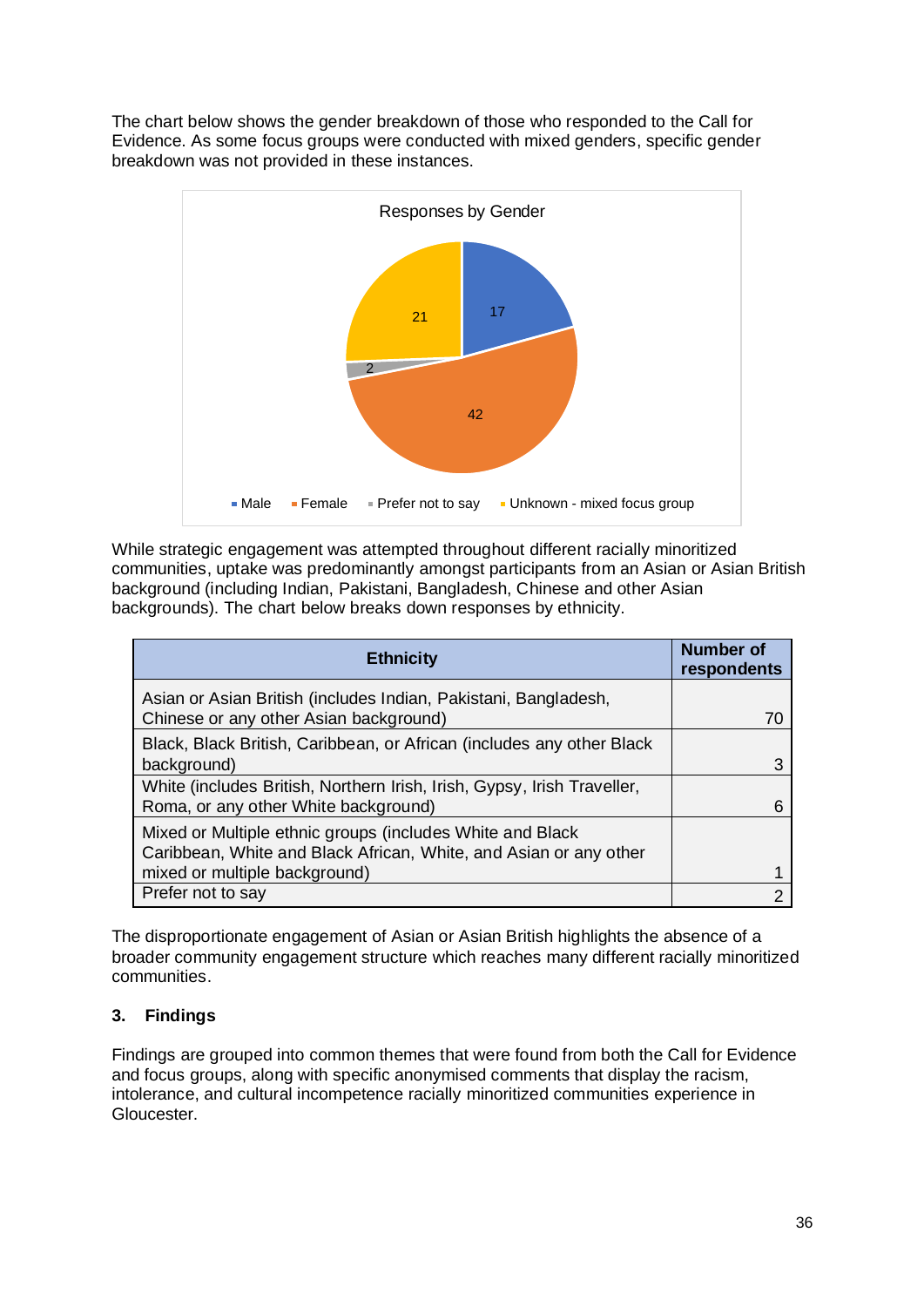# <span id="page-39-0"></span>**4. Criminal Justice**

Many submissions referred to the experiences racially minoritized individuals in Gloucestershire have had with the criminal justice system, particularly around being more likely to be stopped and searched compared to white individuals of the County, and other criminal justice issues faced by racially minoritized individuals when it comes to policing and the courts. These submissions demonstrated the troubling experiences faced by racially minoritized individuals when it comes to Criminal Justice and interactions with police and the justice system in Gloucester, and more widely across the UK. The evidence gathered particularly highlights two key issues raised by racially minoritized communities when it comes to their interactions with police and the justice system – unfair sentencing and police treatment, and a sense that incidents reported to the police are not being taken seriously enough.

# Unfair sentencing and police treatment

The Call for Evidence saw numerous general comments highlighting experiences of the justice system that were harsher with people from racially minoritized backgrounds, with one participant stating that she believed people from racially minoritized communities were given harsher sentences by judges in comparison to the same crime being committed by a white person. Specific examples were also cited of the police dealing with racially minoritized communities in an unfair manner, including reference to stop and search, reinforcing the statistics highlighted during the Criminal Justice deep dive.

# Incidents not being taken seriously

When it comes to experiences of incidents not being taken seriously, there were numerous reports of hate crime incidents being reported by racially minoritized individuals, and a feeling that they did not receive the attention or follow up they deserve. One respondent mentioned that women from her community felt that incidents that are reported to the police are not always followed up or taken seriously. Another individual spoke of how they reported a hate crime incident online, but had to repeat the story three times to three different sets of police officers to get various different statements, and were at no point asked if they needed an interpreter. Other experiences were highlighted, when it comes to hate crime and also a burglary, of a lack of follow up or action taken further to crimes being reported, or victims of crime experiencing racist comments from police.

Overall, the Call for Evidence and Focus Group responses in the realm of Criminal Justice build on the themes explored during the Deep Dive on this topic and the interviews conducted as part of the Music Works music intervention programme. The evidence gathered also demonstrates a strong sense amongst racially minoritized communities that there is a lack of trust between the community and the Constabulary, and that more work needs to be done to improve these relations, for racially minoritized individuals in Gloucester to feel the police is a trusted community partner they can rely on and work alongside.

# <span id="page-39-1"></span>**5. Health**

Equal access to health care and equitable health outcomes are crucial components of a fair and equitable society. Several Call for Evidence submissions referred to unequal health outcomes, particularly during the Covid-19 pandemic – and that racially minoritized individuals in Gloucester can face barriers to accessing health care in the city. A considerable number of comments were made when it comes to health, which can be categorised into several key themes: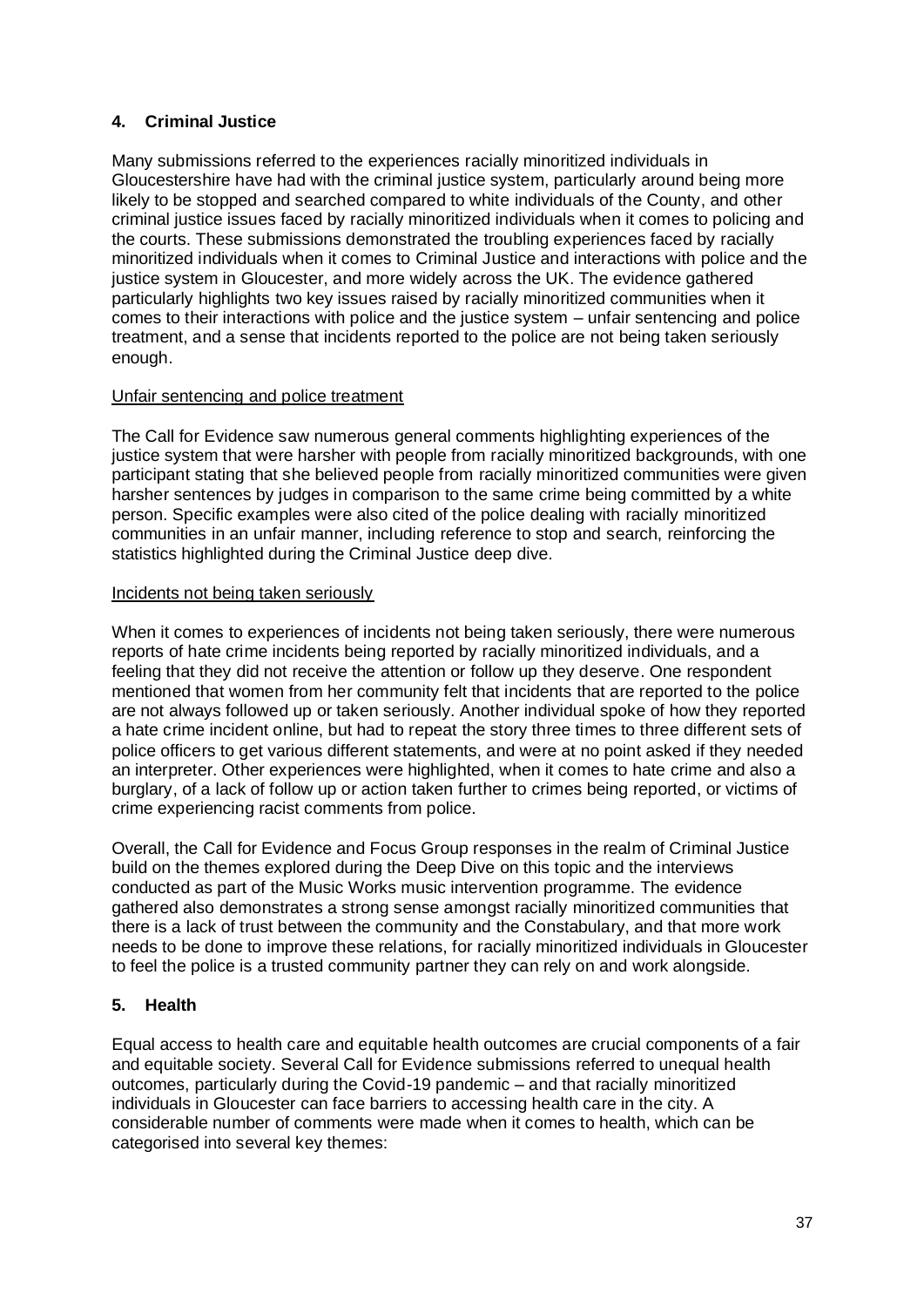#### Inadequate service provision, wait times and NHS issues

Individuals highlighted their belief that themselves, or family and friends, were not provided with a suitable level of care during stays in hospital or visits to their local GP surgery. This ranged from a lack of suitable information being provided to the standard of care lacking – with specific examples raised by patients of being "made to wait for an abnormal length of time before seeing a consultant or GP", information being lost and appointments not followed up, and a "a huge gap in appropriate Mental Health services" for racially minoritized individuals, with one respondent saying these services were too generic and not tailored enough. For some we heard from, there was a belief that these issues in service provision and long wait times stemmed from racism or racial bias amongst NHS staff members, while others commented that it likely came down to structural and socio-economic inequalities.

#### Racism and discrimination

Further examples were raised of where it was believed racism and discrimination had an impact on health outcomes, along with discrimination from patients towards NHS medical professionals. Specific experiences were highlighted of a lack of cultural competency from doctors towards patients from racially minoritized backgrounds, along with discriminatory comments that were made regarding religious headwear, showing unconscious bias towards a patient. One focus group attendee spoke of a GP she knows that has had patients refuse to see her, instead asking to 'see a white doctor.' Our respondents told us they believe issues remain in the NHS when it comes to cultural competency, racism, and discrimination – with discrimination directed both towards patients and towards NHS staff.

#### Language barriers and lack of access to interpreters

Perhaps the largest amount of comments on the topic of healthcare focused on language barriers and lack of awareness of the importance of, access to and quality of interpretation and translation services, and the impact these issues have on wider access to healthcare for those who don't speak English as a first language. Submissions spoke of a patient feeling humiliated due to their inability to understand what staff were saying, while others spoke of a failure to provide interpreters meaning that patients weren't always able to fully understand their medical condition or receive ongoing advice and support. This was particularly resonant in the provision of mental health services, and another example was raised of a patient's child having to step in due to the lack of interpreters, despite the sensitive health information being discussed. One respondent highlighted that, when interpreters are used, sometimes they do not check the correct dialect which means that the interpreting can be ineffective and a waste of resources. Overall, the comments received regarding language barriers in healthcare highlight a feeling amongst respondents that more needs to be done to ensure there is a level playing field in access to healthcare.

#### Patients feeling they are not being taken seriously

A range of comments on the topic of healthcare spoke to a feeling amongst respondents that they were not always taken seriously by medical professionals, very similar to the sentiment regarding criminal justice and how some individuals felt the police responded when they reported crimes. This included an inability to get medical appointments on reporting conditions, or a sense that consultations with GPs didn't lead to appropriate outcomes. For one respondent, there was a belief that just arriving at A&E was one of the best ways to get help, especially in cases where respondents felt a trend of not being taken seriously by their regular GP.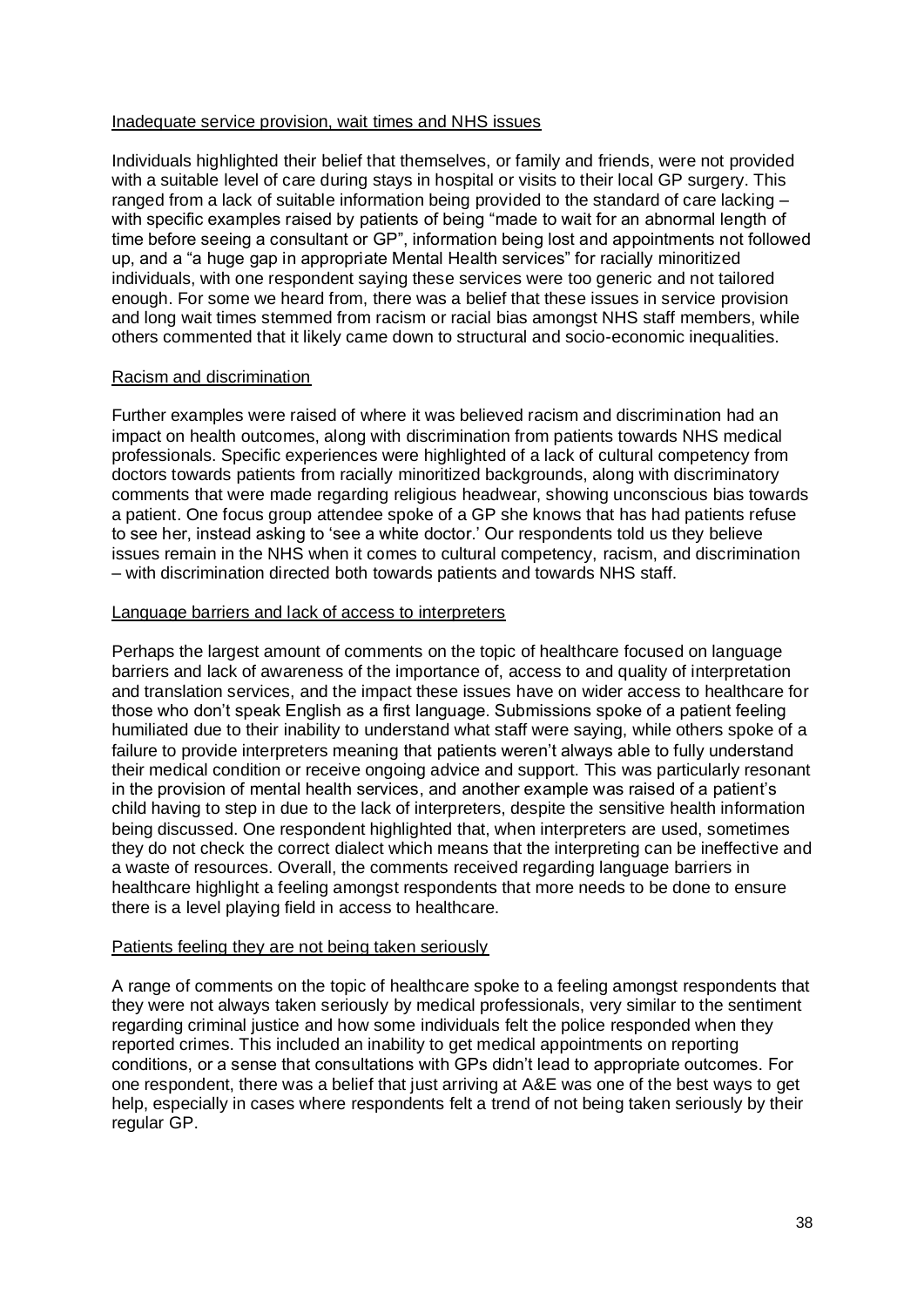Overall, our Call for Evidence submissions suggest that respondents feel several issues need to be addressed when it comes to access to medical care, and levels of care received, by racially minoritized communities in Gloucester. This is in addition to the work ongoing specifically focused around Type 2 Diabetes and Mental Health, where we know racially minoritized individuals face unique challenges beyond those of their white counterparts.

# <span id="page-41-0"></span>**6. Education**

The Call for Evidence highlights a range of issues faced by racially minoritized individuals in Gloucester – including students and parents – when it comes to schooling and educational outcomes. These included examples of bullying and racist comments from fellow students, inappropriate comments and strained parent-teacher relations, and educational outcomes and comments regarding curricula.

#### Bullying and racist comments from fellow students

The Call for Evidence highlighted many comments about racially motivated bullying at school. This included specific racially charged comments, and racist abuse, made by students directed towards racially minoritized members of the school community. Comments range from one child being told "Muslims are not allowed" in the school, insensitive remarks regarding a headscarf, and numerous other examples of racial abuse and inappropriate comments. There was also an example highlighted of racially minoritized students hearing members of their class make racist comments about a racially minoritized teacher, which they recorded but were then told to delete, with no knowledge of any action being taken. It was felt by one respondent that "teachers do not know how to deal with this", and that often a lack of action was taken in response to racist abuse and bullying.

#### Inappropriate comments and strained parent-teacher relations

The Call for Evidence also saw respondents raise comments by some school staff, and issues in the relations between some teachers and parents of racially minoritized students. One specific example highlighted spoke to a group of four students sent to isolation due to truancy – with the Call for Evidence submission stating that the three black students were made to complete the isolation, while the one white student was allowed to leave. Another respondent felt that a primary school teacher didn't give her child the same focus as others, in some cases ignoring the child, while another spoke of a child she knows always being asked in the classroom to give an opinion on racially minoritized issues that came up in lessons – in particular to do with culture and religion.

#### Educational outcomes and curricula

Focus group attendees in particular had a discussion regarding the educational outcomes seen by racially minoritized students, and the topics that are taught in schools. One attendee highlighted a belief that the legal profession – in particular training for the 'Bar' – is discriminatory, with fewer racially minoritized people promoted. Another spoke of a need to teach more of black history beyond stories of slavery, teaching students about black history that is positive and inspiring, showing positive stories to motivate students. There was also a belief among some respondents that the way black history is taught by teachers needs to specifically focus on the conversations it could lead to, with one respondent stating that teachers should be more pro-active in addressing white students after teaching such subjects, knowing that some 'white students will use it as racist banter'.

Ultimately, the comments we received when it comes to education saw respondents speak of numerous cases of racist bullying and discrimination from white students towards racially minoritized students, and a sense that more needs to be done by school staff to combat this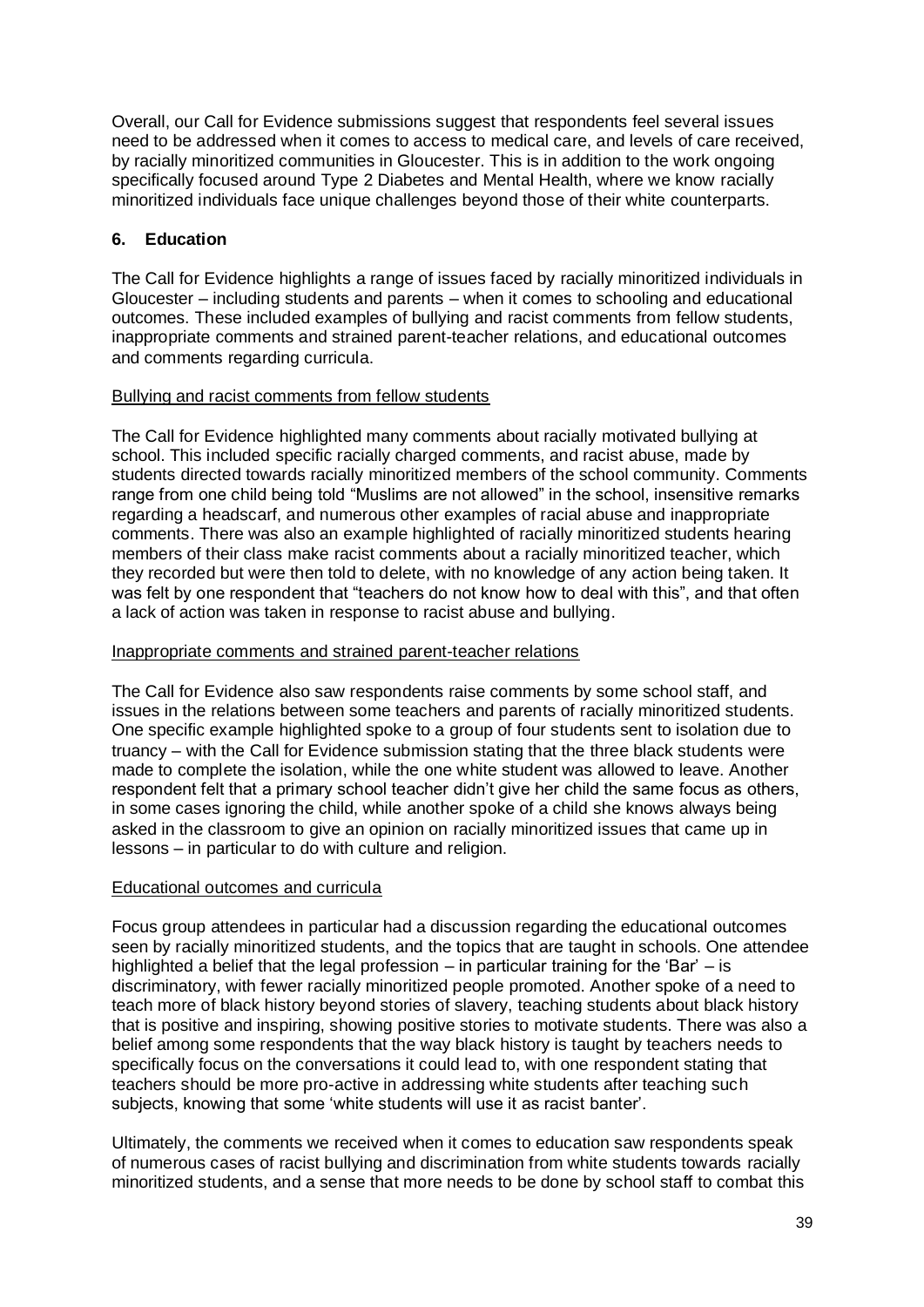and take adequate action against the perpetrators. Beyond this, there was a focus on relations between the parents of racially minoritized students and some teaching staff, which in some cases demonstrates cultural incompetence and a need for better informed training and awareness amongst teaching staff. Finally, our Call for Evidence submissions demonstrate a belief from some respondents that more work needs to be done when it comes to the curriculum, including a need to teach more of black history beyond slavery, to inspire students and show them the positive and inspiring stories of racially minoritized individuals across the UK and beyond.

# <span id="page-42-0"></span>**7. Workforce**

The Call for Evidence responses highlighted a range of issues faced by racially minoritized individuals in Gloucester concerning employment and the workforce. The overarching themes were that racially minoritized individuals face discriminatory hiring practices and lack of inclusivity in the workplace, racist abuse and discrimination from customers, and racist abuse and discrimination from managers or colleagues, including micro-aggressions.

#### Discriminatory hiring practices and lack of inclusivity in the workplace

Cases were raised as part of the Call for Evidence exercise of hiring practices that excluded, or created barriers, for racially minoritized individuals in accessing the workforce in Gloucester and surrounding areas. This included blatantly racist comments on enquiring about a job, such as being told "we don't need a cleaner", and individuals being turned down for skilled work for seemingly no other reason than their ethnicity. In one example raised, a racially minoritized individual spoke of how she trained two individuals in her field of work, yet when they all applied for a job at the same company the two trainees were given jobs, but she was not. Beyond this, there were numerous general comments from respondents stating that they felt racially minoritized people have to prove themselves to a greater extent, and work harder than, their white counterparts to secure work.

#### Racist abuse and discrimination from customers, including micro-aggressions

Once individuals have entered the workforce, a key factor in their day-to-day experience of work is how they are treated by the customers they interact with. Our Call for Evidence submissions highlighted various examples of customers racially abusing or discriminating against workers, when interacting with them in their place of work. This included multiple references to taxi drivers – who suffered racist abuse, have been told to 'go back home', experienced physical threats (i.e. being coughed on) and were threatened by their passengers and other members of the public. Examples of micro aggressions were also raised by respondents, such as patronising comments about an individual's ability to speak English well, or being 'where do you come from *ORIGINALLY*?'

#### Discrimination from managers or colleagues, including micro-aggressions

Beyond discrimination from customers, Call for Evidence submissions highlighted discrimination and micro-aggressions faced in the workplace from colleagues and managers. This included cultural insensitivity, with inappropriate comments being made about an individual's cultural dress/ attire, and a sense of being excluded from meetings or not given the same opportunities for pay rises or promotions as white colleagues. Beyond this, there were comments about inappropriate workplace 'banter' and unequal treatment – being called out on mistakes to a greater extent, and a manager having an 'expression of distaste' when interacting with a racially minoritized member of their team.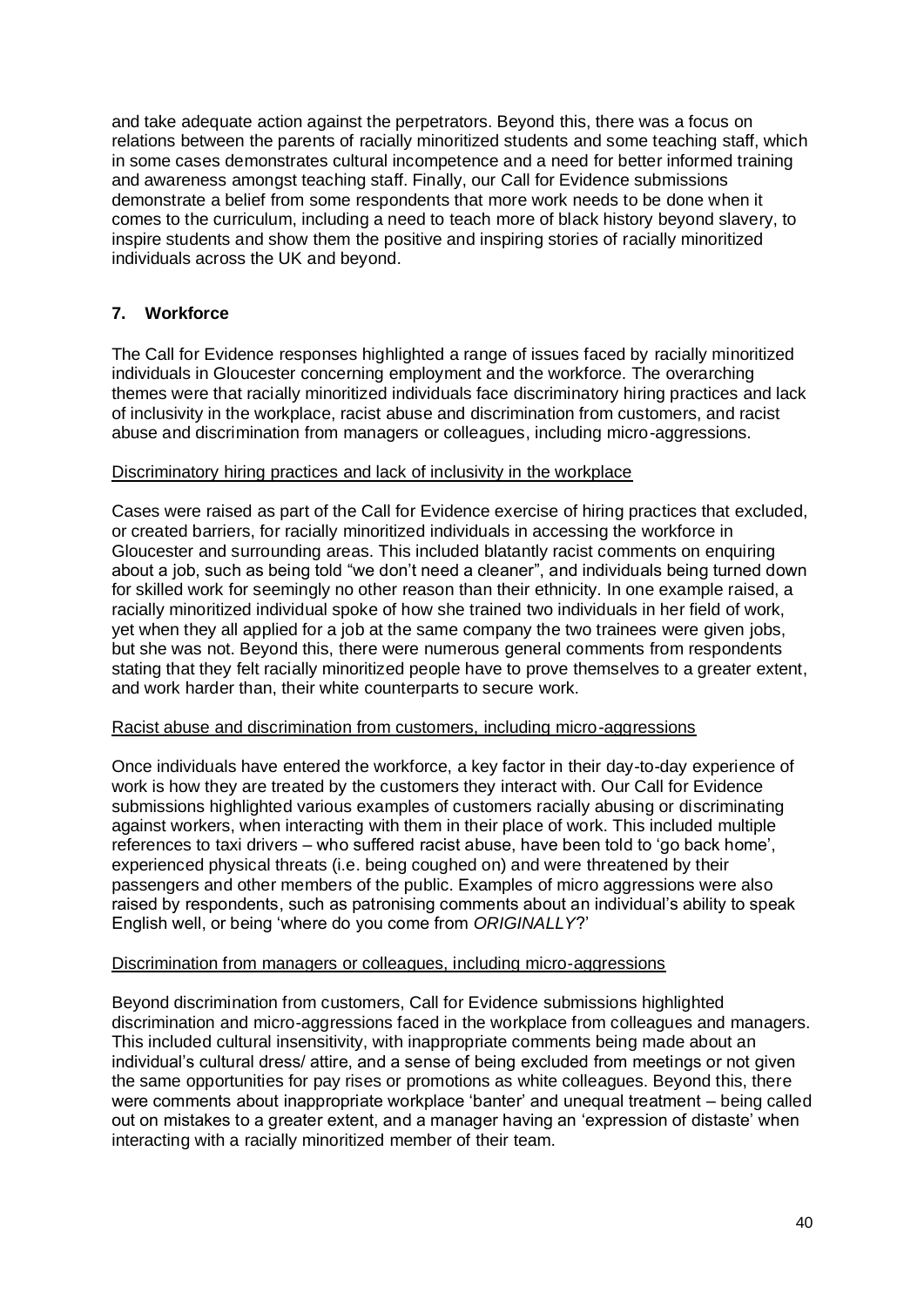The Call for Evidence submissions highlight the need not only for organisations to hire a diverse and representative workforce, but to ensure any instances of discrimination are tackled head on, and that there is a zero-tolerance approach to racism and discrimination across the workforce. Furthermore, there is a need to document and tackle instances of racism from customers and members of the public towards employees, to ensure no racially minoritized individuals face racist abuse while doing their job.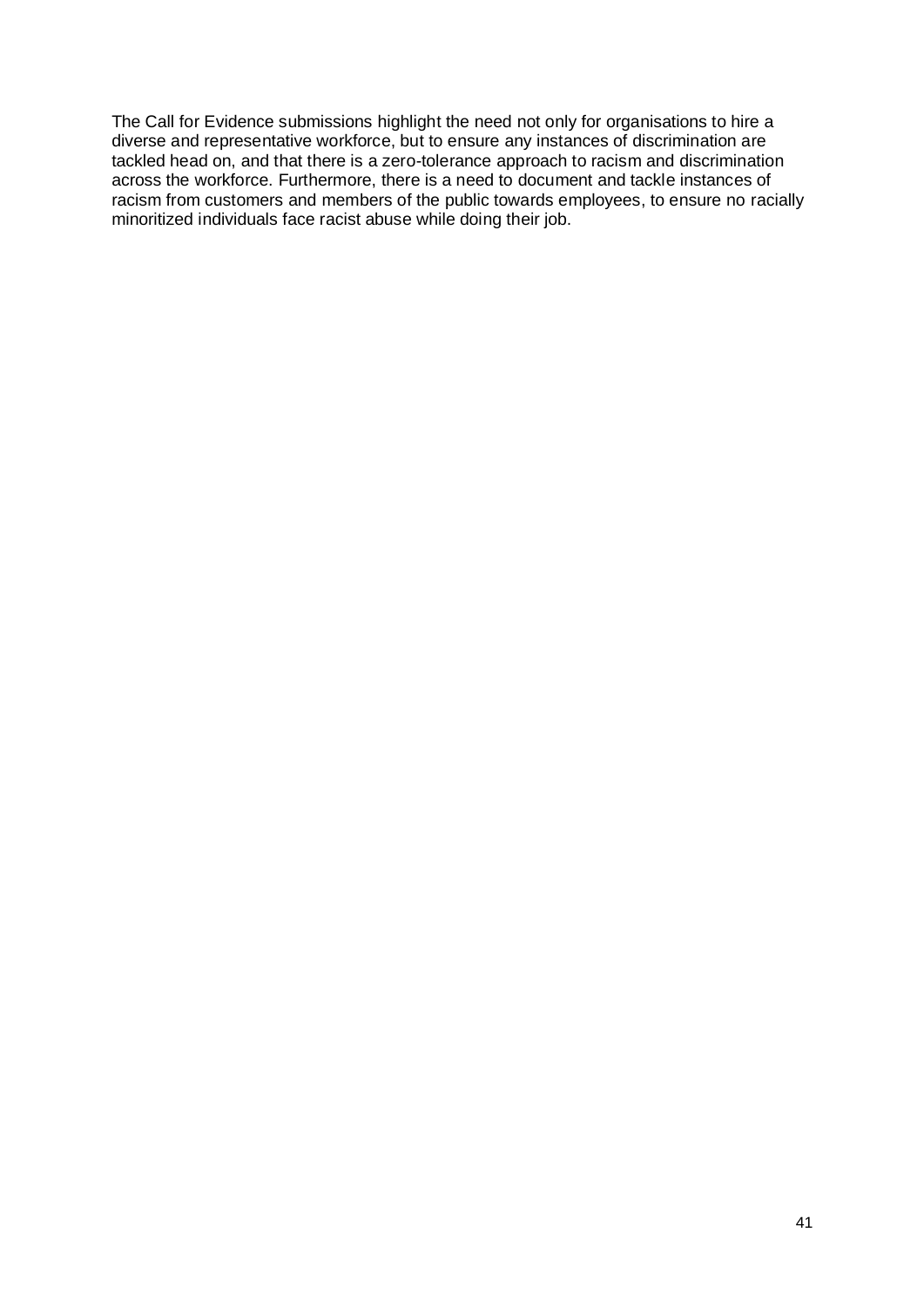# <span id="page-44-0"></span>**Conclusions and Calls to Action**

The brief for the Commission as set out in the Council motion of  $9<sup>th</sup>$  July 2020 was to review race relations in Gloucester and to produce recommendations to improve the lives of, and enhance opportunities for, BAME communities in Gloucester.

Over the past 12 months, we carried out a targeted programme of Deep Dives in areas where we considered that opportunities for racially minoritized communities were not equal to the opportunities presented to those from a white background, because of their race. We looked into aspects of the criminal justice system, educational attainment, mental health and diabetes and the representation of racially minoritized individuals in the workforce of public sector organisations in Gloucestershire. We worked collaboratively with partners and stakeholders in exploring issues and identifying Calls to Action for positive change. This is because we can see a tremendous sense of good will and positive intent amongst organisations and stakeholders, which we need to harness and build on to effect meaningful and lasting change. We can only achieve these changes through collaboration.

We issued a Call for Evidence so that we could hear the views of Gloucester's residents and visitors regarding the status of race relations in the City. The responses we received were stark. They highlighted that many people experience what they consider acts of racism every day. These range from overt racist abuse to micro-aggressions which are offensive and hurtful, and traumatic at times. They undermine a sense of confidence and belonging to the City where these individuals live, work, or visit. These experiences create division and disengagement from civil and civic identity and pride, and they limit individuals' opportunities to fully live their lives, without prejudice, bias or systemic barriers.

Whilst engagement with the Call for Evidence was low, we must resist the temptation to quiet the voices we heard as not being representative. We heard from many people that they feel tired and disillusioned and are 'fed up' with telling their stories again and again, particularly where they may have and continue to cause trauma. We also heard about people frightened to speak up, as put in the words of one respondent to the Call for Evidence, who said:

*'… many who have or are suffering the inequality are also those who are afraid and don't have the confidence to speak. Collecting their evidence will be the bigger challenge … the biggest challenge, however, will be to act on that evidence instead of just setting aside another survey …'*

Our work has led us to the following conclusions:

- 1. There are race inequalities in all areas we have examined; from the significantly higher prevalence of type 2 diabetes in people from racially minoritized groups, to Black children having poorer attainment at school. This is not new, and it has been acknowledged in numerous reports, including the recent report by the Director of Public Health in collaboration with Gloucestershire County Council's Black Workers Network.
- 2. Many people from racially minoritized groups experience racism, hatred or microaggressions every day. We consider this unacceptable in a modern open society, and something that must change. This should not happen in a City that claims to have good race relations. In our view, an absence of conflict does not imply that race relations are good, and the perception of the quality of race relations will be very different depending on the individual's ethnic background.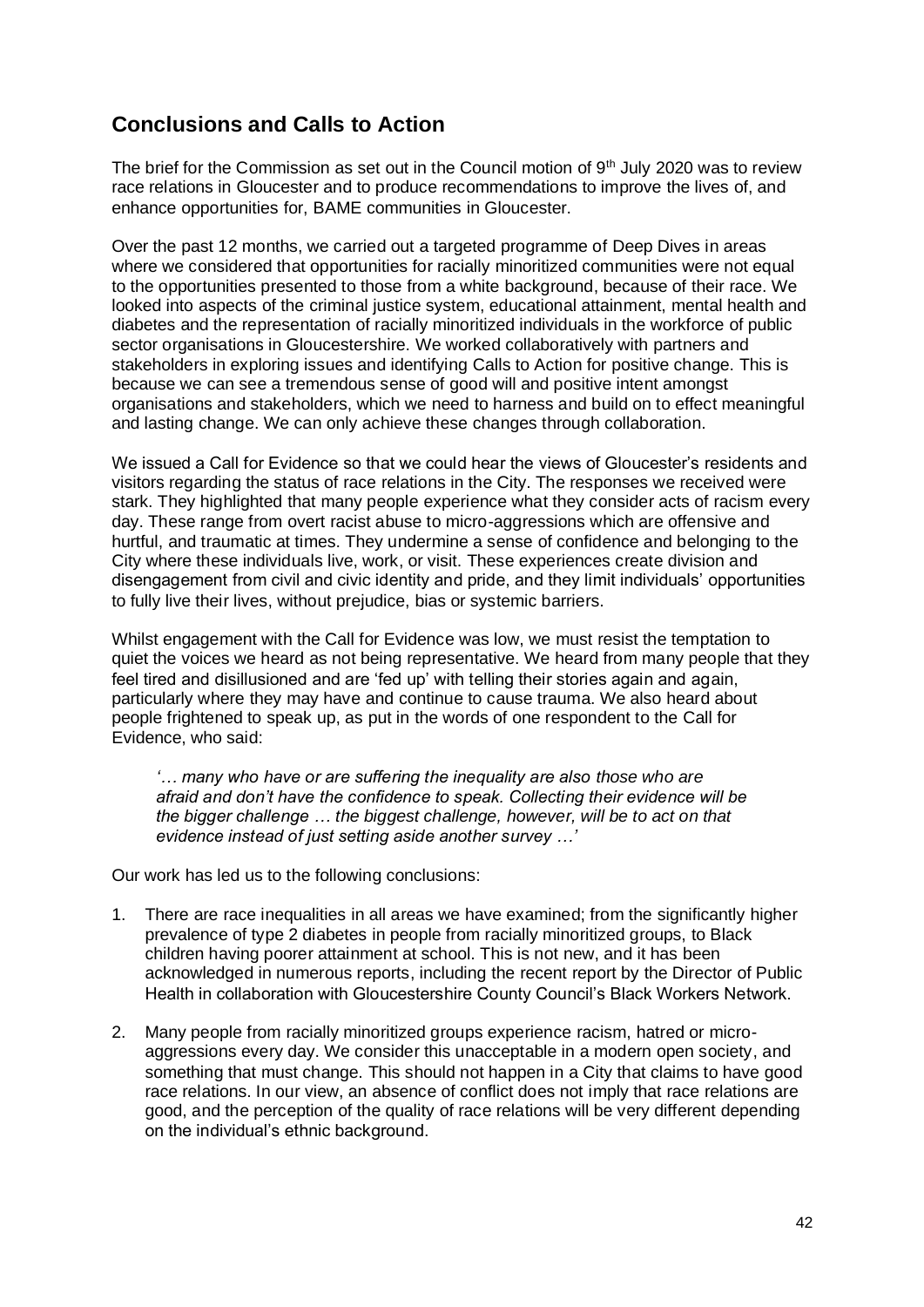- 3. Public servants in Gloucester and Gloucestershire are aware of existing race inequalities and many work with positive intent to make changes. All of our deep dives were run in a collaborative way with buy in, and often a real desire amongst public sector Commissioners and senior managers to engage with the Commission in order to get insights, endorsement and challenges to the work they are doing. This is a good basis from which to achieve sustained change. However, urgency and sustained action is required to make the necessary changes, and these need to be designed with and by those who experience racism and discrimination. This will require public servants to 'let go', think and work outside their comfort zones, make time for wide and purposeful engagement as opposed to one-off consultation, and be committed to genuine change. As Albert Einstein said: *'we cannot solve our problems with the same thinking we used when we created them'.*
- 4. The absence of a properly resourced, Black-led infrastructure institution is a significant gap. There is no single structure in Gloucestershire which has a mandate and is resourced to provide advocacy, knowledge, expertise and experience to reduce race inequality, who challenges those in power to fulfill their commitments, and provides a voice to those who experience discrimination. This is a big deficit which is recognised by racially minoritized people and communities, but also many Commissioners in the public sector. Several of our 'Deep Dives' highlighted the challenges Commissioners are facing to engage more comprehensively and systematically, particularly with the Black African and Eastern European communities, and younger people who are racially minoritized.
- 5. Having comprehensive and good quality ethnicity data in all public services (directly provided and commissioned) as well as workforce data, is fundamental to reducing race inequality. Without ethnicity data recording we don't understand current levels of inequality and what we need to do to change. We consider this to be a crucial building block in addressing structural racism in a systematic manner and fully support the conclusions and recommendations of the recent report of the Director of Public Health.
- 6. Ensuring people from racially minoritized communities are heard requires us to recognize the importance of putting in place the necessary infrastructure. The availability and quality of translation and interpretation services came up in several of our 'deep dives' and featured highly in the responses to the Call for Evidence. This has an important cultural dimension in appreciating and celebrating the diversity of languages that are spoken in Gloucester and Gloucestershire, and acknowledging the skills and competencies of people who are multi-lingual.
- 7. We need to showcase and celebrate the incredible diversity of talent, skills, experiences and passions of racially minoritized people in Gloucester and Gloucestershire. Engaging with cultural difference with curiosity, interest and kindness will go some way in combatting the fear of the unknown, lack of understanding and ignorance about racially minoritized people that leads to suspicion, rejection, and hatred. We acknowledge and welcome the efforts that exist, yet more must be done, and we consider that the media in Gloucestershire has a bigger role to play in promoting good race relations.

This report and its conclusions set out a compelling case for change at various levels. Ensuring that all residents in Gloucestershire, regardless of race, are able to harness their skills, assets and passions so they can contribute to the economy and communities in Gloucestershire, will make the county more skilled, prosperous and a better place to live. Ensuring that public services, particularly in health, are culturally appropriate and meet the circumstances of diverse communities will result in better prevention, better health and wellbeing and the reduction of health inequalities that put pressure on a system that is already strained. Above all we have not only a legislative but also a moral obligation to tackle race inequality and promote good race relations for the benefits of all.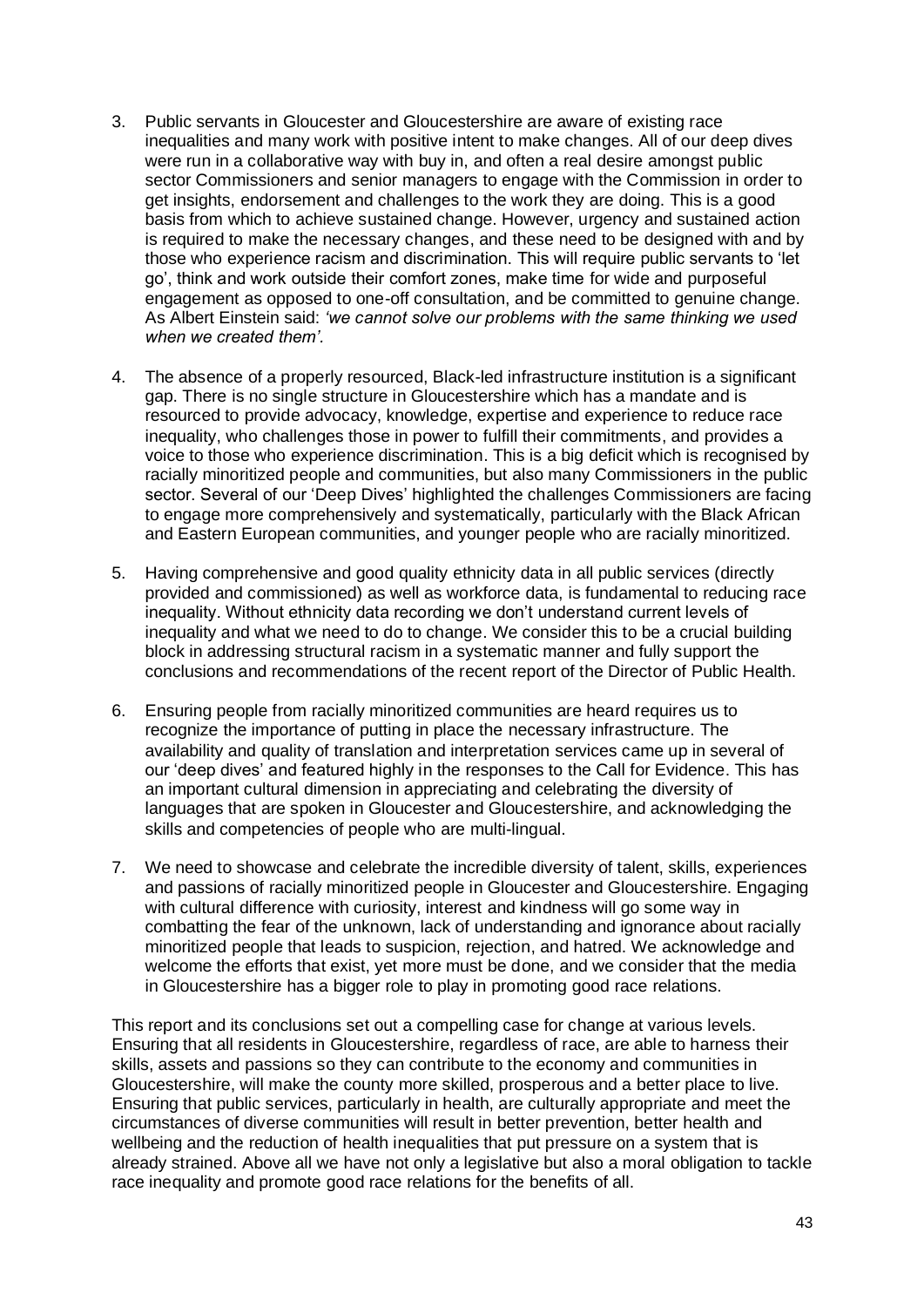# <span id="page-46-0"></span>**Calls to Action**

Each of the deep dive sessions produced several Calls to Action which were addressed to the stakeholder organisations who supported the deep dive. They are listed earlier in the report and are summarized in the Appendix.

We know that race inequality does not stop at the Gloucester City boundaries and given the organisational footprint of many stakeholders we engaged with, we have identified four Calls to Action which we think must be delivered at a Gloucestershire wide level.

- 1. Establish an independent, permanent, funded and high-profile legacy institution for Gloucestershire. The functions of this organisation should include:
	- The development of a dynamic, diverse, independent, and strong Black-led VCS and civil society sector
	- Monitoring the implementation of equalities policies and commitments, including the Calls to Action of the Race Commission, and of public bodies
	- Providing advice, information and advocacy
	- Contributing to public sector policy development and the commissioning of services
	- Providing a strong voice for, and raising the profile of, diversity through communication and celebration to ensure that racially minoritized communities feel 'at home' in their City and County
	- Leading on the development of a shared terminology across Gloucestershire
- 2. Set out a Gloucestershire wide vision for workforce equality in the public sector. Put in place measures to monitor workforce equality (including pay), and deliver some workforce equality initiatives at a county-wide level, most importantly a Gloucestershire 'stepping up' programme for aspiring leaders from racially minoritized backgrounds.
- 3. Commit to putting in place measures and driving the required changes in culture and mindsets to ensure the collection and use of comprehensive and high-quality ethnicity data in planning and delivering public sector services, including commissioned services.
- 4. Acknowledge the existence of racism, prejudice and micro-aggressions in Gloucester and Gloucestershire, and commit to and step up individual and organisational leadership to tackle these with confidence and clarity.

We commend Gloucester City Council for establishing this Commission and for providing it with resources to do its work. It shows courage and community leadership. We present this report to the City Council and invite it to use its powers and influence to ensure the investments in creating structures, policy frameworks and processes are made so that race inequality can be understood, challenged and addressed. Yet the true leadership will come with holding uncomfortable conversations about real and unconscious biases amongst the leadership of the County to create the culture required for lasting change.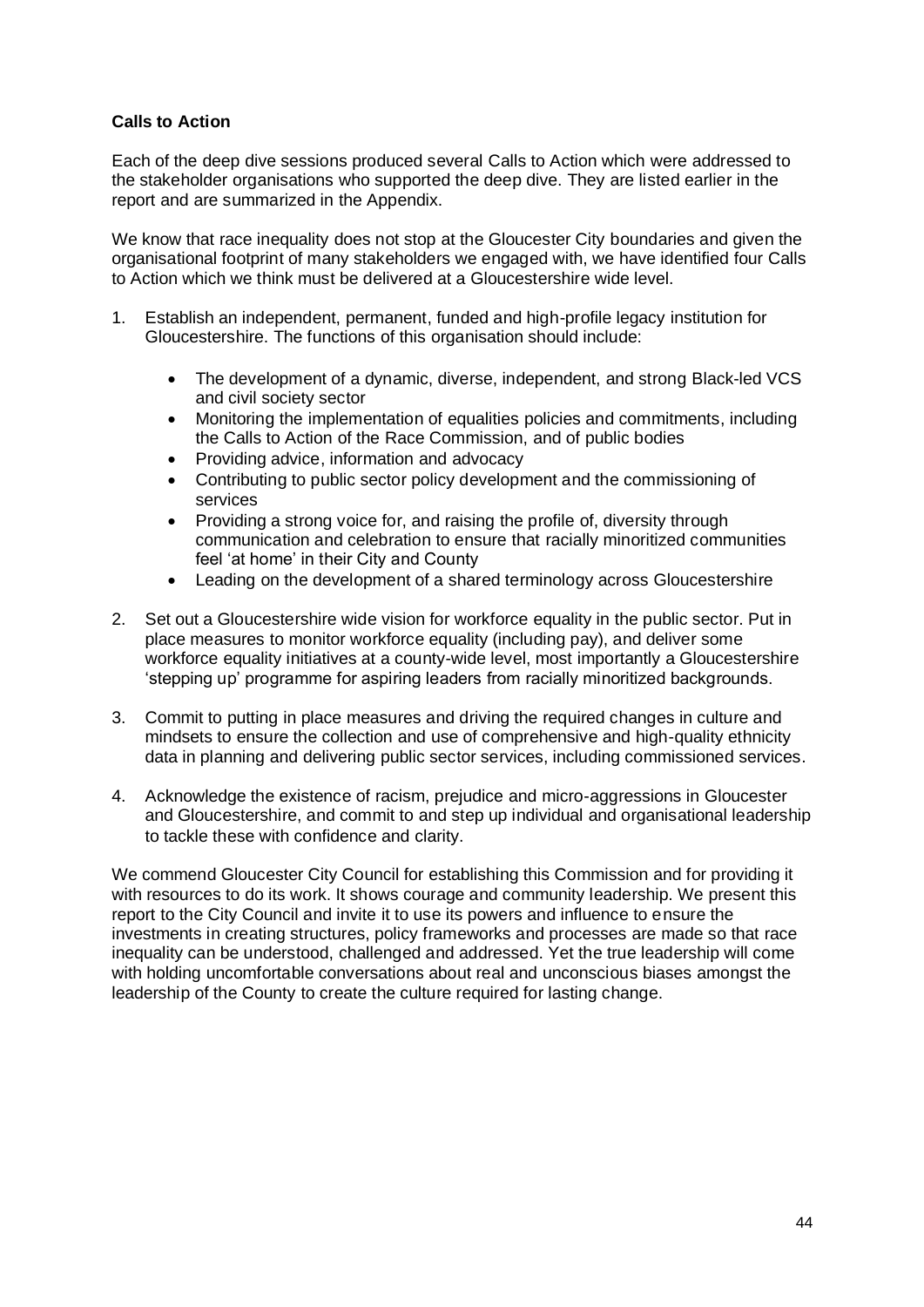# <span id="page-47-0"></span>**Appendix**

# **Calls to Action for the Gloucestershire system of public sector organisations**

- 1. Establish an independent, permanent, funded and high-profile legacy institution for Gloucestershire. The functions of this organisation should include:
	- The development of a dynamic, diverse, independent, and strong Black-led VCS and civil society sector
	- Monitoring the implementation of equalities policies and commitments, including the Calls to Action of the Race Commission, and of public bodies
	- Providing advice, information and advocacy
	- Contributing to public sector policy development and the commissioning of services
	- Providing a strong voice for, and raising the profile of, diversity through communication and celebration to ensure that racially minoritized communities feel 'at home' in their City and County
	- Leading on the development of a shared terminology across Gloucestershire
- 2. Set out a Gloucestershire wide vision for workforce equality in the public sector. Put in place measures to monitor workforce equality (including pay), and deliver some workforce equality initiatives at a county-wide level, most importantly a Gloucestershire 'stepping up' programme for aspiring leaders from racially minoritized backgrounds.
- 3. Commit to putting in place measures and driving the required changes in culture and mindsets to ensure the collection and use of comprehensive and high-quality ethnicity data in planning and delivering public sector services, including commissioned services.
- 4. Acknowledge the existence of racism, prejudice and micro-aggressions in Gloucester and Gloucestershire, and commit to and step up individual and organisational leadership to tackle these with confidence and clarity.

# **Calls to Action arising from the 'Deep Dive' sessions**

#### **Criminal Justice**

- The Commission welcomes the recognition by the Constabulary that young people from racially minoritized backgrounds are disproportionality engaged with the CJS and receive poorer outcomes than their white counterparts. We also welcome the commitment of the force to a regional proportionality project that will explore the Criminal Justice data more deeply.
- The Constabulary could be more public in the engagement work it does. It should also purposefully extend their engagement to groups and/or community organisations who work with young people who need to build better relationships with the Police, for example the Music Works.
- The Constabulary must continue its effort to recruit a proportionate police force at pace. It should consider other measures include setting an aspirational target, increase efforts to promote policing as a career to people from racially minoritized communities and learn from other areas, including the United States.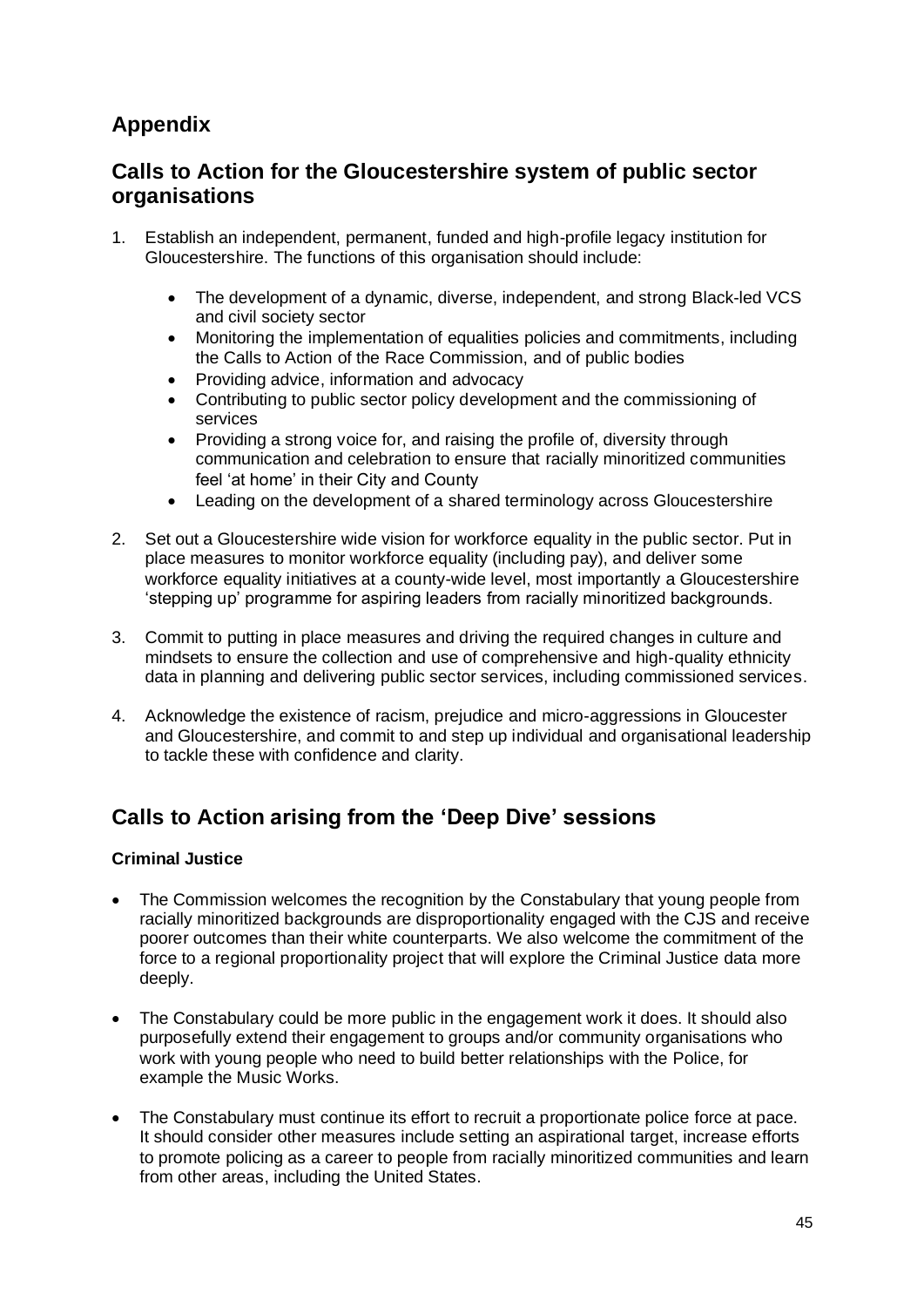- The Commission welcomes the reverse mentoring programme and recommends for this scheme to be made available at a Gloucestershire wide footprint; and to organisations from the public and private sectors.
- The Constabulary should broaden the training programme for new Police recruits to engage with civil society and voluntary and community organisations representing racially minoritized people, including GARAS in their role as supporting refugees, early on in their careers. Establishing relationships early will dispel prejudice and help to build effective community relationships.
- The Commission notes the success of the Children First programme as a mechanism to divert young people from the criminal justice system and reducing re-offending rates. Continued investment in organisations and projects to focus on prevention is critical and must feature high in the priorities of the Constabulary and the new Police and Crime Commissioner.
- The Constabulary should maintain its focus on an asset based, trauma informed and problem solving approach to neighbourhood policing, particularly at PCSO levels, making use of existing organisations in the City that can support it in further developing these approaches, including recording and evaluating the impact on the wider system.

# **Mental Health**

- The Commission welcomes the "#BlackLivesMatters" report as a timely and important focus on tackling mental health inequalities; and endorses its recommendations.
- There is a notable and welcome focus on tackling race inequalities amongst the public sector in Gloucestershire, including the recent report of the Director of Public Health. Tackling health inequalities requires joined up leadership at the highest level. The Commission recommends that 'promoting Equality, Opportunity and Inclusion' features as a key objective within the Gloucestershire 2050 vision and the reformed Integrated Care System (One Gloucestershire)
- The Commission considers that inequalities experienced by racially minoritized communities are very different to all other protected characteristics and recommend that the ICS commit to the preparation of a Race Equality Strategy for the Integrated Care System.
- The Commission considers the collection of good quality ethnicity data in all public services as a fundamental requirement to understanding and tackling race inequality. Datasets need to be complete and accessible to those who plan or review services and need to become integral to performance management regimes. The Commission welcomes recommendation 6.2 of the report; whilst cultural intelligence training and messaging will be important in driving up response rates we think that this messaging needs to be clear on the 'why' or purpose of data collection and its importance in achieving better health outcomes. Improving data collection is about the right process and mindset in equal measures.
- The Commission welcomes the focus on cultural intelligence training (recommendation 6.1) and considers that this needs to go beyond a one-off training but a sustained focus on awareness raising and changes in believes, values as well as known and unconscious biases. We consider the term 'education' to be preferable to training as it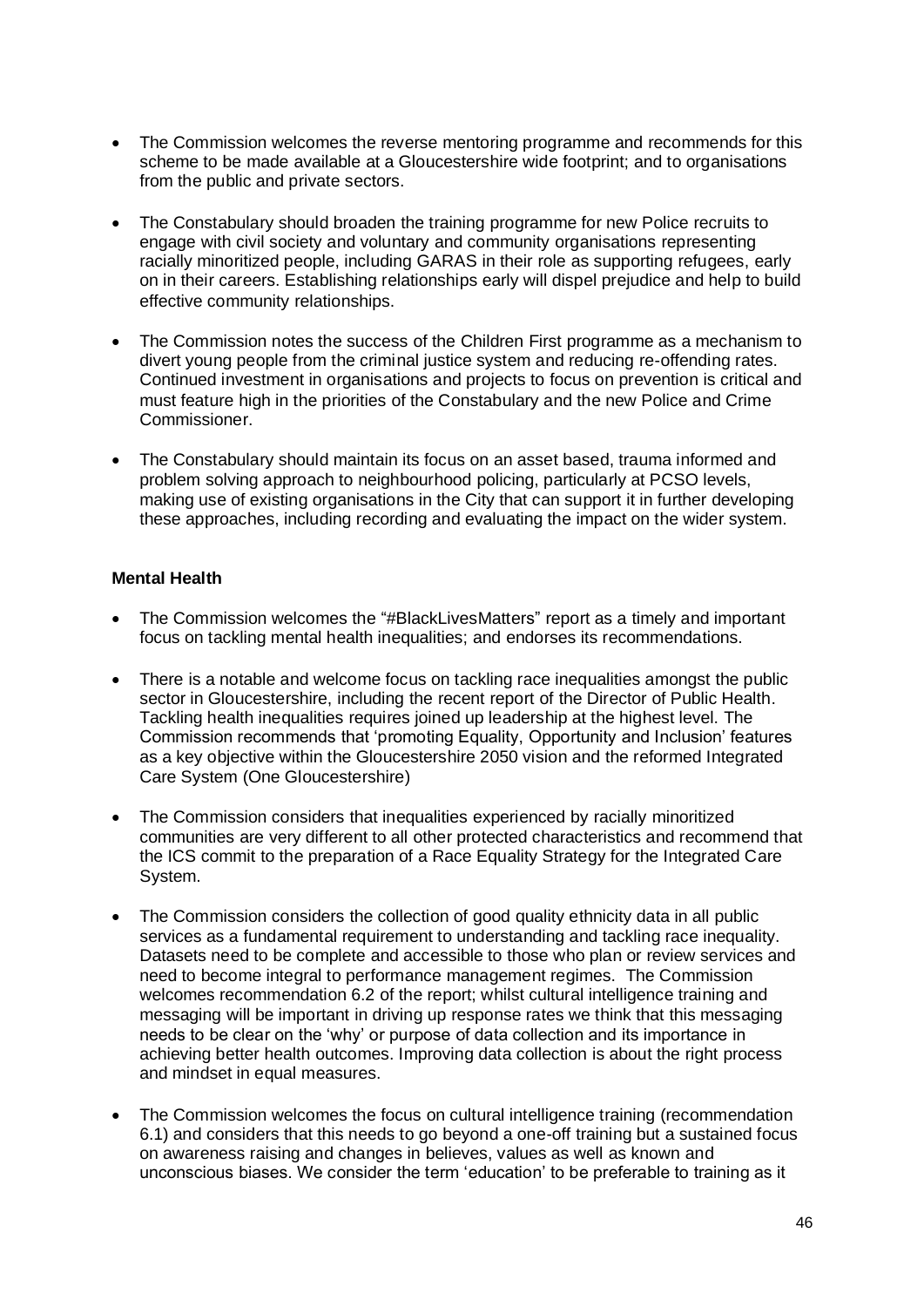implies a longer-term process of engagement. We consider that cultural awareness education should be informed by and co-delivered with racially minoritized communities/representatives within Gloucester.

- Invest in the design and delivery of a creative, bespoke, local PR campaign to raise awareness of mental health issues and tackle stigma amongst racially minoritized communities. As part of this identify and encourage Gloucestershire racially minoritized individuals to come forward and openly talk about mental health. Focus in particular but not exclusively on men, younger people, and the second/third generation of residents from a racially minoritized background.
- Develop an ambitious vision and programme for 'digital health' which is inclusive and accessible by communities and individuals not only in the context of delivering regular specific mental health focused community events (with reference to Recommendation 6.8) but also to support the future of mental health.
- Focus on achieving a more diverse workforce at all levels and consider other measures include setting an aspirational target, increase efforts to promote health as a career to people from racially minoritized communities and learn from other areas, nationally and internationally, including the United States.
- Create an independent mechanism that can hold the Integrated Care System to account for the implementation of the recommendations in this report and can further act as an independent source of advice, support, and guidance in achieving race equality in the health system.

# **Education**

- The Commission welcomes the efforts of schools across Gloucestershire to ensure that students of diverse and wide-ranging heritages learn and grow in a culturally informed and supportive space. We strongly support learning from lived experience alongside data across the county and research nationally to identify and address attainment and progress gaps and reduce exclusions for students of Black, Asian and racially minoritized backgrounds.
- Gloucestershire County Council's School Improvement Strategy states that "every child and young person should have the opportunity to reach their full potential and have a positive school experience" and that "there is a collective responsibility for the outcomes for young people"<sup>14</sup>. The Commission supports this endeavour and would like all schools, no matter how they are governed, to subscribe to these aims. It is recommended that the School Improvement Strategy be amended to refer specifically to racially minoritized pupils in addition to the every child approach.
- The County Council's School Improvement Strategy states that, "in a school-led system, responsibility for improvement lies primarily with the schools." However, while the remit for improving outcomes ultimately lies with individual schools, the strategy also acknowledges that the local authority "has a statutory duty to challenge and where necessary intervene in schools in order to raise standards." We recommend that all maintained schools are challenged to look at the attainment and achievement with their Performance Adviser and that the Local Authority ensures that academies and private,

<sup>14</sup> Gloucestershire School Improvement Strategy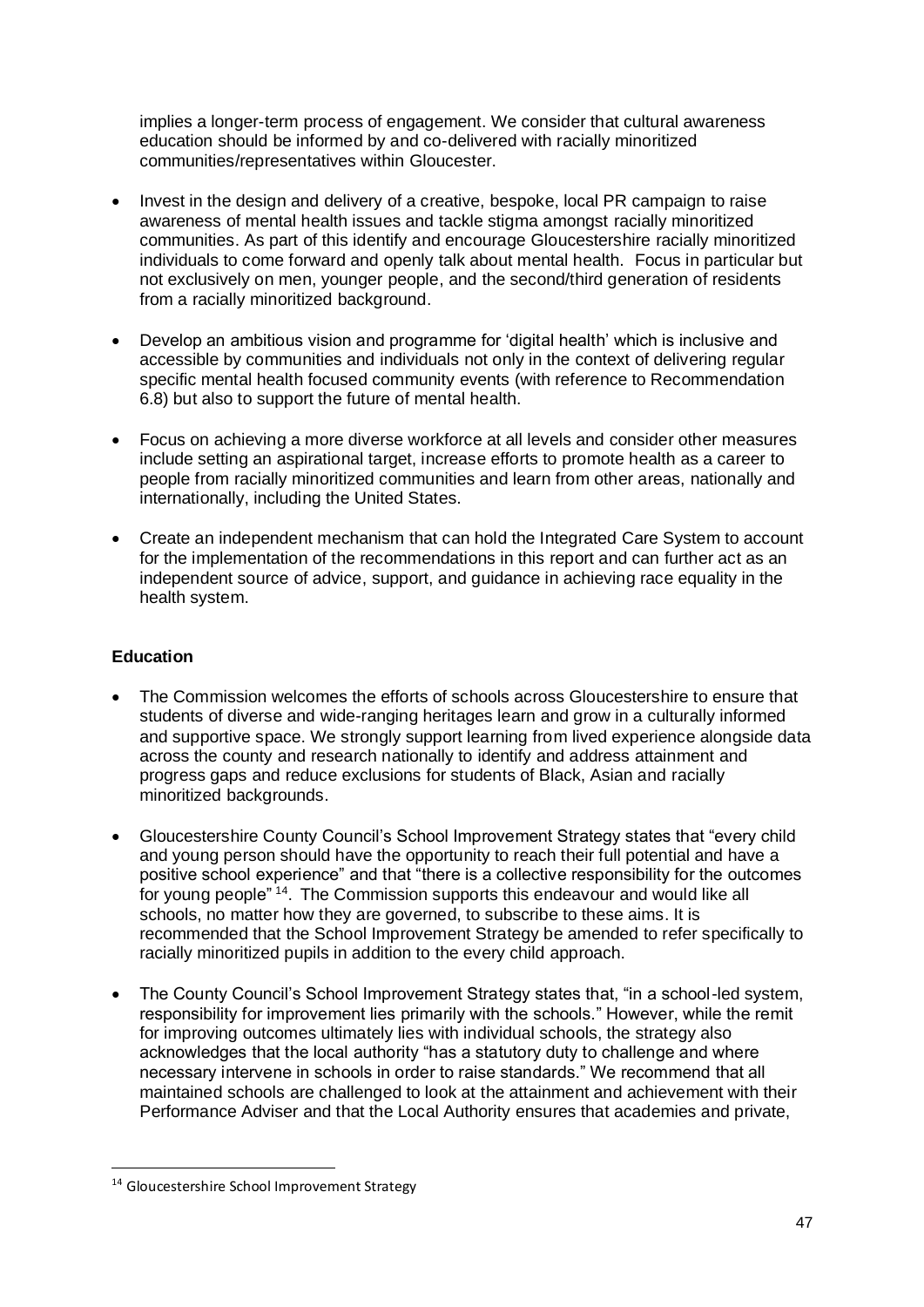voluntary and independents have clarity about the expectations of the commission and out collective responsibilities.

- Gloucestershire County Council School and Early Years Improvement Teams, should work alongside Early Years providers, primary, secondary and special settings to develop a comprehensive action plan with sustained measurable and targeted initiatives to improve to reduce the gap, year on year between pupils of Black and racially minoritized backgrounds and their peers.
- The County Council has a significant range of measures in place to improve school outcomes – this includes a central service for governors, specialist HR advice, facilitating school-to-school support, support for new and acting headteachers, and the provision of a range of other services that support and facilitate school improvement. For example, the School Improvement Strategy cites "bespoke training in response to local needs", a "single issue school led improvement model", and "Closing the Gaps workshops, events and [an] annual conference" – with many of these initiatives specifically aiming to support disadvantaged children. It is recommended that permanent exclusions of racially minoritized and specifically Black pupils become a top priority, with inclusive behaviour and unconscious bias workshops being established for maintained schools and encouragement for all academies and private, voluntary, and independent to make this a priority. This would allow for the exclusion rates of racially minoritized pupils to become a sustained area of focus, through the provision of this additional support for headteachers and teaching staff.
- The Commission welcomes the joined up approach G15 (supported by Peter Rowland and Kirsten Harrison) has taken to facilitate conversations and improve outcomes across schools in Gloucester, along with the willingness of both G15 and the County Council School Improvement Team to work collaboratively with the Commission to improve outcomes for racially minoritized pupils. The Commission recommends that, building on this, the Gloucestershire County Council School Improvement Team, alongside officials from G15, spearheads the development of a comprehensive action plan with sustained measurable and targeted initiatives (and possibly interventions) to improve Black and racially minoritized attainment across Gloucester's schools.
- The Commission supports the County in seeking to have a culturally representative mix of school staff and governors and encourages schools, settings, and the LA to work with external agencies, working within Safer Recruitment Practice, to work toward this aim. We recommend schools encourage and facilitate the development of student networks, and establish collaborative links to Black business owners, Community leaders, parents, and other role models in showcasing success. This cannot be tokenistic but an embedded pathway to achieving better outcomes for racially minoritized students.
- We recommend best practice across all sectors should be celebrated. The Commission recommends regular sharing of learning and outcomes so that all can learn from the best practice of others.
- Whilst there is some great work being undertaken to address the above disparities, it is recommended that schools consult with ethnically diverse students and parents to understand their needs in achieving improved attainment and outcomes, as one size never fits all.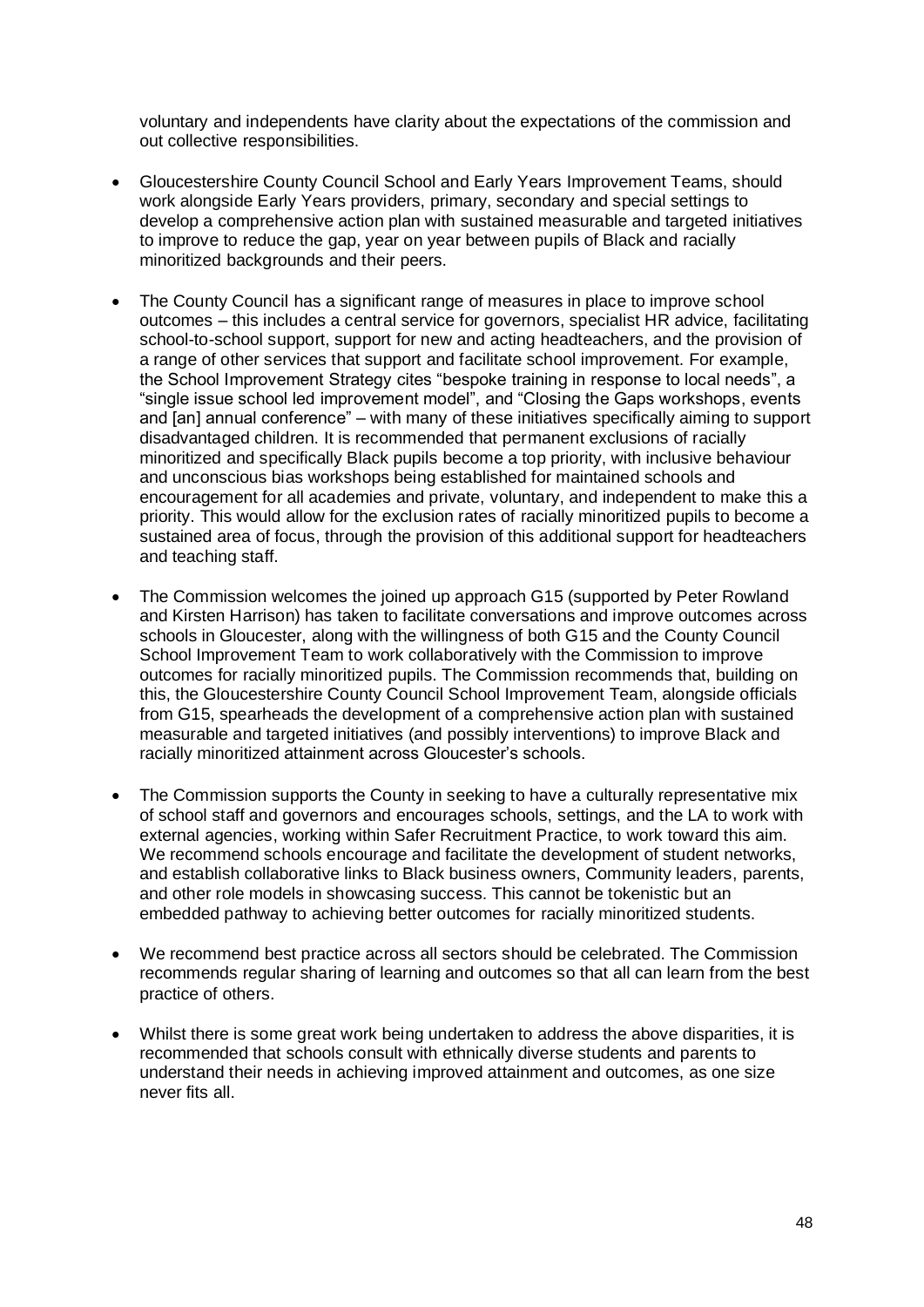#### **Workforce**

- The Commission welcomes the positive action statutory organisations across Gloucester and Gloucestershire have taken to address the underrepresentation of racially minoritized individuals across the city and county.
- Public sector statutory organisations in Gloucester and Gloucestershire should jointly establish and fund the equivalent of the Bristol City Council's "Stepping up Programme" in a Gloucestershire context, with the course fully accredited and organised, to support greater racially minoritized leadership across the city and county.
- Corporate Leadership teams from Gloucestershire Constabulary, Gloucestershire Fire and Rescue, Gloucestershire County Council, Gloucester City Council, the University of Gloucestershire and the Gloucestershire NHS Trusts, should come together twice a year with their respective staff networks for a County-wide Honest Conversation, where senior leaders and staff networks meet to discuss topics related to equality, creating a regular open dialogue between senior leaders and staff networks. This would aim to ensure clear, open, and honest communication about workforce culture and experiences, building trusted and collaborative relationships with racially minoritized colleagues across their organisations, and working in tandem to drive a more equitable and inclusive workplace.
- The heads of Human Resources for numerous public sector organisations including, but not limited to, the Gloucestershire Constabulary, Gloucestershire Fire and Rescue, Gloucestershire County Council, Gloucester City Council, the University of Gloucestershire and the Gloucestershire NHS Trusts, should meet and establish a county wide reciprocal mentoring and coaching programme, where officers and employees across these organisations can connect and learn from other employees across the county.
- Gloucestershire Constabulary, Gloucestershire Fire and Rescue, the University of Gloucestershire and the Gloucestershire NHS Trusts should sign up to and commit to the *Business in the Community Race at Work Charter,* which is outlined below:
	- a. *Appoint an Executive Sponsor for race*
	- *b. Capture ethnicity data and publicise progress*
	- *c. Commit at board level to zero tolerance of harassment and bullying*
	- *d. Make clear that supporting equality in the workplace is the responsibility of all leaders and managers*
	- *e. Take action that supports ethnic minority career progression*
- The Gloucestershire Constabulary, Gloucestershire Fire and Rescue, Gloucestershire County Council, the University of Gloucestershire and the Gloucestershire NHS Trusts should establish aspirational targets for racially minoritized representation in Senior Managerial roles, representative of the racially minoritized population of the communities they serve. In Gloucester, this would be a target of 11% of all Senior Managerial roles to be filled by racially minoritized individuals.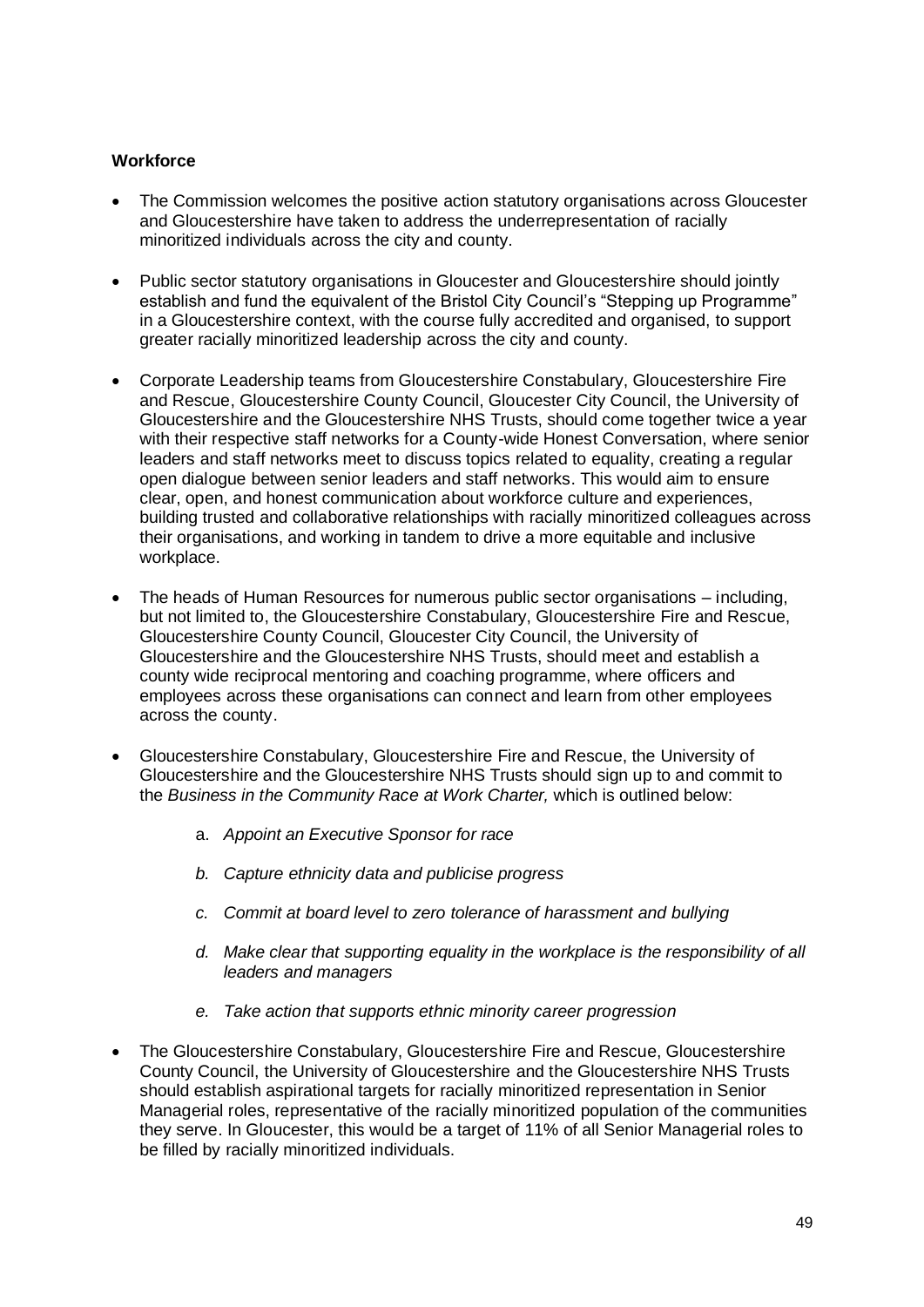- GFirst LEP should sign up to, promote, and encourage other businesses in the area to commit to the Business in the Community Race at Work Charter, while also demonstrating how its delivery programme is inclusive and designed to meet the needs of racially minoritized communities across Gloucestershire. This would also include work to ensure that all government funding is made accessible to, and addresses the needs of, racially minoritized communities and individuals.
- A county wide public sector workforce data set is established. This is to provide a consistent, unified, and clear understanding of workforce data across the county, allowing for easier access to the latest data to drive informed data-led decision making, and greater transparency across the public sector in Gloucestershire.

# **Type 2 Diabetes**

- Commissioners noted the significant disparities in health outcomes for racially minoritized groups compared to those from a white background. They welcomed the ICECreates research and the insight-led recommendations in the report.
- Commissioners noted the gaps in ethnicity data collection in the diabetes data generally and data collection about the take up of diabetes management information, including the annual health checks and the national diabetes prevention programme. Comprehensive and good quality ethnic data collection on public services provided is vital in monitoring race equality in health outcomes and services. More effort must be made to ensure that the health system has the right processes and mindsets to record ethnicity data.
- Commissioners welcome the asset-based approach running through the recommendations and with a focus on 'what's important to you' as opposed to 'how you manage your condition' and equipping educator to have strengths-based conversations. We would encourage you to recruit a more diverse team and build strong links with local racially minoritized community leaders and champions and seek formal and informal opportunities to educate and influence within diverse communities in Gloucester and Gloucestershire.
- The report findings about levels of engagement amongst Black African and African Caribbean minority groups with the diabetes management services do not resonate with experiences of Commissioners. We consider that further targeted engagement with these two groups needs to be undertaken with the help of local community leaders and champions in order to test the engagement with and appropriateness of local services for these groups.
- Commissioners note that the report and discussion highlighted the current difficulties of achieving meaningful and representative engagement across all racially minoritized groups in Gloucester in the absence of a black led infrastructure organisation. This limits the quality and depth of engagement and ultimately the opportunities to co-design preventative and medical interventions that are culturally sensitive and will address the existing inequalities. Commissioners also noted the importance of investments in community development activities in relation to building strengths and assets within communities thereby contributing to the reduction of health inequalities.
- Commissioners consider that there are many opportunities for positive, proactive, and strengths-based engagement on healthy lifestyles with younger people from racially minoritized groups in particular. There are captive audiences, for example through events run by the Music Works, civil society organisations and various cultural